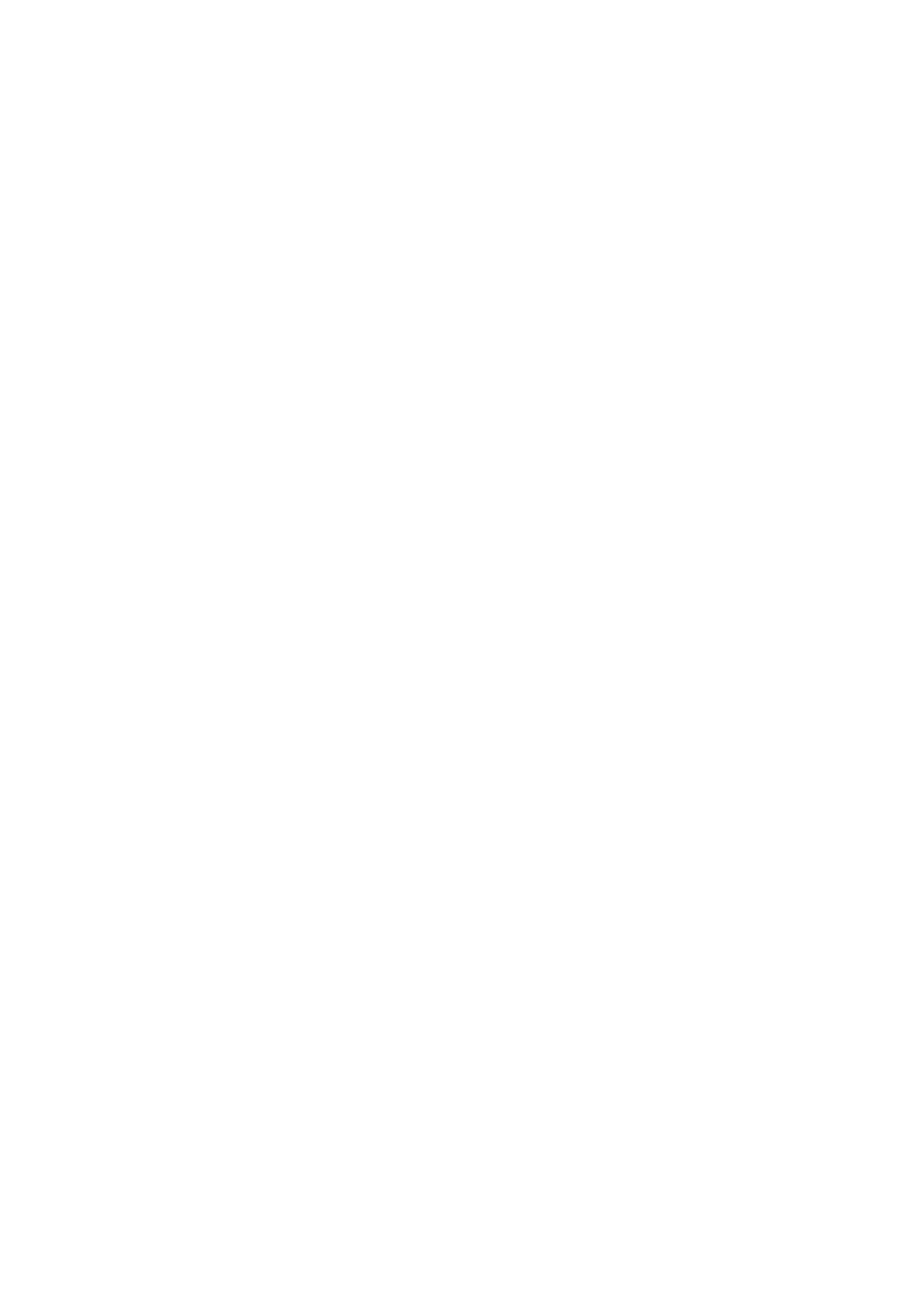#### **CONTENTS**

|                                                                                                                     | $\overline{2}$ |
|---------------------------------------------------------------------------------------------------------------------|----------------|
|                                                                                                                     | 8              |
|                                                                                                                     | 11             |
|                                                                                                                     | 12             |
|                                                                                                                     | 14             |
|                                                                                                                     | 15             |
|                                                                                                                     | 16             |
|                                                                                                                     | 19             |
| Detailed Programme                                                                                                  |                |
|                                                                                                                     | 20             |
| The AIDPATH Project - New Trends in Digital Pathology<br>Refer to the website www.path.org.uk for details           |                |
|                                                                                                                     | 28             |
| UK NEQAS for ICC and ISH Satellite Symposium<br>Refer to the website www.path.org.uk for details                    |                |
|                                                                                                                     | 40             |
| Association of Clinical Electron Microscopists Meeting<br>Refer to the website www.path.org.uk for details          |                |
|                                                                                                                     | 47             |
| Refer to the website <b>www.path.org.uk</b> for Abstract Listings:<br>• Invited Speakers<br>• Plenary Oral and Oral |                |

• Posters

#### **Programme acknowledgements**

This Programme is published jointly by the British Division of the International Academy of Pathology and the Pathological Society of Great Britain & Ireland. © 2015

This publication was designed and printed in England by Byte & Type Limited, Birmingham (Tel: 0333 666 4321). Photographs are reproduced with permission.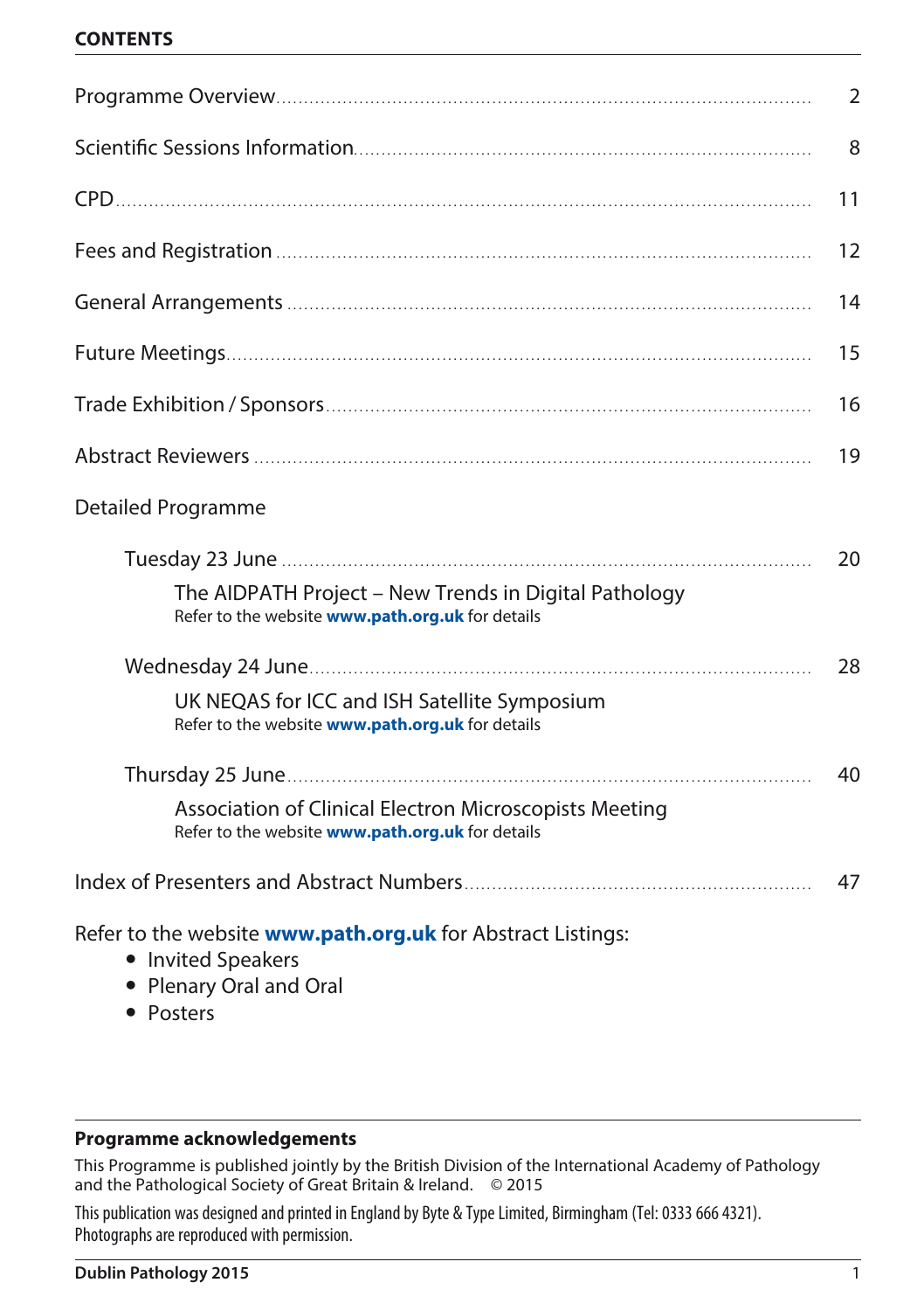**08.00** Apg20 **[Foyer] Registration and Coffee 08.45-18.00 ▶**pg20 [Foyer]

| <b>VO.VU F</b> PYZU [IVYCI]<br><b>Registration and Coffee</b>                                                             |                                                                                            |                                                                                         |                                                                                                   |                                                                                                                                                                              |
|---------------------------------------------------------------------------------------------------------------------------|--------------------------------------------------------------------------------------------|-----------------------------------------------------------------------------------------|---------------------------------------------------------------------------------------------------|------------------------------------------------------------------------------------------------------------------------------------------------------------------------------|
| 08.45-18.00 → pg20 [Foyer]<br><b>Slide Seminar Case Competition Viewing: Cytopathology</b>                                |                                                                                            |                                                                                         |                                                                                                   |                                                                                                                                                                              |
| 09.00-12.00 Ppg20 [Herbert]<br><b>Symposium: Recent</b><br><b>Advances in Familial</b><br><b>Gynaecological Neoplasia</b> | 09.00-12.00 Ppg21 [Munster]<br><b>Trainees' Symposium:</b><br><b>Difficult Exam Topics</b> | 09.00-12.00 >pg21 [Leinster]<br><b>Symposium: Autopsy</b><br>Pathology                  | 09.00-12.00 >pg22 [Ulster]<br><b>Symposium: Controversial Areas in</b><br><b>Thoracic Tumours</b> | 09.00-12.00 ▶pg23 [Second Floor - Room 6]<br><b>Symposium: New Trends in Digital</b><br><b>Pathology - The AIDPATH Project</b><br>See separate programme at: www.path.org.uk |
| 10.15-10.45 [Landsdowne & Pembroke]<br><b>Refreshment Break</b><br>and Trade Exhibition                                   | 10.10-10.30 [Landsdowne & Pembroke]<br><b>Refreshment Break</b><br>and Trade Exhibition    | 10.00-10.30 [Landsdowne & Pembroke]<br><b>Refreshment Break</b><br>and Trade Exhibition | 10.00-10.30 [Landsdowne & Pembroke]<br><b>Refreshment Break</b><br>and Trade Exhibition           |                                                                                                                                                                              |
| 12.00-13.00 ▶pg23 [Herbert]<br>Prof M Leader, Dublin                                                                      | <b>BDIAP's Kristin Henry Lecture: Pearls and Perils in Pathology</b>                       |                                                                                         |                                                                                                   |                                                                                                                                                                              |
| 13.00-14.00 ▶pg23 [Landsdowne & Pembroke]<br><b>Lunch and Trade Exhibition</b>                                            |                                                                                            |                                                                                         | 13.00-14.00 > pg23 [Landsdowne & Pembroke]<br><b>Poster Viewing - Chairman's Rounds</b>           |                                                                                                                                                                              |
| 14.00-17.00 ▶pg23 [Herbert]<br><b>Symposium: Breast</b><br>Pathology<br>- A Topical Miscellany                            | 14.00-17.00 ▶pg24 [Munster]<br><b>Oral Presentations</b>                                   | 14.00-17.00 >pg26 [Leinster]<br>Symposium:<br><b>Cardiomyopathies</b>                   | 14.00-17.00 >pg26 [Ulster]<br><b>Symposium: Update in Genitourinary</b><br><b>Pathology</b>       | 14.00-17.00 Ppg23 [Second Floor - Room 6]<br><b>New Trends in Digital Pathology - The</b><br><b>AIDPATH Project</b>                                                          |
| 15.30-16.00 [Landsdowne & Pembroke]<br><b>Refreshment Break</b><br>and Trade Exhibition                                   | 15.30-16.00 [Landsdowne & Pembroke]<br><b>Refreshment Break</b><br>and Trade Exhibition    | 15.30-16.00 [Landsdowne & Pembroke]<br><b>Refreshment Break</b><br>and Trade Exhibition | 15.00-15.30 [Landsdowne & Pembroke]<br><b>Refreshment Break</b><br>and Trade Exhibition           | See separate programme at: www.path.org.uk                                                                                                                                   |
| 17.00-18.00 > pg27 [Landsdowne & Pembroke]<br><b>Poster Viewing: Chairman's Rounds</b>                                    |                                                                                            |                                                                                         |                                                                                                   |                                                                                                                                                                              |
| 18.30-19.15 Ppg27 [Venue: Royal College of Physicians of Ireland]<br>Prof F Murray, Dublin                                | Public Lecture: Dying for a Drink - The Problem with Alcohol (and Some Solutions)          |                                                                                         |                                                                                                   |                                                                                                                                                                              |
| 19.15–20.30 ▶pg27 [Venue: Royal College of Physicians of Ireland]<br><b>Welcome Reception</b>                             |                                                                                            |                                                                                         |                                                                                                   |                                                                                                                                                                              |
|                                                                                                                           |                                                                                            |                                                                                         |                                                                                                   |                                                                                                                                                                              |

| ۰ |
|---|
|   |
|   |
|   |
|   |

 $\sim$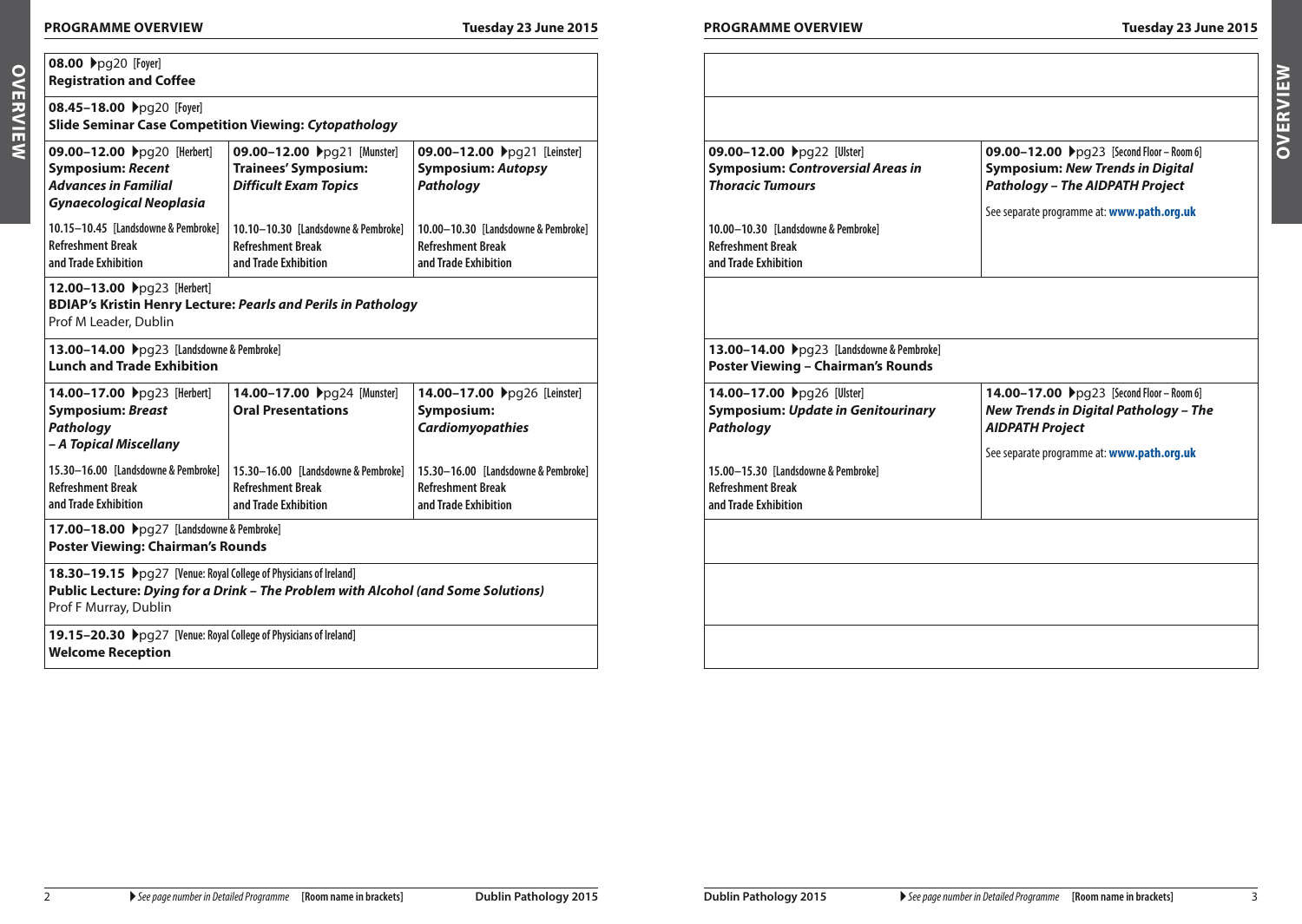**Symposium:**

**Refreshment Break and Trade Exhibition**

**07.30** Apg28 **[Foyer] Registration and Coffee** 

**08.45−18.00**  $\rho$ pg29 [Foyer]

**08.30−12.00**  $\rho$ pg28 [Herbert]

*Gastrointestinal Neoplasia*

**10.30–11.00 [Landsdowne & Pembroke]**

| ednesday 24 June 2015 |  |  |
|-----------------------|--|--|
|-----------------------|--|--|

**OVERVIEW Overview**

| 09.00-12.00 Ppg31 [Leinster]<br>09.00-12.00 Ppg31 [Ulster]<br>09.00-12.00 ▶pg29 [Second Floor - Rooms 1 and 2]<br><b>Symposium: Digital</b><br><b>Symposium: Melanocytic Lesions</b><br><b>UK NEQAS ICC &amp; ISH Companion Session:</b><br><b>Pathology</b><br><b>Advanced Diagnostics: Improving Testing</b><br>for the Benefit of Patient Management<br><b>Sponsored by Philips</b><br>See separate programme at: www.path.org.uk<br>10.30-11.00 [Landsdowne & Pembroke]<br>10.30-11.00 [Landsdowne & Pembroke]<br>10.15-10.45 [Landsdowne & Pembroke]<br><b>Refreshment Break</b><br><b>Refreshment Break</b><br><b>Refreshment Break</b> |  |
|-----------------------------------------------------------------------------------------------------------------------------------------------------------------------------------------------------------------------------------------------------------------------------------------------------------------------------------------------------------------------------------------------------------------------------------------------------------------------------------------------------------------------------------------------------------------------------------------------------------------------------------------------|--|
|                                                                                                                                                                                                                                                                                                                                                                                                                                                                                                                                                                                                                                               |  |
| and Trade Exhibition<br>and Trade Exhibition<br>and Trade Exhibition                                                                                                                                                                                                                                                                                                                                                                                                                                                                                                                                                                          |  |
| 13.00-14.00 Ppg33 [Sussex Restaurant]<br>13.00-14.00 >pg33 [Landsdowne & Pembroke]<br><b>Trainees' Networking Lunch</b><br><b>Lunch and Trade Exhibition</b>                                                                                                                                                                                                                                                                                                                                                                                                                                                                                  |  |
| 14.00-17.00 >pg36 [Leinster]<br>13.30-17.00 Ppg37 [Ulster]<br>14.00-17.00 ▶pg29 [Second Floor - Rooms 1 and 2]<br><b>Undergraduate</b><br><b>UK NEQAS ICC &amp; ISH Companion Session</b><br>Symposium:<br><b>Renal Pathology including Renal EQA</b><br><b>Advanced Diagnostics: Improving Testing</b><br><b>Engagement Forum</b><br>and Renal Transplant EQA<br>for the Benefit of Patient Management<br>(continued)                                                                                                                                                                                                                        |  |
| See separate programme at: www.path.org.uk                                                                                                                                                                                                                                                                                                                                                                                                                                                                                                                                                                                                    |  |
| 14.55-15.15 [Landsdowne & Pembroke]<br>15.00-15.20 [Landsdowne & Pembroke]<br>15.30-16.00 [Landsdowne & Pembroke]<br><b>Refreshment Break</b><br><b>Refreshment Break</b><br><b>Refreshment Break</b><br>and Trade Exhibition<br>and Trade Exhibition<br>and Trade Exhibition                                                                                                                                                                                                                                                                                                                                                                 |  |
| 15.15-17.00<br><b>Undergraduate Research Presentations</b><br>and Award Presentation to Prizewinner                                                                                                                                                                                                                                                                                                                                                                                                                                                                                                                                           |  |
|                                                                                                                                                                                                                                                                                                                                                                                                                                                                                                                                                                                                                                               |  |
|                                                                                                                                                                                                                                                                                                                                                                                                                                                                                                                                                                                                                                               |  |

| ٠<br>٦ |
|--------|
|        |
|        |
|        |
|        |
|        |
|        |

**Slide Seminar Case Competition Viewing:** *Cytopathology*

**09.00–12.00** Apg29 **[Munster] Oral Presentations**

**10.30–11.00 [Landsdowne & Pembroke]**

**Refreshment Break and Trade Exhibition**

| 14.00-16.00 Ppg33 [Herbert]<br>Symposium: Update on<br><b>Benign Gastrointestinal</b><br><b>Disorders</b> | 14.00-17.00 ▶pg34 [Munster]<br><b>Oral Presentations</b>                                | 14.00-17.00 ▶pq36 [Leinster]<br><b>Undergraduate</b><br><b>Engagement Forum</b>                   |
|-----------------------------------------------------------------------------------------------------------|-----------------------------------------------------------------------------------------|---------------------------------------------------------------------------------------------------|
| 16.00–16.30 [Landsdowne & Pembroke]<br><b>Refreshment Break</b><br>and Trade Exhibition                   | 15.30–16.00 [Landsdowne & Pembroke]<br><b>Refreshment Break</b><br>and Trade Exhibition | 14.55-15.15 [Landsdowne & Pembroke<br><b>Refreshment Break</b><br>and Trade Exhibition            |
|                                                                                                           |                                                                                         | 15.15-17.00<br><b>Undergraduate Research Presentation</b><br>and Award Presentation to Prizewinne |

**19.30–23.00** ▶pq39 *[Venue: Dublin Castle]* 

**Conference Dinner and Irish Entertainment** Transport will be provided.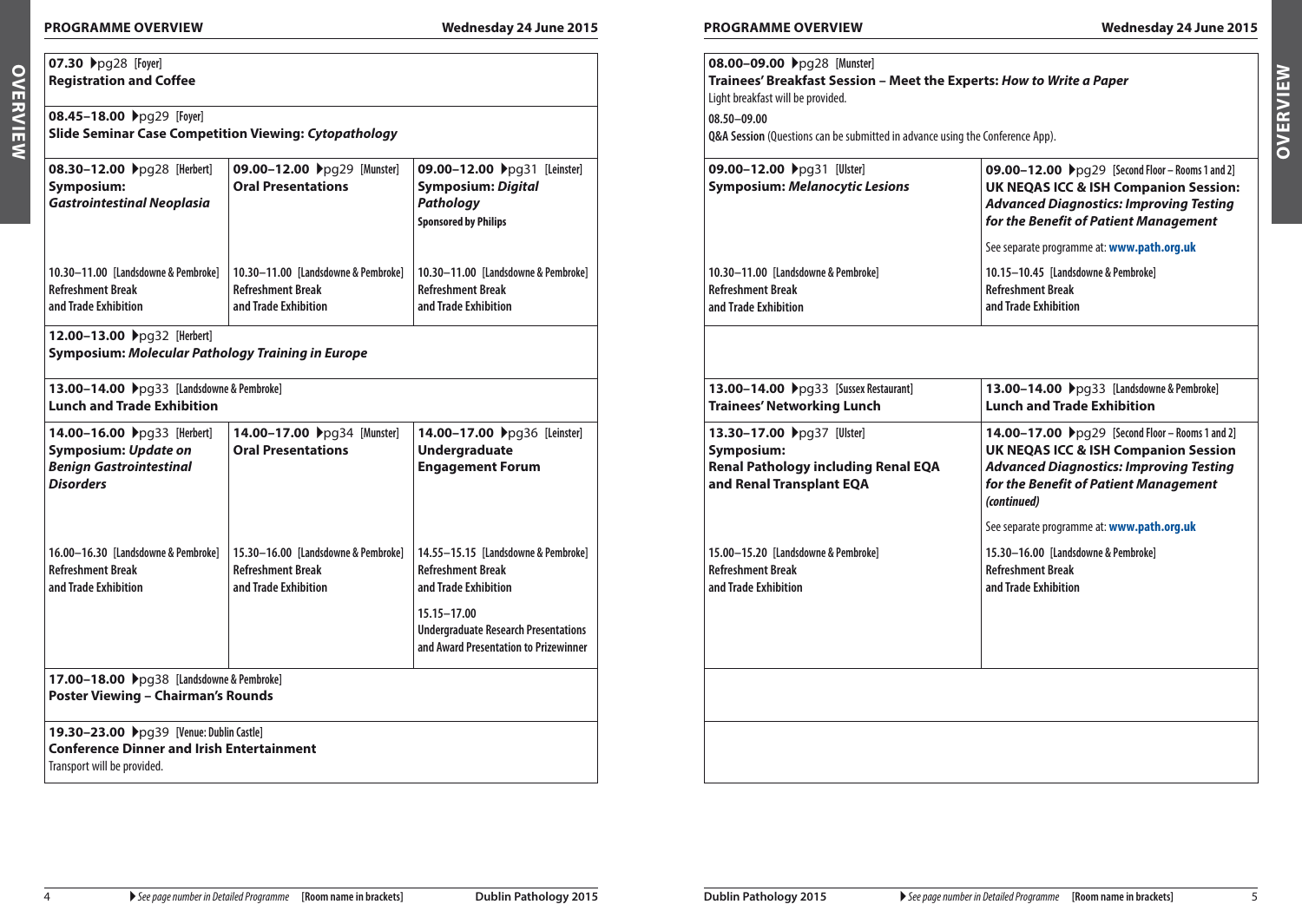**08.00** Apg40 **[Foyer]**

| topathology                                                                                                        |                                                                                              |                                                                                                                                       |
|--------------------------------------------------------------------------------------------------------------------|----------------------------------------------------------------------------------------------|---------------------------------------------------------------------------------------------------------------------------------------|
| 09.00-12.00 >pg41 [Munster]<br><b>Oral Presentations</b>                                                           | 09.00-12.00 Ppg43 [Leinster]<br><b>Slide Seminar Discussion: Cytopathology</b>               | 09.00-12.00 ▶pg43 [Ulster]<br><b>ACEM Meeting</b>                                                                                     |
| 10.30-11.00 [Landsdowne & Pembroke]<br><b>Refreshment Break</b><br>and Trade Exhibition                            | 10.20-11.00 [Landsdowne & Pembroke]<br><b>Refreshment Break</b><br>and Trade Exhibition      | See separate programme at: www.path.org.uk<br>10.30-11.00 [Landsdowne & Pembroke]<br><b>Refreshment Break</b><br>and Trade Exhibition |
| 13.00-14.00 >pg44 [Munster]<br><b>Trainees' Session: Meet The Experts</b><br><b>Neuropathology for Generalists</b> | 13.00-14.00 ▶pg44 [Leinster]<br><b>Pathological Society Annual General</b><br><b>Meeting</b> | 13.00-14.00 ▶pg44 [Landsdowne & Pembroke]<br><b>Lunch and Trade Exhibition</b>                                                        |
| Separate lunch will be provided.                                                                                   |                                                                                              |                                                                                                                                       |
| 14.00-16.00 >pg46 [Munster]<br><b>Symposium: Quality Assurance in Pathology</b>                                    |                                                                                              | 14.00-17.00 ▶pg43 [Ulster]<br><b>ACEM Meeting (continued)</b>                                                                         |
| 15.00-15.30 [Landsdowne & Pembroke]<br><b>Refreshment Break</b><br>and Trade Exhibition                            |                                                                                              | See separate programme at: www.path.org.uk<br>15.00-15.30 [Landsdowne & Pembroke]<br><b>Refreshment Break</b><br>and Trade Exhibition |
| - Molecular Pathology: The Future?                                                                                 |                                                                                              |                                                                                                                                       |

OVERVIEW **Overview Registration and Coffee 08.45−17.00**  $\rho$ pq40 [Foyer] **Slide Seminar Case Competition Viewing:** *Cytopathology*

**09.00−12.00**  $\rho$ pq40 [Herbert]

**Symposium:**  *Molecular Pathology – How We Use It Today* **10.30–11.00 [Landsdowne & Pembroke] Refreshment Break and Trade Exhibition Oral Presentations 10.30–11.00 [Landsdowne & Pembroke] Refreshment Break and Trade Exhibition 13.00−14.00**  $\rho$ pg44 [Landsdowne & Pembroke] **Lunch and Trade Exhibition 13.00−14.00**  $\rho$ pq44 [Mun **Trainees' Session: Meet Neuropathology for Gen** Separate lunch will be provided. **14.00–16.00** Apg44 **[Herbert] Plenary Oral Presentations 15.00–15.30 [Landsdowne & Pembroke] Refreshment Break and Trade Exhibition 14.00-16.00 ▶**pg46 [Mun **Symposium: Quality Asst 15.00–15.30 [Landsdowne & Pembroke] Refreshment Break and Trade Exhibition 16.00−17.00**  $\rho$ pg46 [Herbert] **The Pathological Society's Doniach Lecture –** *Molecular Pathology: The Future?*

Prof CS Herrington, Edinburgh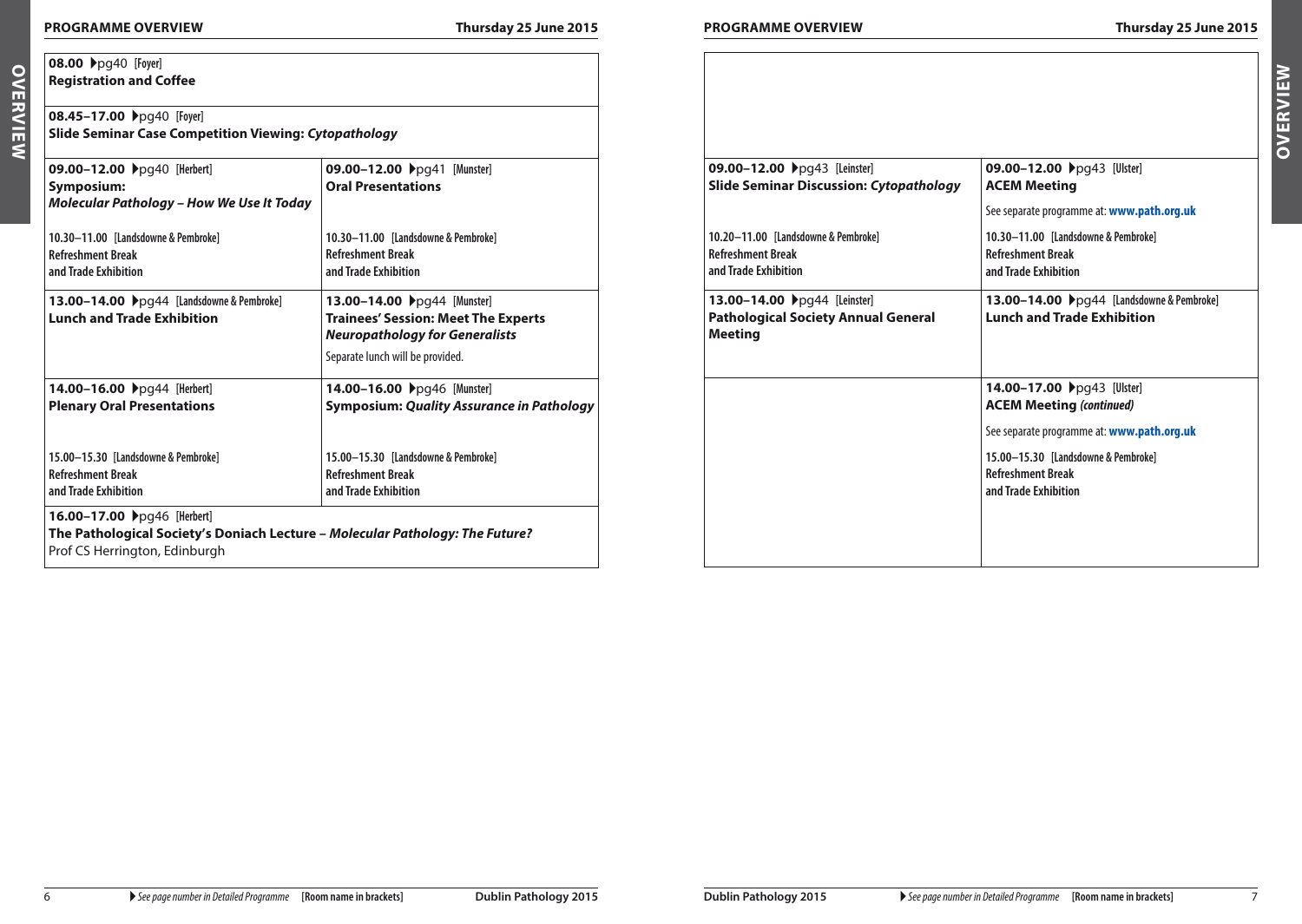#### **Scientific Session Information Scientific Session Information**

#### COMPANION MEETINGS and SATELLITE SESSIONS

#### **Tuesday 23 June**

09.00–17.00 **[Second Floor – Meeting Room 6]** *New Trends in Digital Pathology – The AIDPATH Project.*

#### **Wednesday 24 June**

09.00–17.00 **[Second Floor – Meeting Rooms 1 and 2]** UK NEQAS ICC and ISH *Advanced Diagnostics: Improving Testing for the Benefit of Patient Management.*

## **Thursday 23 June**

09.00–17.00 **[Ulster Lecture Theatre]** Association of Clinical Electron Microscopists

### KEYNOTE AND NAMED LECTURES **[Herbert Lecture Theatre]**

### **Tuesday 23 June**

- 12.00–13.00 **Kristin Henry Lecture:** *Pearls and Perils in Pathology* Prof M Leader, Dublin
- 18.30–19.15 **Public Lecture:** *Dying for a Drink The problem with alcohol (and some solutions)* Prof F Murray, Dublin

### **Thursday 25 June**

16.00–17.00 **Doniach Lecture:** *Molecular Pathology: The Future?* Prof CS Herrington, Edinburgh

#### ORAL PRESENTATIONS **[Munster Lecture Theatre]**

Sessions will be held as follows: Tuesday 23 June 14.00–17.00 Wednesday 24 June 09.00–12.00 and 14.00–17.00 Thursday 25 June 09.00–12.00

**Note to presenters:** Speakers are reminded that no communication may exceed the time allocated on the programme without the consent of the meeting, obtained through the Chairman.

### PLENARY ORAL SESSION **[Herbert Lecture Theatre]**

The six highest-ranked submitted oral abstracts will be presented on Thursday 25 June 14.00–16.00.

**Prize:** A prize for the best presentation, donated by the *Journal of Pathology* will be presented at the Conference Dinner.

### POSTERS, VIEWING and CHAIRMAN'S ROUNDS **[Landsdowne and Pembroke Rooms]**

#### **Poster Size**

Poster boards will be size 84 cm x 118.8 cm (portrait). Please do not exceed these dimensions. Fixings will be provided. For the poster printing service visit: **[www.path.org.uk](http://www.path.org.uk)**

#### **Viewing**

Delegates are encouraged to visit the posters during break times and lunchtimes as well as during the official rounds.

### **Formal Poster Viewing, Chairman's Rounds and Drinks Reception**

Tuesday 23 June 13.00–14.00 and 17.00–18.00 Wednesday 24 June 17.00–18.00

Poster round chairs will be circulating during these times to select the winners of the following prizes.

#### **Prizes**

**BDIAP Poster Prizes:** Awarded for the best 3 posters relevant to Diagnostic Pathology.

**Pathological Society:** The Pathological Society's Sir Alastair Currie Prize and Second and Third poster prizes.

Winners will be announced at the Conference Dinner on 24 June.

#### **Note to presenters**

Ideally, posters should be in place by 10.00 hrs on Tuesday 23 June and removed by 16.00 hrs on Thursday 25 June.

### **Presentation**

The presenting author (or another contributor) must attend the meeting and present the poster during the allocated poster rounds in order for the abstract to be published in the *Journal of Pathology On-Line Supplement* after the meeting.

#### SLIDE SEMINAR COMPETITION and SESSIONS

#### **Competition**

*Cytopathology*

### **Viewing Virtual Slides [Foyer]**

Slides images will be available for viewing on: Tuesday 23 June 08.45–18.00 Wednesday 24 June 08.45–18.00 *(Please note the competition closes at 16.00 on Wed 24 June)* Thursday 25 June 08.45–17.00

#### **Competition**

There will be a slide competition using slide images, which will be available during the days/times shown above and will be available on-line in advance of the meeting.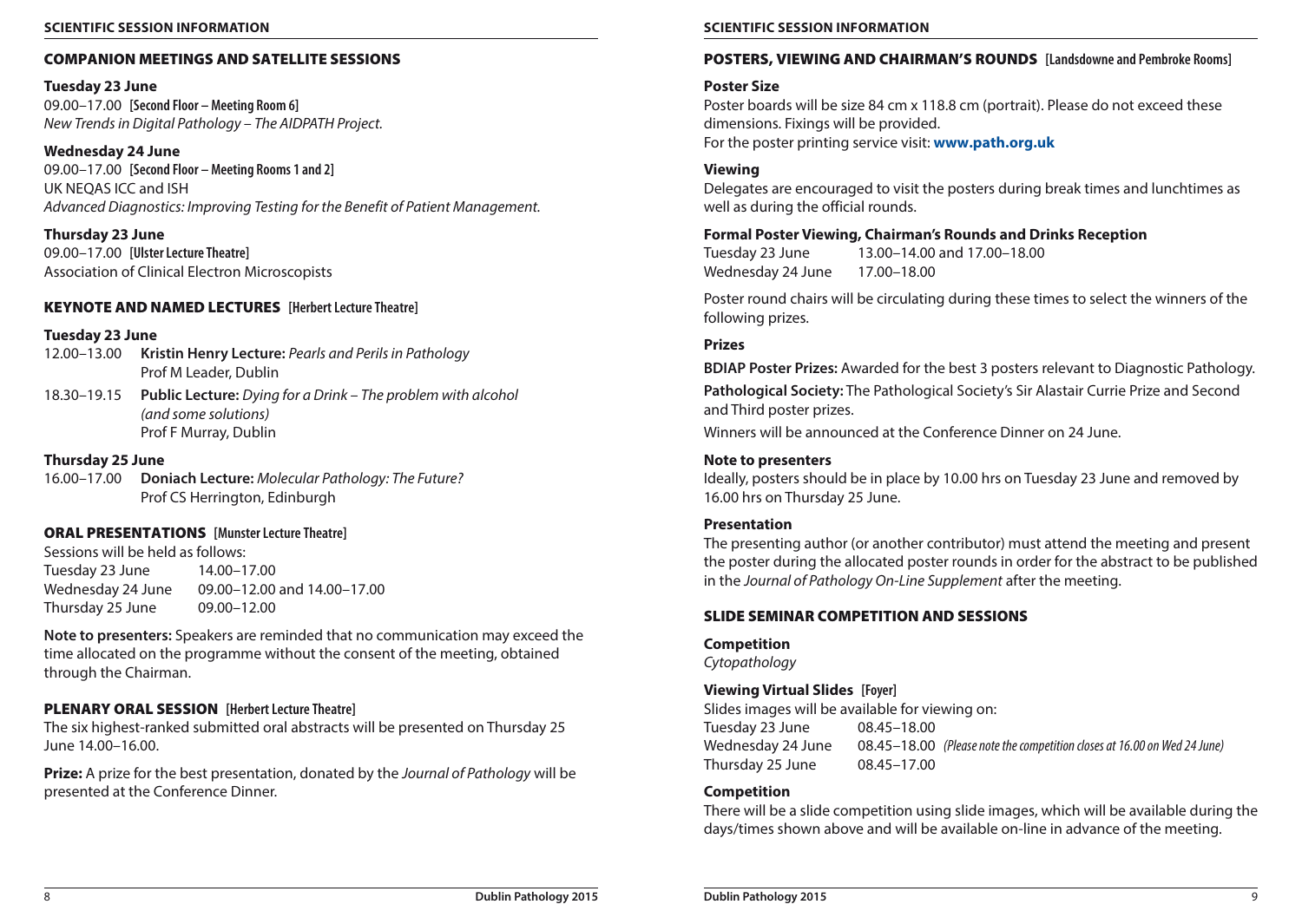## **Prize**

The prize is a case of champagne. The winner will be announced at the Conference Dinner on Wednesday 24 June. *At the discretion of the winner, by tradition, this is shared amongst those present at the dinner!*

## **Competition Case Discussion Session [Leinster Lecture Theatre]**

Thursday 25 June 09.00–12.00

## SYMPOSIA

## **Tuesday 23 June**

- 09.00–12.00 **[Herbert Lecture Theatre]** *Recent Advances in Familial Gynaecological Neoplasia*
- 09.00–12.00 **[Leinster Lecture Theatre]** *Autopsy Pathology*
- 09.00–12.00 **[Ulster Lecture Theatre]** *Controversial Areas in Thoracic Tumours*
- 14.00–17.00 **[Herbert Lecture Theatre]** *Breast Pathology A Topical Miscellany*
- 14.00–17.00 **[Leinster Lecture Theatre]** *Cardiomyopathies*
- 14.00–17.00 **[Ulster Lecture Theatre]** *Update in Genitourinary Pathology*

## **Wednesday 24 June**

- 09.00–12.00 **[Herbert Lecture Theatre]** *Gastrointestinal Neoplasia*
- 09.00–12.00 **[Leinster Lecture Theatre]** *Digital Pathology* **Sponsored by Philips**
- 09.00–12.00 **[Ulster Lecture Theatre]** *Melanocytic Lesions*
- 12.00–13.00 **[Herbert Lecture Theatre]** *Molecular Pathology Training in Europe*
- 14.00–16.00 **[Herbert Lecture Theatre]** *Update on Benign Gastrointestinal Disorders*
- 13.30–17.00 **[Ulster Lecture Theatre]** Renal Pathology including Renal EQA and Renal Transplant EQA

## **Thursday 25 June**

09.00–12.20 **[Herbert Lecture Theatre]** *Molecular Pathology – How we use it Today*

14.00–16.00 **[Munster Lecture Theatre]** *Quality Assurance in Pathology*

## TRAINEES PROGRAMME

## **Tuesday 23 June**

09.00–12.00 **[Munster Lecture Theatre]** Symposium: *Difficult Exam Topics*

## **Wednesday 24 June**

- 08.00–09.00 **[Munster Lecture Theatre]** *Light breakfast will be provided.* Breakfast Session: Meet the Experts – *How to write a paper Q&A Session (Questions can be submitted in advance using the Conference App).*
- 13.00–14.00 **[Sussex Restaurant]** Trainees' Networking Lunch

## **Thursday 25 June**

13.00–14.00 **[Munster Lecture Theatre]** Meet the Experts: *Neuropathology for Generalists Separate lunch will be provided.*

## **Scientific Session Information Scientific Session Information**

## UndergradUate Session

## **Wednesday 24 June**

14.00–17.00 **[Leinster Lecture Theatre]** Undergraduate Engagement Forum

## CONTINUING PROFESSIONAL DEVELOPMENT (CPD)

## **Royal College of Pathologists**

This Meeting has been approved by the Royal College of Pathologists for the purpose of Continuing Professional Development. The following credits will be awarded:

## **Full Day\***

| Tuesday 23 June   | 6 credits |
|-------------------|-----------|
| Wednesday 24 June | 7 credits |
| Thursday 25 June  | 6 credits |
|                   |           |

*\*The Society is not permitted to issue certificates for less than full day attendance.* 

Delegates should use their reflective notes section of their CPD Portfolio to selfaccredit if attending less than full days.

## **Institute of Biomedical Science (IBMS)**

The ACEM Meeting has been approved by the Institute of Biomedical Science (IBMS) for the purpose of Continuing Professional Development. The following credits will be awarded:

**Full Day**

ACEM Meeting 4 credits

## TRADE EXHIBITION **[Landsdowne and Pembroke Rooms]**

Delegates are encouraged to visit the Trade Exhibition and are requested to support the companies represented there.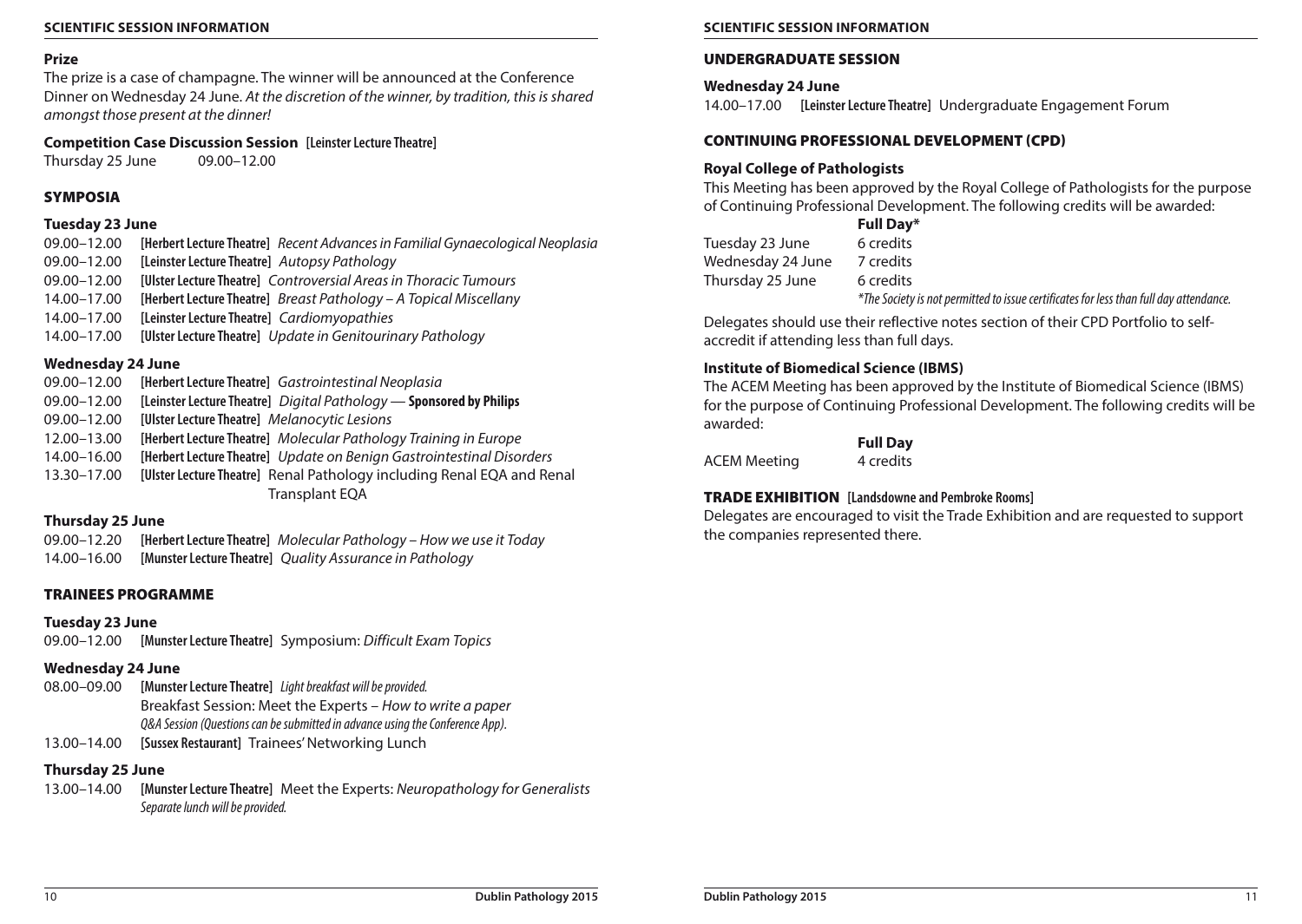|                                                                     | UNTIL MIDNIGHT ON MONDAY 18 MAY 2015                                                                                                 |                        |                                    |
|---------------------------------------------------------------------|--------------------------------------------------------------------------------------------------------------------------------------|------------------------|------------------------------------|
| <b>Delegate Type</b>                                                | <b>Fee Categories</b>                                                                                                                | Per Day<br>or Part Day | <b>Conference</b><br><b>Dinner</b> |
| <b>BDIAP</b> or Pathological<br>Society Member                      | Ordinary Member, Consultant<br>and/or equivalent position                                                                            | £115                   | £ 60                               |
| <b>BDIAP or Pathological Society</b><br><b>Concessionary Member</b> | <b>Biomedical Scientist;</b><br>Honorary or Senior Member;<br>PhD Student;<br>Post-Doctoral Fellow,<br><b>Technician and Trainee</b> | £38                    | £ 60                               |
| Pathological Society<br>Undergraduate Student Member                | Undergraduate Student                                                                                                                | Free                   | £ 30                               |
| Non-Member                                                          | Consultant and/or equivalent<br>position                                                                                             | £165                   | £ 60                               |
| Non-Member Concessionary ※                                          | Biomedical Scientist;<br>PhD Student;<br>Post-Doctoral Fellow,<br><b>Technician and Trainee</b>                                      | £ 53                   | £ 60                               |
| Non-Member Undergraduate<br>Student *<br>See special offer below    | Undergraduate Student                                                                                                                | £ 53                   | £ 60                               |

**EARLY BIRD REGISTRATION FEES**

#### X Concessions

Delegates from categories: *Non-Member Undergraduate Student* and *Non-Member Concessionary* must provide an identification document as proof of their student or trainee status, including NTNs where applicable. Proof must be by way of a statement from the Head of Department.

Please email to: **[julie@pathsoc.org](mailto:julie%40pathsoc.org?subject=Dublin%20Pathology%202015%20-%20Concessions)** (see registration website for template wording).

## Special OfFER: *Non-Member UK Undergraduate Students*

Join the **Royal College of Pathologists** for only **£10** and get free membership of the **Pathological Society** to benefit from free meeting registration for Dublin Pathology 2015 and all future Pathological Society scientific meetings.

## **[Click for more information](http://www.rcpath.org/the-college/categories-of-membership)**

## or use this URL: **[http://www.rcpath.org/the](http://www.rcpath.org/the-college/categories-of-membership)[college/categories-of-membership](http://www.rcpath.org/the-college/categories-of-membership)**

**Irish Undergraduate Students** — Pathological Society Membership is now available. Please use the link below or visit this URL:

**[Click to join](http://www.pathsoc.org/index.php/about/undergraduates)**

**[http://www.pathsoc.org/index.php/about/](http://www.pathsoc.org/index.php/about/undergraduates) [undergraduates](http://www.pathsoc.org/index.php/about/undergraduates)**

#### **FEES AND REGISTRATION FEES AND REGISTRATION**

|                                                                     | <b>LATE REGISTRATION FEES</b><br>FROM MIDNIGHT (00.01 hr) ON TUESDAY 19 MAY 2015                                                     |                        |                             |
|---------------------------------------------------------------------|--------------------------------------------------------------------------------------------------------------------------------------|------------------------|-----------------------------|
| <b>Delegate Type</b>                                                | <b>Fee Categories</b>                                                                                                                | Per Day<br>or Part Day | Conference<br><b>Dinner</b> |
| <b>BDIAP</b> or Pathological<br>Society Member                      | Ordinary Member, Consultant<br>and/or equivalent position                                                                            | £ 170                  | f 80                        |
| <b>BDIAP</b> or Pathological Society<br><b>Concessionary Member</b> | <b>Biomedical Scientist;</b><br>Honorary or Senior Member;<br>PhD Student;<br>Post-Doctoral Fellow,<br><b>Technician and Trainee</b> | £ 60                   | £80                         |
| <b>Pathological Society</b><br>Undergraduate Student Member         | Undergraduate Student                                                                                                                | Free                   | £ 30                        |
| Non-Member                                                          | Consultant and/or equivalent<br>position                                                                                             | £ 250                  | £80                         |
| Non-Member Concessionary ※                                          | <b>Biomedical Scientist;</b><br>PhD Student;<br>Post-Doctoral Fellow,<br><b>Technician and Trainee</b>                               | £80                    | £ 80                        |
| Non-Member Undergraduate<br>Student *<br>See special offer below    | Undergraduate Student                                                                                                                | £80                    | £80                         |

### **REGISTRATION**

Registration is **online only** via: **[www.path.org.uk](http://www.pathsoc.org.uk)**

### Advance registration

## **Advance registration will close on Sunday 7 June 2015.**

Thereafter delegates may only register **on-site on arrival at the meeting**.

### **CANCELLATIONS**

A cancellation fee of £20 will be deducted from any refund due for cancellations received in writing by Wednesday 3 June 2015. **No refunds will be made after Wednesday 3 June 2015.**

## **REFRESHMENTS**

All refreshments, including lunch, are included in the daily registration fee.

## DELEGATE ENROLMENT *(AT THE MEETING)*

Enrolment at the Delegate Reception Desk will take place from 08.00 hrs each day unless stated otherwise.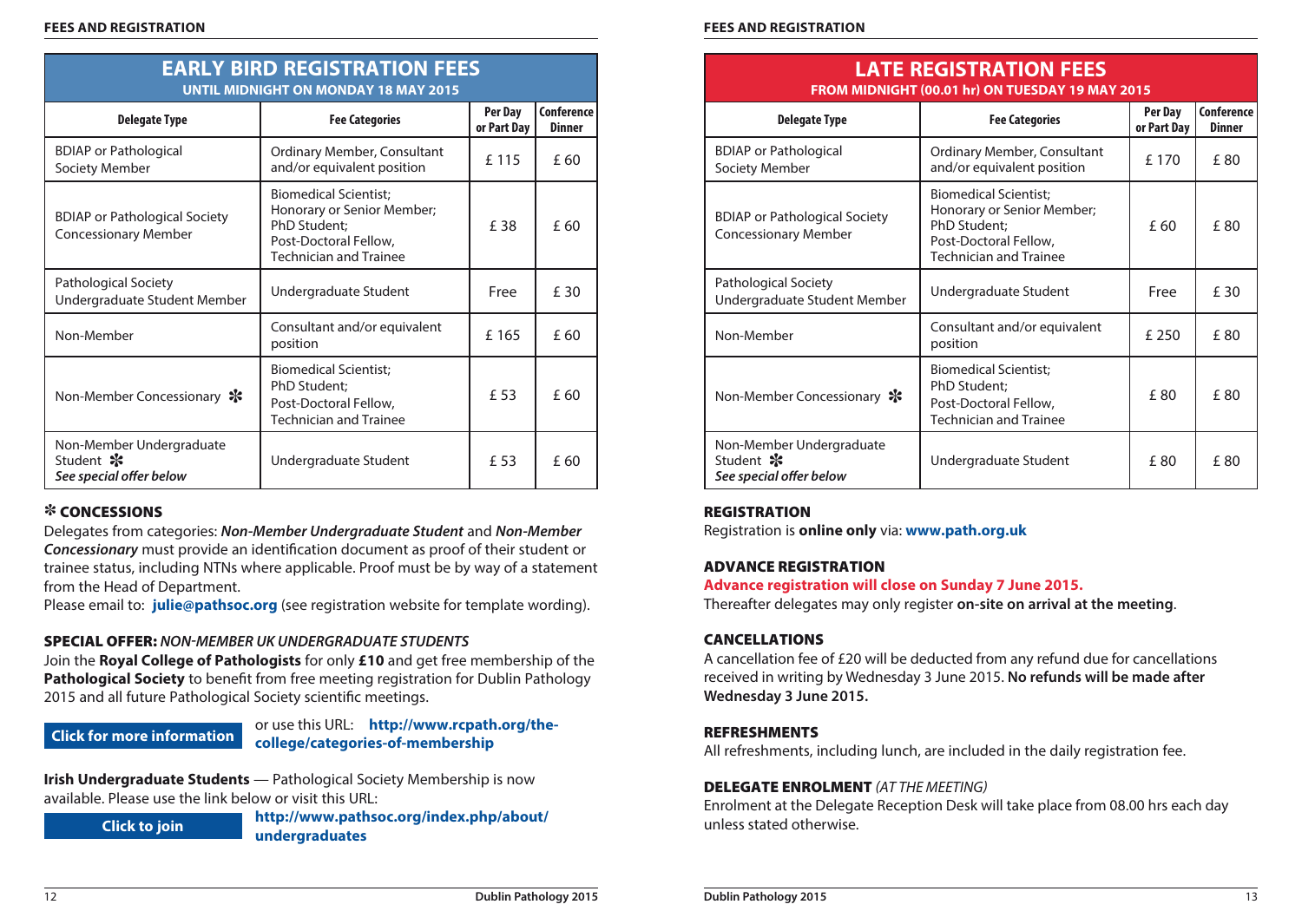### **ENQUIRIES**

#### **Meeting website [www.path.org.uk](http://www.path.org.uk-1)**

## **British Division of the International Academy of Pathology**

Address PO Box 73, Westbury-on-Trym, Bristol BS9 1RY Telephone +44 (0)117 907 7940 Fax +44 (0) 117 907 7941 E-mail **[bdiap@blueyonder.co.uk](mailto:bdiap%40blueyonder.co.uk?subject=Dublin%20Pathology%202015)**

### **Pathological Society of Great Britain & Ireland**

Address 1 Northumberland Avenue, Trafalgar Square, London WC2N 5BW Telephone +44 (0)20 7872 5750 or 5751 E-mail **[admin@pathsoc.org](mailto:admin%40pathsoc.org?subject=Dublin%20Pathology%202015)**

#### **PRESENTATIONS**

# **Presentation Checking and Preview [Second Floor – Meeting Room 3]**

Presentation Checking and Preview will be available.

#### **Oral Presentations/Lectures**

**Presentation format:** Powerpoint only, must be PC compatible and must be on a USB. Presenters must attend their nominated lecture theatre 30 minutes before their presentation time.

#### Internet Access

Internet access will be available in the Foyer and wireless access will also be available.

#### **MESSAGES**

During the Meeting, messages for delegates may be left at the following telephone number: +44 (0)7964 024118

There will also be a message board located beside the Registration Desk.

## Refreshments

All refreshments will be served in the Landsdowne and Pembroke Rooms unless stated otherwise.

## **BADGES**

Delegates are requested to wear their badges at all times.

## COATS AND RAGS

Secure facilities will be provided for coats and bags located on the ground floor.

## **TRAVEL**

Please refer to the website: **[www.path.org.uk](http://www.path.org.uk-1)**

### **General Arrangements General Arrangements**

## **ACCOMMODATION**

Discounted hotel and university accommodation has been organised for delegates, please refer to the website: **[www.path.org.uk](http://www.path.org.uk-1)**

### **DISCLAIMER**

The British Division of the International Academy of Pathology and the Pathological Society of Great Britain & Ireland cannot be held responsible for any injury or loss sustained during the Meeting.

### SOCIAL ACTIVITIES

#### **Tuesday 23 June**

19.15–20.30 Welcome Reception **[The Royal College of Physicians of Ireland]** *Places are limited – please reserve your free ticket when registering.*

### **Wednesday 24 June**

19.30–23.00 Conference Dinner and Entertainment **[St Patrick's Hall, Dublin Castle]** *Please reserve your ticket when registering (see pages 12–13 for costs). Places are limited. Transport will be provided.*

### **Local Places of Interest**

Please refer to the website: **[http://www.visitdublin.com/dublin-a-to-z/results/](http://www.visitdublin.com/dublin-a-to-z/results/plan-your-trip/188/) [plan-your-trip/188/](http://www.visitdublin.com/dublin-a-to-z/results/plan-your-trip/188/)**

#### FUTURE MEETINGS

#### **British Division of the IAP**

2015 20–21 November, London *Urological Pathology*

### **Pathological Society**

| 2015 | 23–25 September, Nottingham<br>Residential Training School for Diagnostic Molecular Pathology                                        |
|------|--------------------------------------------------------------------------------------------------------------------------------------|
| 2016 | 7-8 January, London<br><b>Winter Meeting</b>                                                                                         |
| 2016 | January/February (dates to be announced)<br>Winter School                                                                            |
|      |                                                                                                                                      |
|      | Joint Meetings of the British Division of the IAP and the Pathological Society                                                       |
| 2015 | 21–22 August, Oxford<br><b>Pathology Summer School for Medical Students</b><br>(co-organised with the Royal College of Pathologists) |
| 2016 | 28 June - 1 July, Nottingham<br><b>Nottingham Pathology 2016</b>                                                                     |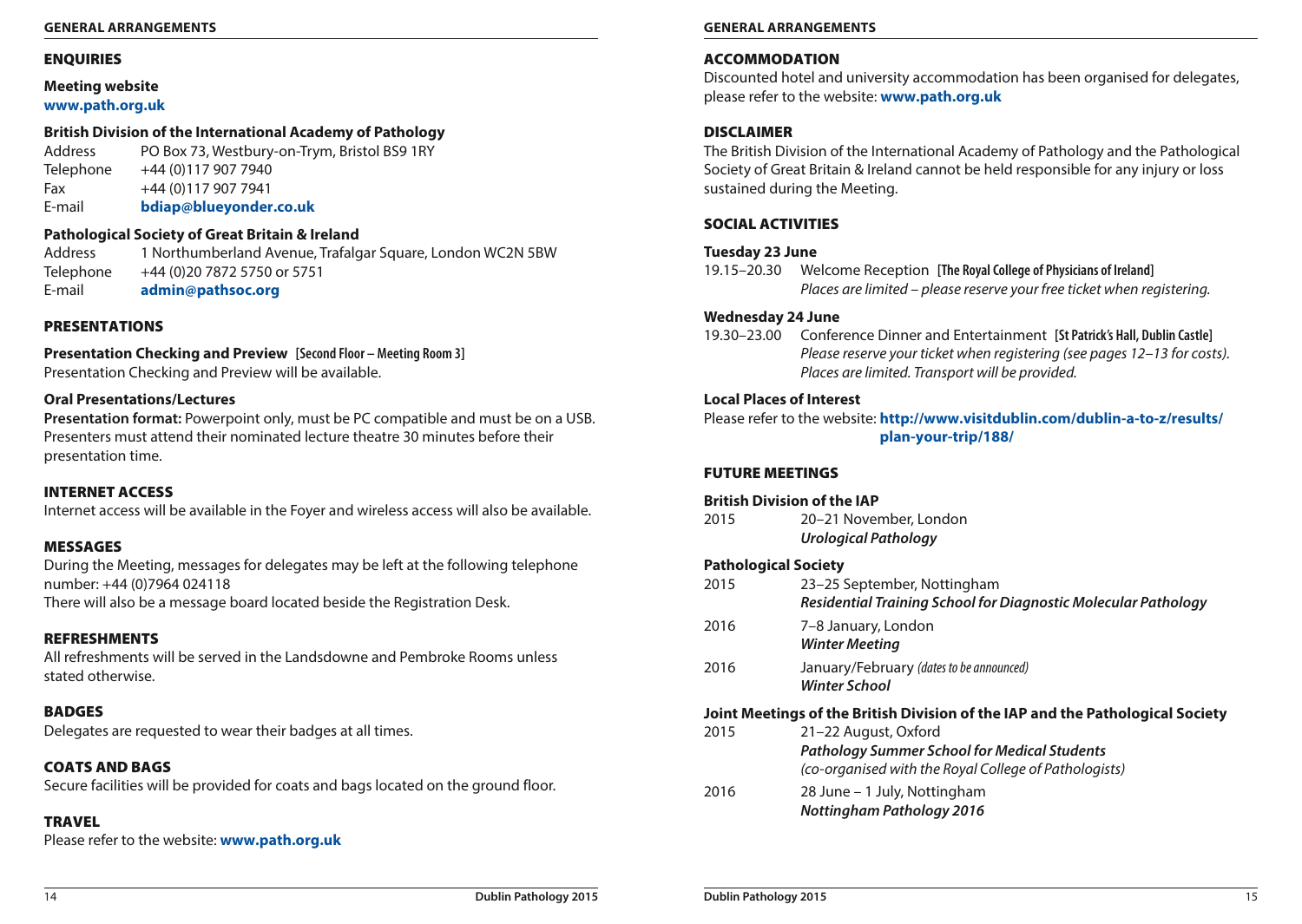Trade Exhibition *Correct at time of going to press*

**The British Division of the International Academy of Pathology and the Pathological Society of Great Britain & Ireland wish to acknowledge the support of the following companies:** 

### **Biocartis**

Biocartis (Euronext Brussels: BCART) is an MDx company providing next generation diagnostic solutions aimed at improving clinical practice for the benefit of patients, clinicians, payers and industry. The Company's proprietary MDx Idylla™ platform is a fully automated, real-time PCR system which offers accurate, highly-reliable molecular information from virtually any biological sample in virtually any setting. Idylla™ addresses the growing demand for personalized medicine by allowing fast and effective treatment selection and treatment progress monitoring.

Biocartis is developing and marketing a rapidly expanding test menu addressing key unmet clinical needs in oncology and infectious diseases. Biocartis employs approximately 220 people.

Visit our website: **[www.biocartis.com](http://www.biocartis.com)**

### **GE Healthcare**

Omnyx™ Integrated Digital Pathology Solution drives collaboration and performance. By combining the technology innovation and backing of GE Healthcare with the pathology expertise and insight of the University of Pittsburgh Medical Center (UPMC), Omnyx™ offers whole slide scanners and integrated software platform deliver scale and reliability for your demanding pathology labs.

Open doors to improve efficiencies, enhance access to peers and new digital tools. Designed as an enterprise-class IT system, Omnyx™ enables flexible and scalable configuration.

Visit our website: **[www.gehealthcare.com/digital\\_pathology](http://www.gehealthcare.com/digital_pathology)** or contact : Tim Wing, Senior Sales Executive – Digital Pathology, GE Healthcare IT. Telephone: +44 (0)7785 375822 Email: **[tim.wing@med.ge.com](mailto:tim.wing%40med.ge.com?subject=Dublin%20Pathology%202015)**

### **Genomic Health**

Genomic Health, Inc. is a world leading provider of genomic-based diagnostic tests that optimize treatment for early stage cancer. The company is applying its state-ofthe-art scientific and commercial expertise and infrastructure to translate significant amounts of genomic data into clinically-actionable results for treatment planning throughout the cancer patient's journey, from screening and surveillance, through diagnosis and treatment selection.

The company is based in Redwood City, California with European headquarters in Geneva, Switzerland.

For more information please visit: **[www.GenomicHealth.com](http://www.GenomicHealth.com)** and to learn more about Oncotype DX visit: **[www.OncotypeDX.com](http://www.OncotypeDX.com)**

## **Hamamatsu Photonics UK Ltd**

Hamamatsu Photonics have been manufacturing and developing the NanoZoomer range of slide scanners for over a decade and are world leaders in cutting edge slide

#### **Trade Exhibition Trade Exhibition**

scanners for whole slide imaging.

Visit our booth to see a live demonstration of the NanoZoomer SQ, an affordable desktop slide scanner ideal for telepathology including for second opinions and intraoperative frozen sections. We will also be show casing our new image management server software, NDP.serve3 and our very popular viewer software, NDP. View2, with some new additional features.

For further information please visit our website: **[www.hamamatsu.com](http://www.hamamatsu.com)** email: **[info@hamamatsu.co.uk](mailto:info%40hamamatsu.co.uk?subject=Dublin%20Pathology%202015)**, or contact us on telephone: +44 (0)1707 294 888.

### **Leec Ltd**

LEEC specialise in the design and manufacture of Laboratory, Forensic and Pathology equipment. Working closely with end users to meet their specific needs, LEEC provide bespoke solutions, both in the UK and Internationally to Hospital Mortuaries, Histopathology Laboratories and Research Centres.

Chill/Deep Freeze Body Storage Cabinets, Hydraulic Stacking Trolleys and Post Mortem Tables are designed to reduce manual handling risks. Linear Ventilation and Downdraft technology in a wide range of Post Mortem Tables, Dissection/ Staining Benches and Grossing Stations provide both ergonomic comfort, as well as protection, to Pathologists and technicians from unpleasant odours and harmful chemical fixatives.

Visit our website: **[www.leec.co.uk](http://www.leec.co.uk)**

### **Leica Biosystems**

Is a global leader in anatomical pathology solutions and automation, striving to advance cancer diagnostics to improve patients' lives. Leica Biosystems provides pathologists, histologists and researchers a comprehensive range of products for each step in the pathology process. From specimen preparation and staining to imaging and reporting, our solutions help increase workflow efficiencies meaning patients receive their results sooner. Slide after slide, Leica's easy-to-use and consistently reliable offerings provide you with the diagnostic clarity you need to give patients the results that they can trust.

### **PATHXL**

PathXL, twice recipient of the Deloitte Technology Fast 50 Award, is a global pioneer in the use of web-based solutions for digital pathology, and provides innovative software for use in drug discovery research, clinical sectors, biomarker analysis and education. TissueMark®, its latest product for Image Analysis, is fast-tracking tumor annotation and streamlining macrodissection for molecular analysis and biomarker discovery.

### **PHILIPS**

At Philips, we deliver innovative, healthcare technology solutions designed to create value by improving the quality and delivery of care while lowering cost.

Our broad and deep clinical expertise and technology leadership across the health continuum and commitment to customer collaboration are core to our business and truly differentiate us.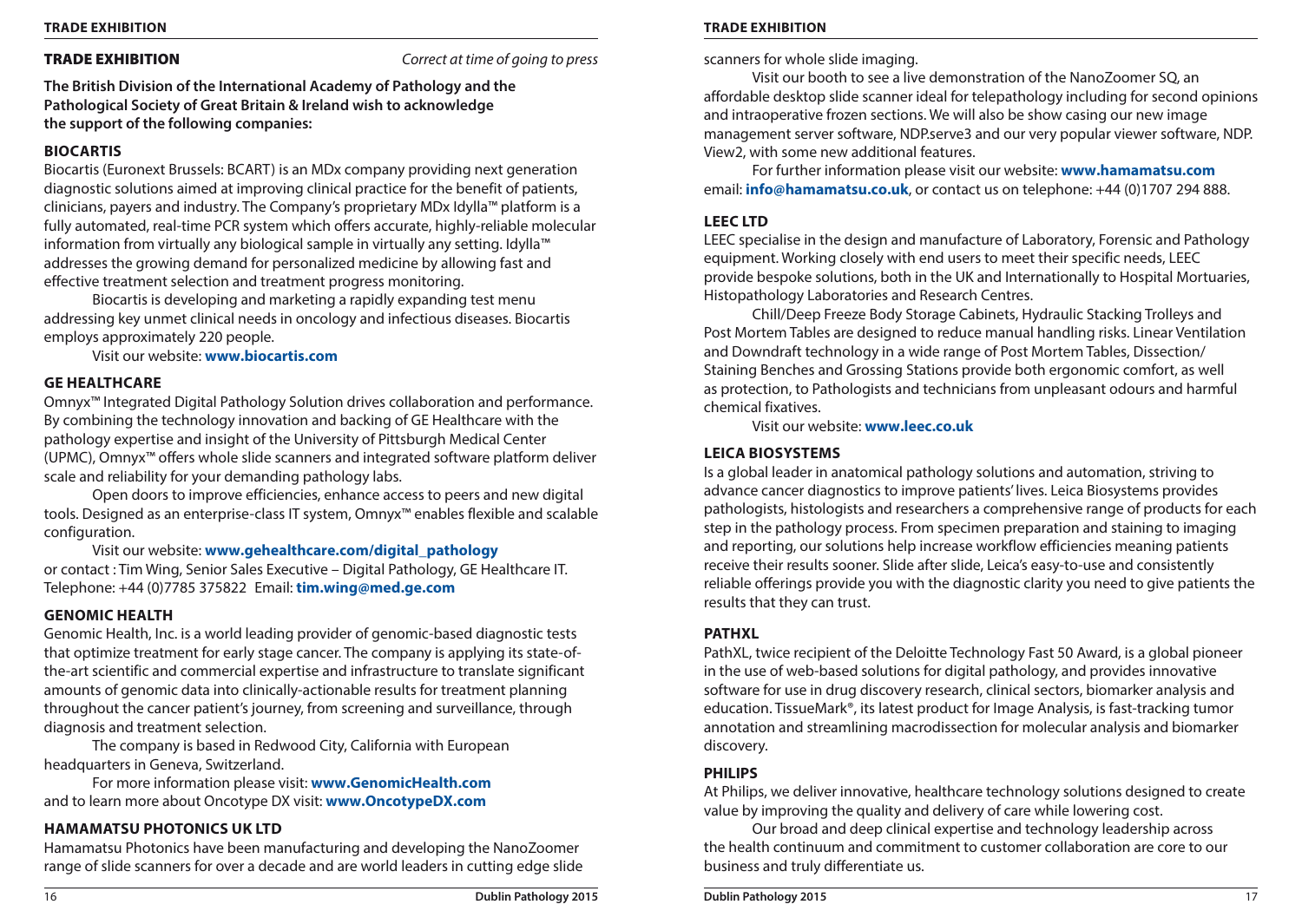Leveraging decades of Philips' experience in clinical digital transformation, the IntelliSite pathology solution is designed to empower pathologists with a solution that supports optimization of productivity and workflow, and ultimately help to improve patient outcome.

### **Roche Diagnostics**

Headquartered in Basel, Switzerland, Roche is a leader in research-focused healthcare with combined strengths in pharmaceuticals and diagnostics. Roche is the world's largest biotech company, with truly differentiated medicines in oncology, immunology, infectious diseases, ophthalmology and neuroscience. Roche is also the world leader in in-vitro diagnostics and tissue-based cancer diagnostics.

Roche's personalised healthcare strategy aims at providing diagnostics that enable tangible improvements in the quality of life and survival of patients. Medicines developed by Roche are included in the World Health Organization Model Lists of Essential Medicines, among them life-saving antibiotics, antimalarials and chemotherapy.

For more information, please visit: **[www.roche.com](http://www.roche.com)**

### **Source Bioscience**

Source BioScience provides a high quality outsourced diagnostic histopathology service to the NHS from the Company's Clinical Pathology Accredited laboratories. The Company also offers a portfolio of diagnostic assays using nucleic acid amplification techniques with applications in oncology, infectious disease testing and genomic research.

Headquartered in Nottingham and listed on the London Stock Exchange (LSE: SBS), Source BioScience is subject to rigorous Corporate Governance and regulatory requirements. Customers are therefore assured of the financial integrity of the Company, and its ability to commit to, and deliver on, long term contracts.

### **Visiopharm**

Quantitative digital pathology solutions provide pathologists and scientists with a flexible, powerful suite of software to quantify relevant tissue properties in a fast, objective and reproducible way. Unlock the potential of digital pathology for cancer diagnostics, research, and drug development with Visiopharm quantitative digital pathology. Improve productivity and quality by generating verifiable, reproducible, high quality analytical results in less time.

### **Wiley-Blackwell**

Wiley proudly publishes *The Journal of Pathology* and the new open access journal *The Journal of Pathology: Clinical Research* — the professional journals of the Pathological Society.

Wiley is the leading society publisher, offering libraries and individuals 1250 online journals, thousands of books and e-books, reviews, reference works, databases, and more.

For more information please visit: **[www.wiley.com](http://www.wiley.com)** or our online resource: **<onlinelibrary.wiley.com>**

#### **Trade Exhibition Abstract Reviewers**

### Abstract Reviewers

Dr MF Amary, London

Prof MJ Arends, Edinburgh

Dr EW Benbow, Manchester

Prof DM Berney, London

Dr L Browning, Oxford

Dr L Burke, Cork

Dr JE Calonje, London

Prof SS Cross, Sheffield

Dr T Crotty, Dublin

Dr AM Dorman, Dublin

Prof S Fleming, Dundee

Dr TR Helliwell, Liverpool

Dr E Ieremia, Oxford

Prof M Ilyas, Nottingham

Dr T Jacques, London

Prof E Kay, Dublin

Dr G Kokai, Liverpool

Prof M Leader, Dublin

Dr RD Liebmann, East Grinstead

Dr B Loftus, Dublin Prof JE Martin, London Prof A-M McNicol, Brisbane Dr C Muldoon, Dublin Prof GI Murray, Aberdeen Prof AG Nicholson, London Dr N Nolan, Dublin Prof M Novelli, London Dr C O'Riain, Dublin Prof NJ Sebire, London Dr M Sheehan, Galway Dr N Singh, London Dr EJ Soilleux, Oxford Prof GA Thomas, Southampton Dr D Treanor, Leeds Prof P van der Valk, Amsterdam Dr KP West, Leicester Dr BS Wilkins, London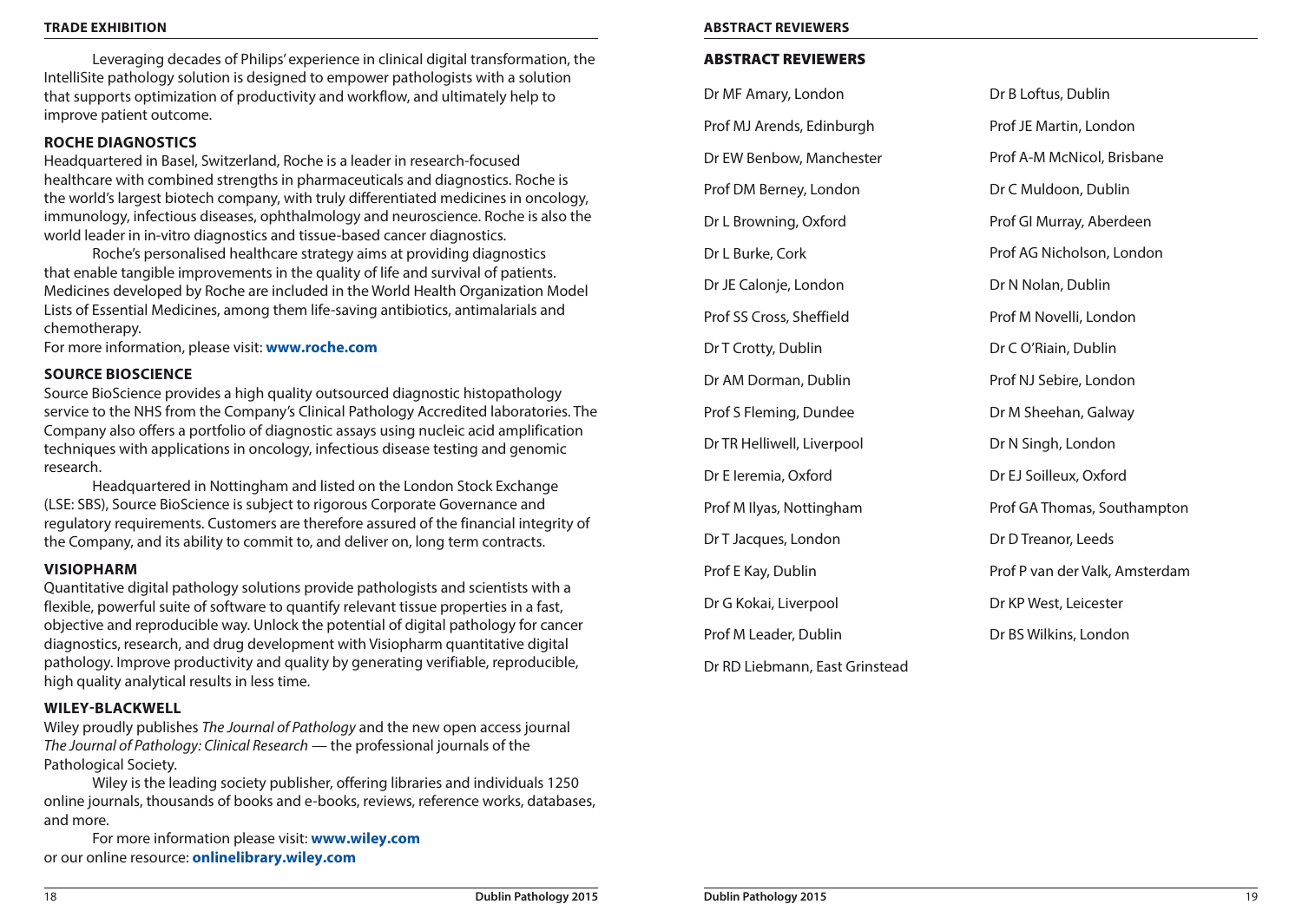|                | <b>DETAILED PROGRAMME</b>  | Tuesday 23 June 2015                                                                                                                                                                                                                                                                                                   | <b>DETAILED PROGRAMME</b>  |                                                                                                                                                                                     | Tuesday 23 June 2015            |
|----------------|----------------------------|------------------------------------------------------------------------------------------------------------------------------------------------------------------------------------------------------------------------------------------------------------------------------------------------------------------------|----------------------------|-------------------------------------------------------------------------------------------------------------------------------------------------------------------------------------|---------------------------------|
|                | $\triangleright$ 08.00     | <b>Foyer</b>                                                                                                                                                                                                                                                                                                           | $09.00 - 12.00$            |                                                                                                                                                                                     | <b>Munster Lecture Theatre</b>  |
|                | $08.45 - 18.00$            | <b>REGISTRATION and COFFEE</b><br><b>Foyer</b><br>SLIDE SEMINAR CASE COMPETITION VIEWING: Cytopathology                                                                                                                                                                                                                |                            | <b>TRAINEES' SYMPOSIUM</b><br><b>Difficult Exam Topics</b><br>Chair: Dr A McCarthy, Cork University Hospital, Cork, Ireland<br>Dr L Wastall, University of Leeds, Leeds, UK         |                                 |
|                | $\overline{09.00} - 12.00$ | <b>Herbert Lecture Theatre</b><br><b>SYMPOSIUM</b>                                                                                                                                                                                                                                                                     | 09.00-09.35                | [S5] Intraoperative Diagnosis<br>Dr CM Corbishley<br>St George's Healthcare NHS Trust, London, UK                                                                                   |                                 |
|                |                            | Recent Advances in Familial Gynaecological Neoplasia<br>Chair: Prof M Wells, University of Sheffield, Sheffield, UK<br>Dr C O'Riain, St James's Hospital, Dublin, Ireland                                                                                                                                              | 09.35-10.10                | [S6] Macroscopic Examination<br>Dr M Sheehan<br>Galway University Hospital, Galway, Ireland                                                                                         |                                 |
|                | 09.00-09.30                | <b>Overview of Familial Gynaecological Cancer Syndromes</b>                                                                                                                                                                                                                                                            | 10.10-10.30                | <b>COFFEE and TRADE EXHIBITION</b> [Landsdowne and Pembroke Rooms]                                                                                                                  |                                 |
| <b>TUESDAY</b> |                            | Dr D Gallagher<br>Mater Private Hospital, Dublin, Ireland                                                                                                                                                                                                                                                              | 10.30-11.00                | <b>Thyroid FNA Cytology</b><br>Dr T Giles                                                                                                                                           |                                 |
| 23             | 09.30-10.00                | [S1] Typing and Terminology - Tips on Key Diagnoses in Ovary,<br><b>Fallopian Tube and Endometrium</b><br>Prof WG McCluggage<br>Belfast Health and Social Care Trust, Belfast, UK                                                                                                                                      | 11.00-11.30                | Royal Liverpool University Hospital, Liverpool, UK<br>[S7] Soft Tissue Cutaneous Tumours<br>Prof M Leader<br>Beaumont Hospital, Dublin, Ireland                                     |                                 |
|                | 10.00-10.15                | [S2] Identifying Hereditary Predisposition in Patients Presenting<br>with Gynaecological Malignancies - An Update on Non-BRCA<br>Non-Lynch Hereditary Gynaecological Cancer Syndromes<br>Dr BA Clarke<br>Toronto General Hospital, Toronto, Canada                                                                     | 11.30-12.00                | [S8] Primary Bone Tumours: Guiding Treatment Using Histology and<br><b>Molecular Genetic Alterations</b><br>Prof AM Flanagan<br>UCL Cancer Institute, London, UK                    |                                 |
|                | 10.15-10.45                | <b>COFFEE and TRADE EXHIBITION</b> [Landsdowne and Pembroke Rooms]                                                                                                                                                                                                                                                     | $09.00 - 12.00$            |                                                                                                                                                                                     | <b>Leinster Lecture Theatre</b> |
|                | 10.45–11.15                | [S3] Identifying Lynch Syndrome in Patients with Gynaecological<br><b>Malignancies: Implementation of Reflex Testing and its Implications</b><br>Dr BA Clarke<br>Toronto General Hospital, Toronto, Canada                                                                                                             |                            | <b>SYMPOSIUM</b><br><b>Autopsy Pathology</b><br>Chair: Dr T Crotty, St Vincent's University Hospital, Dublin, Ireland<br>Dr EW Benbow, Manchester Royal Infirmary, Manchester, UK   |                                 |
|                | 11.15–11.45                | [S4] A Mainstreamed Oncogenetic Pathway Delivers Fast,<br>Affordable Routine BRCA Testing for Ovarian Cancer (OC) Patients<br><b>(D)</b> Dr AJ George <sup>1</sup> ; D Riddell <sup>2</sup> ; V Cloke <sup>2</sup> ; M Gore <sup>1</sup> ; S Bannerjee <sup>1</sup> ;<br>H Hanson <sup>1</sup> ; N Rahman <sup>2</sup> | 09.00-09.30<br>09.30-10.00 | Sudden Adult Death Syndrome - The Cardiologist's Perspective<br>Dr C McGorrian<br>Mater Misericordiae University Hospital, Dublin, Ireland<br><b>Cardiac Pathology in the Obese</b> |                                 |
|                | 11.45-12.00                | <sup>1</sup> Royal Marsden Hospital, London, UK; <sup>2</sup> Institute of Cancer Research, London, UK<br><b>PANEL DISCUSSION</b>                                                                                                                                                                                      |                            | Prof MN Sheppard<br>St George's University of London, London, UK                                                                                                                    |                                 |
|                |                            | The Pathologist's Role in Deciding When to Perform Mismatch Repair                                                                                                                                                                                                                                                     | 10.00, 10.20               | COFFEE  J TRANE EVILINITION Illudidum  J Bushade Basic                                                                                                                              |                                 |

| <b>DETAILED PROGRAMME</b> |                                                                                                                                                                             | Tuesday 23 June 201            |
|---------------------------|-----------------------------------------------------------------------------------------------------------------------------------------------------------------------------|--------------------------------|
| $09.00 - 12.00$           |                                                                                                                                                                             | <b>Munster Lecture Theatre</b> |
|                           | <b>TRAINEES' SYMPOSIUM</b><br><b>Difficult Exam Topics</b><br>Chair: Dr A McCarthy, Cork University Hospital, Cork, Ireland<br>Dr L Wastall, University of Leeds, Leeds, UK |                                |
| 09.00-09.35               | [S5] Intraoperative Diagnosis<br>Dr CM Corbishley<br>St George's Healthcare NHS Trust, London, UK                                                                           |                                |
| 09.35-10.10               | [S6] Macroscopic Examination<br>Dr M Sheehan<br>Galway University Hospital, Galway, Ireland                                                                                 |                                |
| 10.10-10.30               | <b>COFFEE and TRADE EXHIBITION</b> [Landsdowne and Pembroke Rooms]                                                                                                          |                                |
| 10.30-11.00               | <b>Thyroid FNA Cytology</b><br>Dr T Giles<br>Royal Liverpool University Hospital, Liverpool, UK                                                                             |                                |
| 11.00-11.30               | <b>[S7] Soft Tissue Cutaneous Tumours</b><br>Prof M Leader<br>Beaumont Hospital, Dublin, Ireland                                                                            |                                |
| 11.30-12.00               | [S8] Primary Bone Tumours: Guiding Treatment Using Histology an<br>المثلوبية والمستقصد والمستراء والمسترات والمرارا                                                         |                                |

## 11.30–12.00 [S8] *Primary Bone Tumours: Guiding Treatment Using Histology and Molecular Genetic Alterations* Prof AM Flanagan *UCL Cancer Institute, London, UK*

## **Symposium**

#### *Autopsy Pathology*

- 09.00–09.30 *Sudden Adult Death Syndrome The Cardiologist's Perspective* Dr C McGorrian *Mater Misericordiae University Hospital, Dublin, Ireland*
- 09.30–10.00 *Cardiac Pathology in the Obese* Prof MN Sheppard *St George's University of London, London, UK*
- 10.00–10.30 **Coffee and Trade Exhibition [Landsdowne and Pembroke Rooms]**

*Protein Testing and Brca Mutation Testing*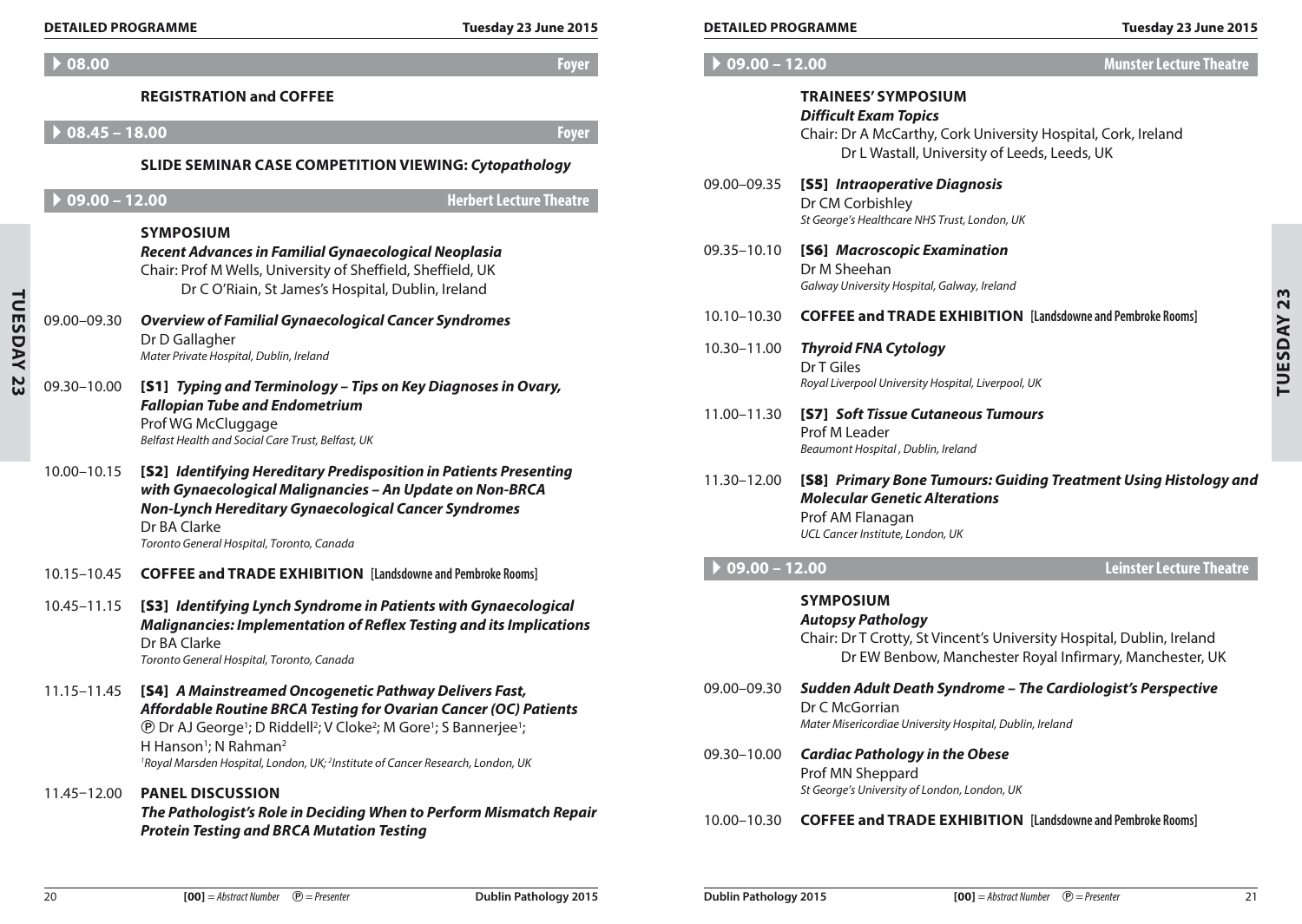| Tuesday 23 June 2015 |  |  |  |  |
|----------------------|--|--|--|--|
|----------------------|--|--|--|--|

A **09.00 – 12.00** *— continued* **Leinster Lecture Theatre** 10.30–11.00 [S9] *Toxicology: Interpretation for the Pathologist* Dr SP Elliott *ROAR Forensics, Malvern, UK* 11.00–11.30 [S10] *Diagnosis of Infection, Sepsis and SIRS at Autopsy* Prof SB Lucas *St Thomas' Hospital, London, UK* 11.30–12.00 [S11] *Minimally Invasive Coroner's Autopsy – The Present and (Near) Future*  Prof ISD Roberts *John Radcliffe Hospital, Oxford, UK* A **09.00 – 12.00 Ulster Lecture Theatre Symposium** *Controversial Areas in Thoracic Tumours* Chair: Dr L Burke, Cork University Hospital, Cork, Ireland Prof AG Nicholson, Royal Brompton Hospital, London, UK 09.00–09.30 [S12] *From Research Bench to Patient – Impact and Future of Molecular Diagnostic Developments on Lung Cancer Pathology Practice* Prof S Lantuejoul *CHU A Michallon and J Fourier University, Grenoble, France* 09.30–10.00 [S13] *Role of Cytopathology in the 2015 Molecular Era* Dr J McCarthy *Cork University Hospital, Cork, Ireland* 10.00–10.30 **Coffee and Trade Exhibition [Landsdowne and Pembroke Rooms]** 10.30–11.00 [S14] *Challenges of the New WHO Classification in the Diagnosis of Adenocarcinoma* Prof KM Kerr *Aberdeen University Medical School, Aberdeen, UK* 11.00–11.30 [S15] *Staging / Classification of Thymic Epithelial Tumours* Prof A Marx *University Medical Centre Mannheim University of Heidelberg, Mannheim, Germany* 11.30–12.00 [S16] *Approach to the Diagnosis of Rare and Unusual Lung Tumours* Prof AG Nicholson *Royal Brompton and Harefield NHS Foundation Trust, London, UK* **Detailed Programme Tuesday 23 June 2015 Detailed Programme Tuesday 23 June 2015**

A **09.00 – 17.00 Second Floor – Room 6**

#### **Symposium**

*New Trends in Digital Pathology – The AIDPATH Project* See separate programme on: **www.path.org.uk**

A **12.00 – 13.00 Herbert Lecture Theatre**

### **BDIAP's Kristin Henry Lecture**

Chair: Dr. AJ Howat, East Lancashire Hospitals NHS Trust, Royal Blackburn Hospital, Blackburn, UK

*Pearls and Perils in Pathology* Prof M Leader *Beaumont Hospital, Dublin, Ireland*

A **13.00 – 14.00 Landsdowne and Pembroke Rooms**

**Tuesday 23**

TUESDAY 23

## **Lunch and Trade Exhibition**

#### **Poster Viewing and Chairman's Rounds**

| <b>GROUP – CATEGORY</b>                    | <b>POSTER NUMBER</b> | <b>CHAIR</b>                               |
|--------------------------------------------|----------------------|--------------------------------------------|
| $1 -$ Cardiovascular/Pulmonary $ P1 - P7 $ |                      | Dr L Burke, Cork; Prof MN Sheppard, London |

A **14.00 – 17.00 Herbert Lecture Theatre**

|             | <b>SYMPOSIUM</b><br>Breast Pathology – A Topical Miscellany<br>Chair: Dr CM Quinn, St Vincent's University Hospital, Dublin, Ireland<br>Prof SE Pinder, Guy's & St Thomas' Hospital, London, UK |
|-------------|-------------------------------------------------------------------------------------------------------------------------------------------------------------------------------------------------|
| 14.00-14.30 | [S17] The Management of B3 Lesions with Emphasis on Lobular<br><b>Neoplasia</b><br>Dr AM Shaaban<br>Queen Elizabeth Hospital Birmingham, Birmingham, UK                                         |
| 14.30-15.00 | The Molecular Classification of Breast Cancer<br>Prof IO Ellis<br>University of Nottingham & Nottingham University Hospitals, Nottingham, UK                                                    |
| 15.00-15.30 | Next Generation Sequencing in Breast Cancer – Current State<br>of the Art<br>Dr C Ng<br>Memorial Sloan Kettering Cancer Centre, New York, USA                                                   |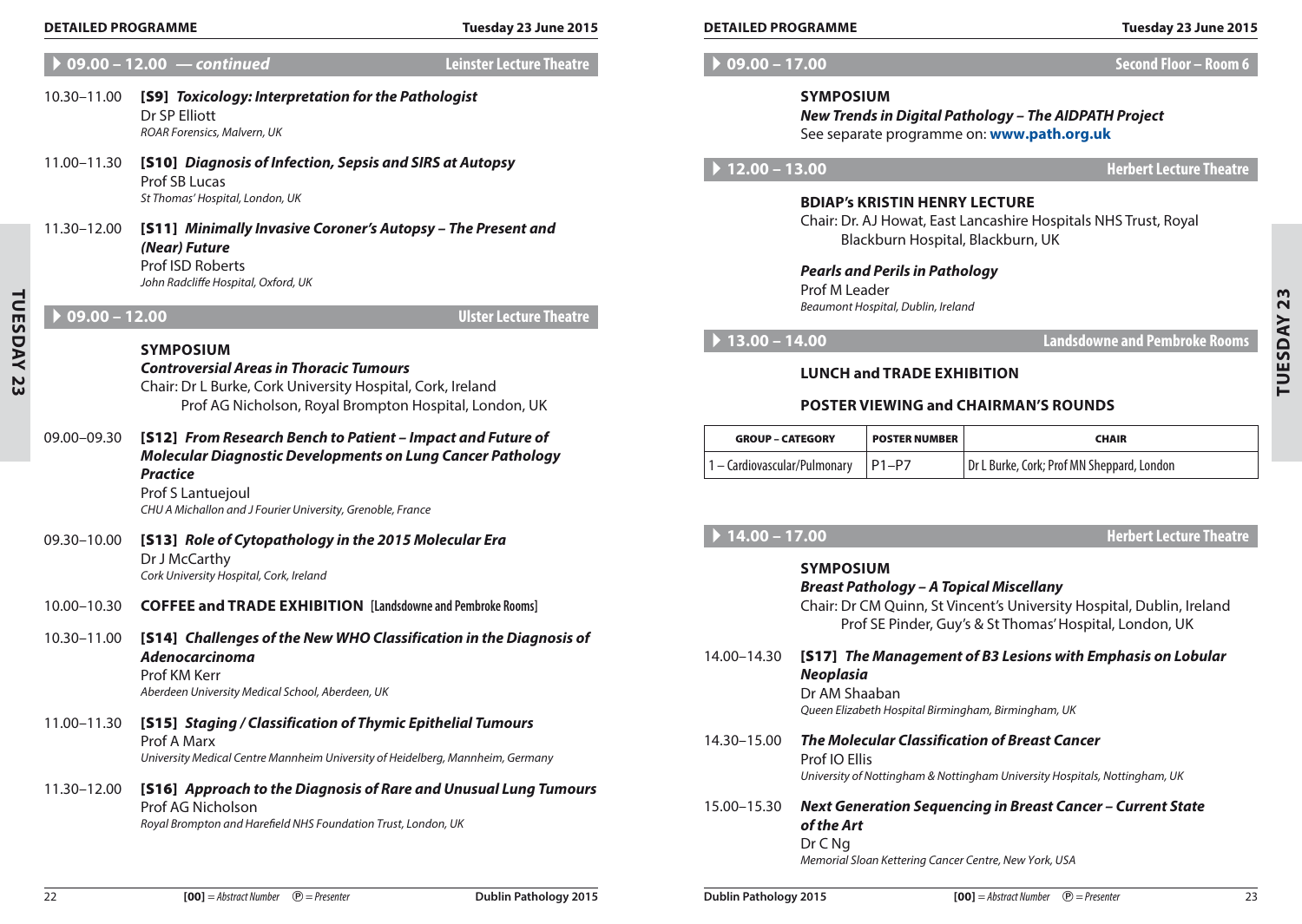| <b>DETAILED PROGRAMME</b>                 | Tuesday 23 June 2015                                                                                                                                                                                                                                                                                                                                                                                                                                                                                                                                                                                                                                    | <b>DETAILED PROGRAMME</b>  | Tuesday 23 June 2015                                                                                                                                                                                                                                                                                                                                                                                                                                                                                                                                                                                                                                                                                                                                     |
|-------------------------------------------|---------------------------------------------------------------------------------------------------------------------------------------------------------------------------------------------------------------------------------------------------------------------------------------------------------------------------------------------------------------------------------------------------------------------------------------------------------------------------------------------------------------------------------------------------------------------------------------------------------------------------------------------------------|----------------------------|----------------------------------------------------------------------------------------------------------------------------------------------------------------------------------------------------------------------------------------------------------------------------------------------------------------------------------------------------------------------------------------------------------------------------------------------------------------------------------------------------------------------------------------------------------------------------------------------------------------------------------------------------------------------------------------------------------------------------------------------------------|
|                                           | <b>Herbert Lecture Theatre</b><br>▶ 14.00 - 17.00 - continued                                                                                                                                                                                                                                                                                                                                                                                                                                                                                                                                                                                           |                            | $\blacktriangleright$ 14.00 - 17.00 $-$ continued<br><b>Munster Lecture Theatre</b>                                                                                                                                                                                                                                                                                                                                                                                                                                                                                                                                                                                                                                                                      |
| 15.30–16.00<br>16.00-16.30<br>16.30-17.00 | <b>COFFEE and TRADE EXHIBITION</b> [Landsdowne and Pembroke Rooms]<br>[S18] Update from The Sloane Project<br>Dr JS Thomas<br>Western General Hospital, Edinburgh, UK<br><b>The LORIS Trial</b><br>Miss A Francis                                                                                                                                                                                                                                                                                                                                                                                                                                       | 15.00-15.15                | [05] Association of Genomic Aberrations with Disease Recurrence in<br><b>Stage II and Stage III Colon Cancers</b><br>(D) E van den Broek <sup>1</sup> ; O Krijgsman <sup>1</sup> ; D Sie <sup>1</sup> ; MA van de Wiel <sup>1</sup> ; EJT Belt <sup>1</sup> ;<br>SH den Uil <sup>1</sup> ; H Bril <sup>2</sup> ; HBA Stockmann <sup>2</sup> ; B Carvalho <sup>1</sup> ; B Ylstra <sup>1</sup> ; GA Meijer <sup>1</sup> ;<br>RJA Fijneman <sup>1</sup><br><sup>1</sup> VU University Medical Center, Amsterdam, Netherlands; <sup>2</sup> Kennemer Gasthuis, Haarlem,<br>Netherlands                                                                                                                                                                      |
| ▶ $14.00 - 17.00$                         | Surgery, Queen Elizabeth Hospital, Birmingham, UK<br><b>Munster Lecture Theatre</b><br><b>ORAL PRESENTATIONS</b><br>Categories: Gastrointestinal; Cellular/Molecular; Gynaecological<br>Chair: Prof NA Shepherd, Cheltenham General Hospital, Cheltenham, UK                                                                                                                                                                                                                                                                                                                                                                                            | 15.15-15.30                | [O6] Comparison of Histologically Normal Mucosa and Blood as<br><b>Controls for Targeted Next Generation Sequencing Analysis in</b><br><b>Patients with Colon Cancer in the NCRI FOxTROT Trial</b><br>KM Sutton <sup>1</sup> ; D Bottomley <sup>1</sup> ; D Morton <sup>2</sup> ; P Quirke <sup>1</sup> ; <b>@ NP West<sup>1</sup></b><br><sup>1</sup> Leeds Institute of Cancer and Pathology, University of Leeds, Leeds, UK; <sup>2</sup> University Hospitals<br>Birmingham NHS Foundation Trust, Birmingham, UK                                                                                                                                                                                                                                     |
| 14.00–14.15                               | Dr G Puppa, Hôpitaux Universitaires de Genève, Geneva,<br>Switzerland<br>[01] The Three-Dimensional Anatomy of the Anal Sphincter<br><b>Complex and its Relevance to Low Rectal and Anal Pathology</b><br>AC Kraima <sup>1</sup> ; $\circledR$ NP West <sup>2</sup> ; D Treanor <sup>2</sup> ; N Roberts <sup>2</sup> ; D Magee <sup>3</sup> ; NN Smit <sup>1</sup> ;                                                                                                                                                                                                                                                                                   | 15.30–16.00<br>16.00-16.15 | <b>COFFEE and TRADE EXHIBITION</b> [Landsdowne and Pembroke Rooms]<br>[07] Sex Cord Tumours Arising in Ovarian and Extraovarian<br>Adenosarcoma: an Unusual Form of Sarcomatous Overgrowth<br><b><i>®</i></b> C Carleton; WG McCluggage<br>Royal Victoria Hospital, Belfast, UK                                                                                                                                                                                                                                                                                                                                                                                                                                                                          |
| 14.15–14.30                               | CJH Van de Velde <sup>1</sup> ; MC DeRuiter <sup>1</sup> ; HJ Rutten <sup>4</sup> ; P Quirke <sup>2</sup><br><sup>1</sup> Leiden University Medical Centre, Leiden, Netherlands; <sup>2</sup> Leeds Institute of Cancer and<br>Pathology, University of Leeds, Leeds, UK; <sup>3</sup> University of Leeds, Leeds, UK; <sup>4</sup> Catharina Hospital,<br>Eindhoven, Netherlands<br>[02] cTEN Regulates Cell Motility through Snail in Colorectal Cancer<br><b><i>®</i></b> H Thorpe; A Asiri; M Akhlaq; D Jackson; M Ilyas<br>University of Nottingham, Nottingham, UK                                                                                | 16.15-16.30                | [O8] Utility of Serum HE4 in Diagnosis and Prognosis of Endometrial<br><b>Cancer</b><br><b><i>(D)</i></b> SA O'Toole <sup>1</sup> ; S Rizmee <sup>2</sup> ; L Norris <sup>1</sup> ; M Cullen <sup>1</sup> ; A Zainulabdin <sup>1</sup> ;<br>JC Long <sup>1</sup> ; F Martin <sup>1</sup> ; A Cooney <sup>1</sup> ; S Ripollone <sup>1</sup> ; N Ibrahim <sup>1</sup> ; F Abu Saadeh <sup>1</sup> ;<br>W Kamran <sup>2</sup> ; C Murphy <sup>3</sup> ; T D'Arcy <sup>2</sup> ; NC Gleeson <sup>2</sup> ; JJ O'Leary <sup>1</sup><br><sup>1</sup> Trinity College Dublin, Dublin, Ireland; <sup>2</sup> St. James's Hospital, Dublin, Ireland; <sup>3</sup> Coombe<br>Women's and Infants University Hospital, Dublin, Ireland                             |
| 14.30-14.45                               | [O3] Loss of pTEN Expression is Strongly Associated with the<br>Presence of the BRAF V600E Mutation, and Further Complicates<br><b>Combination Treatment Strategies for Patients with Advanced</b><br><b>Colorectal Cancer</b><br><b>(B)</b> SD Richman <sup>1</sup> ; GJ Hemmings <sup>1</sup> ; P Chambers <sup>1</sup> ; M Taylor <sup>1</sup> ; HM Wood <sup>1</sup> ;<br>E Tinkler-Hundal <sup>1</sup> ; K Southward <sup>1</sup> ; JM Foster <sup>2</sup> ; A Ouime <sup>2</sup> ; KG Spink <sup>2</sup> ;<br>P Quirke <sup>1</sup><br><sup>1</sup> Leeds Institute of Cancer and Pathology, Leeds, UK; <sup>2</sup> Affymetrix, High Wycombe, UK | 16.30-16.45<br>16.45-17.00 | [09] Platelets Drive Metastatic Changes in Ovarian Cancer Cells<br><b><i>(D)</i></b> CD Spillane <sup>1</sup> ; NM Cooke <sup>2</sup> ; S O'Toole <sup>3</sup> ; D Kenny <sup>2</sup> ; O Sheils <sup>1</sup> ; JJ O'Leary <sup>1</sup><br><sup>1</sup> Histopathology Department, Trinity College Dublin, Dublin, Ireland; <sup>2</sup> Department of<br>Molecular and Cellular Therapeutics, RCSI, Dublin, Ireland; <sup>3</sup> Department of Obstetrics and<br>Gynaecology, Trinity College Dublin, Dublin, Ireland<br>[010] Platelet Cloaked Tumour Cells Suppress NK Cell Immune<br><b>Surveillance</b>                                                                                                                                            |
| 14.45–15.00                               | [04] Zonal Differences in PD1 Expression in Centre of Tumour Versus<br>Periphery in Microsatellite Stable and Unstable Colorectal Cancer<br><b><i>@ GM O'Kane'; M Lynch'; J Aird''; S Hooper''; C Muldoon'; N Mulligan'';</i></b><br>C Loscher <sup>2</sup> ; DJ Gallagher <sup>3</sup><br><sup>1</sup> St. James's Hospital, Dublin, Ireland; <sup>2</sup> Dublin City University, Dublin, Ireland; <sup>3</sup> Mater                                                                                                                                                                                                                                 |                            | <b><i>(B)</i></b> CD Cluxton <sup>1</sup> ; CD Spillane <sup>1</sup> ; A Glaviano <sup>1</sup> ; S O'Toole <sup>2</sup> ; CM Martin <sup>3</sup> ;<br>O Sheils <sup>4</sup> ; C Gardiner <sup>5</sup> ; JJ O'Leary <sup>4</sup><br><sup>1</sup> Department of Histopathology, St James's Hospital and Trinity College Dublin, Dublin,<br>Ireland; <sup>2</sup> Gynaecology Laboratory, Trinity College Dublin, Dublin, Ireland; <sup>3</sup> Pathology<br>Department, The Coombe Women & Infants University Hospital, Dublin, Ireland;<br><sup>4</sup> Histopathology Department, Trinity College Dublin, Dublin, Ireland; <sup>5</sup> Biomedical Sciences<br>Institute, School of Biochemistry and Immunology, Trinity College Dublin, Dublin, Ireland |

| $\blacktriangleright$ 14.00 – 17.00 | $\mathcal{L}$ continued |
|-------------------------------------|-------------------------|
|-------------------------------------|-------------------------|

#### 15.30–16.00 **Coffee and Trade Exhibition [Landsdowne and Pembroke Rooms]**

#### 16.00–16.30 [S18] *Update from The Sloane Project* Dr JS Thomas *Western General Hospital, Edinburgh, UK*

#### 16.30–17.00 *The LORIS Trial*

## A **14.00 – 17.00 Munster Lecture Theatre**

#### **Oral Presentations**

- 14.00–14.15 [O1] *The Three-Dimensional Anatomy of the Anal Sphincter Complex and its Relevance to Low Rectal and Anal Pathology* AC Kraima<sup>1</sup>; **@** NP West<sup>2</sup>; D Treanor<sup>2</sup>; N Roberts<sup>2</sup>; D Magee<sup>3</sup>; NN Smit<sup>1</sup>; CJH Van de Velde<sup>1</sup>; MC DeRuiter<sup>1</sup>; HJ Rutten<sup>4</sup>; P Quirke<sup>2</sup> *1 Leiden University Medical Centre, Leiden, Netherlands; 2 Leeds Institute of Cancer and*  Pathology, University of Leeds, Leeds, UK;<sup>3</sup>University of Leeds, Leeds, UK;<sup>4</sup>Catharina Hospital, *Eindhoven, Netherlands*
- 14.15–14.30 [O2] *cten Regulates Cell Motility through Snail in Colorectal Cancer* P H Thorpe; A Asiri; M Akhlaq; D Jackson; M Ilyas *University of Nottingham, Nottingham, UK*
- 14.30–14.45 [O3] *Loss of pTEN Expression is Strongly Associated with the Presence of the BRAF V600E Mutation, and Further Complicates Combination Treatment Strategies for Patients with Advanced Colorectal Cancer*

<sup>1</sup>St. James's Hospital, Dublin, Ireland; <sup>2</sup>Dublin City University, Dublin, Ireland; <sup>3</sup>Mater *Misericordiae University Hospital, Dublin, Ireland*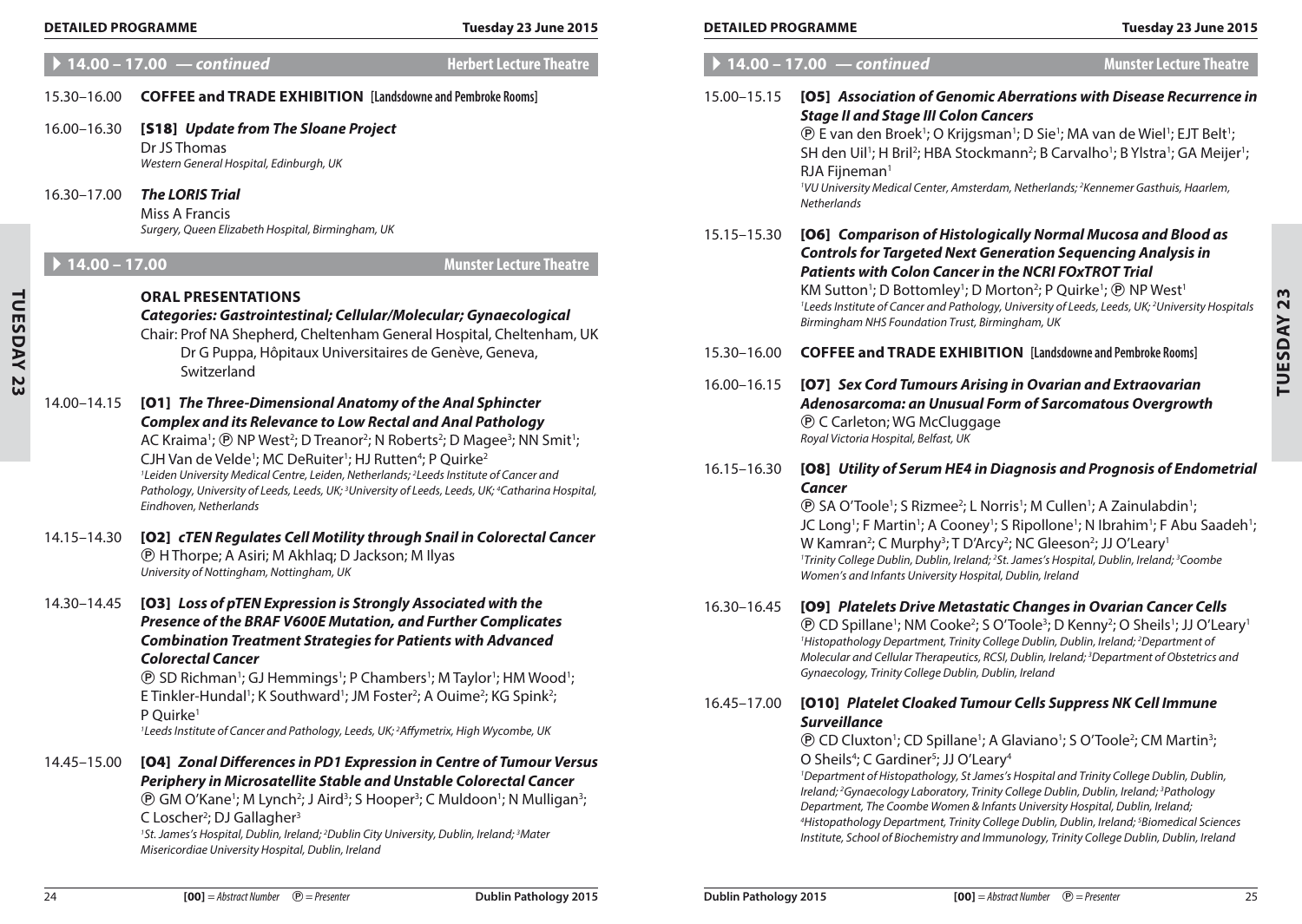#### A **14.00 – 17.00 Leinster Lecture Theatre**

## **Symposium** *Cardiomyopathies* Chair: Prof MN Sheppard, St George's University of London, UK Dr A Fabre, St Vincent's University Hospital, Dublin, Ireland

## 14.00–14.30 *Imaging of Cardiomyopathies*

Dr S Prasad *Royal Brompton Hospital, London, UK*

- 14.30–15.00 [S19] *Genetics of Cardiomyopathies* Dr ER Behr *St George's University of London, London, UK*
- 15.00–15.30 *Pathological Diagnosis of Cardiomyopathies* Prof MN Sheppard *St George's University of London, London, UK*

## 15.30–16.00 **Coffee and Trade Exhibition [Landsdowne and Pembroke Rooms]**

### 16.00–16.30 [S20] *Clinico-Pathological Correlations on Vasculitis* **P** Dr A Fabre; **P** Dr E Molloy *St Vincent's University Hospital, Dublin, Ireland*

16.30–17.00 **Keynote Lecture** [S21] *Sudden Cardiac Death in Athletes* Prof S Sharma *St George's University of London, London, UK*

**Tuesday 23**

<u>ស្គ</u>

TUESDAY

## A **14.00 – 17.00 Ulster Lecture Theatre**

#### **Symposium**

*Update in Genitourinary Pathology* Chair: Dr NJ Mayer, Cork University Hospital, Cork, Ireland Dr B Loftus, Tallaght Hospital, Dublin, Ireland

- 14.00–14.30 [S22] *Update of the Classification of Renal Carcinomas* Prof S Fleming *University of Dundee, Dundee, UK*
- 14.30–15.00 [S23] *Update in Penile Pathology: The new Dataset and Diagnostic Pitfalls* Dr CM Corbishley

*St George's Healthcare NHS Trust, London, UK*

15.00–15.30 **Coffee and Trade Exhibition [Landsdowne and Pembroke Rooms]**

#### A **14.00 – 17.00** *— continued* **Ulster Lecture Theatre**

### 15.30–16.00 [S24] *Updates in Bladder Cancer Including the RCPath Dataset, Subtypes of Bladder Cancer and Molecular Developments*  Dr JH Shanks *The Christie NHS Foundation Trust, Manchester, UK*

#### 16.00–17.00 [S25] *'New' Observations About Old Entities in Testicular Pathology* Prof TM Ulbright *Indiana University School of Medicine, Indianapolis, USA*

## A **17.00 – 18.00 Landsdowne and Pembroke Rooms**

#### **Poster Viewing and Chairman's Rounds**

| <b>GROUP - CATEGORY</b> | <b>POSTER NUMBER</b> | <b>CHAIR</b>                                                   |
|-------------------------|----------------------|----------------------------------------------------------------|
| 2 – Autopsy/Forensic    | P8-P13*              | Dr EW Benbow, Manchester; Dr T Crotty, Dublin                  |
| $3a - B$ reast          | P32-P43              | Dr RD Liebmann, Kent; Dr M Sheehan, Galway                     |
| 3b - Breast & Endocrine |                      | P44-P55, P56   Dr AM Shaaban, Birmingham; Prof L Jones, London |
| 4 - Genitourinary       | P67-P73              | Prof DM Berney, London; Dr B Loftus, Dublin                    |
| 5a - Gynaecological     | P102-P109            | Prof WG McCluggage, Belfast; Dr B Clarke, Toronto, Canada      |
| 5b - Gynaecological     | P110-P117            | Prof M Wells, Sheffield; Dr E Mooney, Dublin                   |

*\* P14 has been withdrawn*

## A **18.30 – 19.15 Royal College of Physicians of Ireland**

## **Public Lecture**

Chair: Prof K Sheahan, University College Dublin and St Vincent's University Hospital, Dublin, Ireland

### [S26] *Dying for a Drink – The Problem with Alchohol (and Some Solutions)*

Prof F Murray, President of the Royal College of Physicians of Ireland *Royal College of Physicians of Ireland, Dublin, Ireland*

A **19.15 – 20.30 Royal College of Physicians of Ireland**

### **Welcome Reception**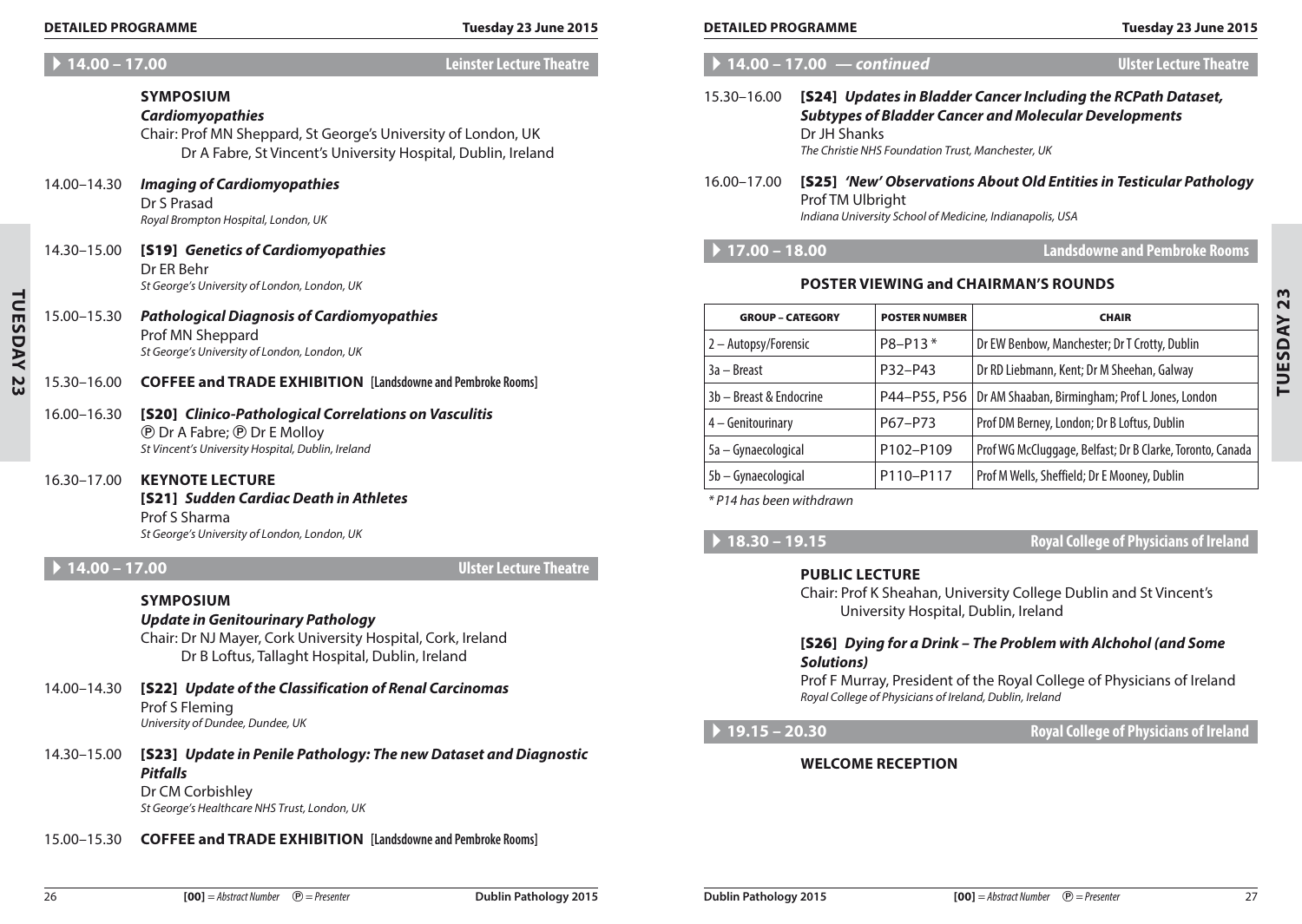| $\triangleright$ 07.30 | <b>Foyer</b> |
|------------------------|--------------|
|------------------------|--------------|

### **Registration and coffee**

A **08.00 – 09.00 Munster Lecture Theatre**

#### **Trainees' Breakfast Session: Meet The Experts** *How to Write a Paper and Get it Published*

(Light breakfast will be provided)

Chair: Dr O Dotsenko, Royal Hallamshire Hospital, Sheffield, UK Dr K Allen, Leeds Teaching Hospitals NHS Trust, Leeds, UK

- 08.00–08.25 [S35] *How to Write a Paper and Get it Published* Prof DM Berney, *Histopathology* – Regional Editor (Europe) *Barts Health NHS Trust, London, UK*
- 08.25–08.50 [S35] *How to Write a Paper and Get it Published* Prof CS Herrington, *Journal of Pathology* – Editor-in-Chief *University of Edinburgh, Edinburgh, UK*
- 08.50–09.00 **Q&A Session** Questions can be submitted in advance using the Conference App.

A **08.30 – 12.00 Herbert Lecture Theatre**

## **Symposium**

#### *Gastrointestinal Neoplasia*

Chair: Prof NA Shepherd, Cheltenham General Hospital, Cheltenham, UK Prof K Sheahan, University College Dublin, St Vincent's University Hospital, Dublin, Ireland

08.30–09.00 [S27] *Barrett's in Ireland: Diagnosis, Treatment and Screening* Prof D O'Toole

*St James's Hospital, St Vincent's University Hospital, Trinity College Dublin, Ireland*

09.00–09.30 [S28] *The Pathologist's Role in the Diagnosis and Management of Neoplasia in Barrett's Oesophagus* Dr C Muldoon

*St. James's Hospital, Dublin, Ireland*

### 09.30–10.00 [S29] *The Modern Management of IBD Neoplasia*  $\textcircled{P}$  Prof MWR Vieth<sup>1</sup>; H Neumann<sup>2</sup> *1 Klinikum Bayreuth, Pathology, Bayreuth, Germany; 2 University Hospital Erlangen,*

*Medical Clinic I, Erlangen, Germany*

|                 | $08.30 - 12.00 - \text{continued}$                                                                                                                                                                                                                                                                                                                                                                  | <b>Herbert Lecture Theatre</b>      |
|-----------------|-----------------------------------------------------------------------------------------------------------------------------------------------------------------------------------------------------------------------------------------------------------------------------------------------------------------------------------------------------------------------------------------------------|-------------------------------------|
| 10.00-10.30     | [S30] The Pathology of Colorectal Cancer Screening<br>Dr MB Loughrey<br>Royal Victoria Hospital, Belfast, UK                                                                                                                                                                                                                                                                                        |                                     |
| 10.30-11.00     | <b>COFFEE and TRADE EXHIBITION</b> [Landsdowne and Pembroke Rooms]                                                                                                                                                                                                                                                                                                                                  |                                     |
| 11.00-11.30     | [S31] Predicting Lymph Node Metastatic Disease in pT1 Polyp<br><b>Cancers</b><br>Prof ID Nagtegaal<br>Radboud UMC, Nijmegen, Netherlands                                                                                                                                                                                                                                                            |                                     |
| 11.30–12.00     | [S32] Colorectal Cancer: Updated Royal College of Pathologists'<br><b>Guidelines</b><br>Prof P Quirke<br>Leeds University, Leeds, UK                                                                                                                                                                                                                                                                |                                     |
| $08.45 - 18.00$ |                                                                                                                                                                                                                                                                                                                                                                                                     | <b>Foyer</b>                        |
|                 | <b>SLIDE SEMINAR CASE COMPETITION VIEWING: Cytopathology</b>                                                                                                                                                                                                                                                                                                                                        |                                     |
|                 |                                                                                                                                                                                                                                                                                                                                                                                                     |                                     |
| $09.00 - 17.00$ |                                                                                                                                                                                                                                                                                                                                                                                                     | <b>Second Floor - Rooms 1 and 2</b> |
|                 | <b>UK NEQAS ICC and ISH</b><br><b>Advanced Diagnostics: Improving Testing for the Benefit of Patient</b><br><b>Management</b><br>See separate programme on: www.path.org.uk                                                                                                                                                                                                                         |                                     |
| $09.00 - 12.00$ |                                                                                                                                                                                                                                                                                                                                                                                                     | <b>Munster Lecture Theatre</b>      |
|                 | <b>ORAL PRESENTATIONS</b><br>Neuropathology/Ophthalmic; Cardiovascular/Pulmonary;<br>Cellular/Molecular; Genitourinary; Breast<br>Chair: Prof M-Q Du, University of Cambridge, Cambridge, UK<br>Dr CM Quinn, St Vincent's University Hospital, Dublin, Ireland                                                                                                                                      |                                     |
| 09.00-09.15     | [011] Role of IGF-IIR/Man-6-P in Glioblastoma Angiogenesis<br><b><i><b>@</b></i> AL Trépant<sup>1</sup>; C Maris<sup>1</sup>; N D'Haene<sup>1</sup>; S Sauvage<sup>1</sup>; S Rorive<sup>1</sup>;</b><br>C Decaestecker <sup>2</sup> ; I Salmon <sup>1</sup> ; P Demetter <sup>1</sup><br><sup>1</sup> Erasme University Hospital, Brussels, Belgium; <sup>2</sup> DIAPATH-CMMI, Gosselies, Belgium |                                     |

*Reconstruction to Study Microvessel Anatomy*

**(B)** DJ Drayton<sup>1</sup>; SL Mackie<sup>2</sup>; D Treanor<sup>1</sup>; A Chakrabarty<sup>3</sup> <sup>1</sup> Leeds Institute of Cancer and Pathology, Leeds, UK; <sup>2</sup> Leeds Institute of Rheumatic and *Musculoskeletal Medicine, Leeds, UK; 3 St. James University Hospital, Leeds, UK*

**Wednesday 24**

WEDNESDAY 24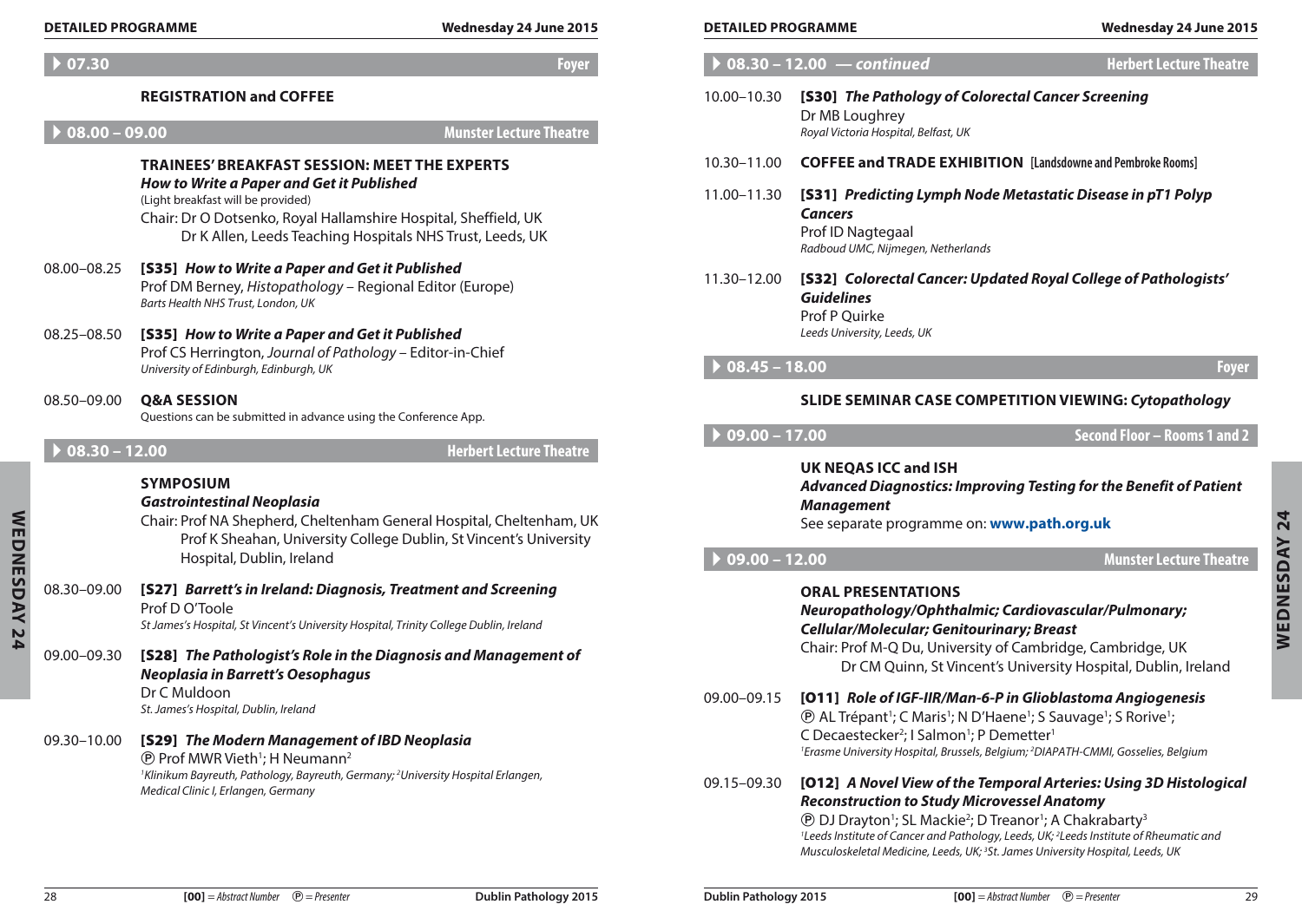#### **Detailed Programme Wednesday 24 June 2015 Detailed Programme Wednesday 24 June 2015**

## A **09.00 – 12.00** *— continued* **Munster Lecture Theatre**

| ngly                                                                 | 11.45-12.00     | [020] Mitogen Activated Protein Kinase Signalling Proteins are<br>Associated with Good Prognosis in Breast Cancer and are Mainly                                                                                                                                             |  |  |
|----------------------------------------------------------------------|-----------------|------------------------------------------------------------------------------------------------------------------------------------------------------------------------------------------------------------------------------------------------------------------------------|--|--|
| ۱.                                                                   |                 | <b>Related to Estrogen Receptor</b>                                                                                                                                                                                                                                          |  |  |
| $\overline{a}$                                                       |                 | DA Jerjees <sup>1</sup> ; OH Negm <sup>1</sup> ; ML Alabdullah <sup>1</sup> ; $\textcircled{P}$ M Aleskandarany <sup>1</sup> ; S Mirza <sup>2</sup> ;<br>AR Green <sup>1</sup> ; PJ Tighe <sup>1</sup> ; V Band <sup>2</sup> ; IO Ellis <sup>1</sup> ; EA Rakha <sup>1</sup> |  |  |
|                                                                      |                 | <sup>1</sup> University of Nottingham, Nottingham, UK; <sup>2</sup> University of Nebraska, Omaha, USA                                                                                                                                                                       |  |  |
|                                                                      | $09.00 - 12.00$ | <b>Leinster Lecture Theatre</b>                                                                                                                                                                                                                                              |  |  |
| 1, UK<br>5                                                           |                 | <b>SYMPOSIUM</b> - Sponsored by Philips<br><b>Digital Pathology</b><br>Chair: Dr D Treanor, St James's University Hospital, Leeds, UK<br>Dr D Neil, Queen Elizabeth Hospital, Birmingham, UK                                                                                 |  |  |
| $\mathsf{r}$ ney $^{\text{\tiny{\textsf{1}}}}$<br>nt of<br>atistics: | 09.00-09.30     | [S36] Large-Scale Routine Diagnostics Using Whole-Slide Imaging<br>in Sweden - the Linköping Experience<br>Dr C Lundström<br>CMIV, Linköping University, Linköping, Sweden                                                                                                   |  |  |
|                                                                      | 09.30-10.00     | <b>UK Perspective</b><br>Dr DRJ Snead<br>University Hospitals of Coventry and Warwickshire, Coventry, UK                                                                                                                                                                     |  |  |
| วท $^5$<br>ŋу,<br>dicine                                             | 10.00-10.30     | [S37] Digital Pathology - Are We There Yet?<br>Dr SM Hewitt<br>National Cancer Institute, Bethesda, USA                                                                                                                                                                      |  |  |
| rersity                                                              | 10.30-11.00     | <b>COFFEE and TRADE EXHIBITION</b> [Landsdowne and Pembroke Rooms]                                                                                                                                                                                                           |  |  |
|                                                                      | 11.00-11.30     | <b>The National NHS View and Practicalitites</b><br><b>Prof JE Martin</b><br>National Clinical Director of Pathology NHS England, Queen Mary University of London, UK                                                                                                        |  |  |
| n:                                                                   |                 | <b>ROUND TABLE DISCUSSION</b>                                                                                                                                                                                                                                                |  |  |
| erjee                                                                | 11.30-12.00     |                                                                                                                                                                                                                                                                              |  |  |
|                                                                      | $09.00 - 12.00$ | <b>Ulster Lecture Theatre</b>                                                                                                                                                                                                                                                |  |  |
| ast                                                                  |                 | <b>SYMPOSIUM</b><br><b>Melanocytic Lesions</b><br>Chair: Dr N Leonard, St James's Hospital, Dublin, Ireland<br>Dr JE Calonje, St John's Institute of Dermatology, London, UK                                                                                                 |  |  |
|                                                                      | 09.00-09.30     | [S38] Benign versus Malignant Melanocytic Lesions: Lesional                                                                                                                                                                                                                  |  |  |

*Symmetry, Maturation and Ascent* 

Prof WJ Mooi

*VU Medical Centre, Amsterdam, Netherlands*

**Wednesday 24**

**WEDNESDAY 24** 

## A **09.00 – 12.00** *— continued* **Munster Lecture Theatre**

| 09.30-09.45 | [013] Loss of Expression of BAP1 is a Useful Adjunct Which Strongly<br><b>Supports the Diagnosis of Mesothelioma in Effusion Cytology</b><br><b><i>@ J Andrici<sup>1</sup>; A Sheen<sup>2</sup>; L Sioson<sup>1</sup>; K Wardell<sup>2</sup>; M Ahadi<sup>1</sup>; A Clarkson<sup>1</sup>;</i></b><br>M Farzin <sup>1</sup> ; CW Toon <sup>1</sup> ; AJ Gill <sup>1</sup><br><sup>1</sup> Royal North Shore Hospital, Sydney, Australia; <sup>2</sup> University of Sydney, Sydney, Australia                                                                                                                                                                                                                                                                                                                                                       |
|-------------|-----------------------------------------------------------------------------------------------------------------------------------------------------------------------------------------------------------------------------------------------------------------------------------------------------------------------------------------------------------------------------------------------------------------------------------------------------------------------------------------------------------------------------------------------------------------------------------------------------------------------------------------------------------------------------------------------------------------------------------------------------------------------------------------------------------------------------------------------------|
| 09.45-10.00 | [014] The South-East of Scotland Experience on the Molecular<br><b>Detection of EGFR, KRAS and ALK Mutations in Lung</b><br><b>Adenocarcinomas</b><br><b><i>T</i></b> Y Kheng <sup>1</sup> ; L Williams <sup>2</sup> ; K Walsh <sup>1</sup> ; J Fairley <sup>1</sup> ; S Camus <sup>1</sup> ; L Gilroy <sup>1</sup> ;<br>K Gilmour <sup>1</sup> ; D Stirling <sup>1</sup> ; W Wallace <sup>1</sup> ; D Harrison <sup>1</sup> ; A Oniscu <sup>1</sup><br><sup>1</sup> Royal Infirmary of Edinburgh, Edinburgh, UK; <sup>2</sup> The University of Edinburgh, Edinburgh, UK                                                                                                                                                                                                                                                                           |
| 10.00-10.15 | [015] HPV and Cell Cycle Protein Expression in Advanced Penile<br><b>Carcinoma: Results from the TPF Trial</b><br><b><i><b>@</b></i> A Adimonye<sup>1</sup>; S Nicholson<sup>2</sup>; E Hall<sup>3</sup>; E Stankiewciz<sup>1</sup>; A Bahl<sup>4</sup>; D Berney<sup>1</sup></b><br><sup>1</sup> Barts Cancer Institute, London, UK; <sup>2</sup> Imperial College Healthcare NHS Trust, Department of<br>Medical Oncology, London, UK; <sup>3</sup> The Institute of Cancer Research, Clinical Trials and Statistics<br>Unit, London, UK; <sup>4</sup> Bristol Haematology and Oncology Centre, Bristol, UK                                                                                                                                                                                                                                       |
| 10.15-10.30 | [016] Altered Endosome Biogenesis in Prostate Cancer Has<br><b>Prognostic Potential</b><br><b>(D)</b> IRD Johnson <sup>1</sup> ; EJ Parkinson-Lawrence <sup>1</sup> ; LM Butler <sup>2</sup> ; JJ O'Leary <sup>3</sup> ;<br>DA Brooks <sup>1</sup> ; J Barry-O'Crowley <sup>4</sup> ; CD Spillane <sup>4</sup> ; H Keegan <sup>4</sup> ; RW Watson <sup>5</sup><br><sup>1</sup> University of South Australia, Adelaide, Australia; <sup>2</sup> University of Adelaide, Adelaide,<br>Australia; <sup>3</sup> St James's Hospital, Trinity College Dublin, Dublin, Ireland; <sup>4</sup> Dept of Pathology,<br>Coombe Women's and Infants University Hospital, Dublin, Ireland; <sup>5</sup> UCD School of Medicine<br>and Medical Science, Conway Institute of Biomolecular and Biomedical Research, University<br>College Dublin, Dublin, Ireland |
| 10.30-11.00 | <b>COFFEE and TRADE EXHIBITION</b> [Landsdowne and Pembroke Rooms]                                                                                                                                                                                                                                                                                                                                                                                                                                                                                                                                                                                                                                                                                                                                                                                  |
| 11.00-11.15 | [017] Molecular Pathways Involved in Lymphovascular Invasion:<br>A Biomarker Driven Approach<br>M Craze; C Joseph; C Nolan; A Green; EA Rakha; IO Ellis; ® A Mukherjee<br>University of Nottingham, Nottingham, UK                                                                                                                                                                                                                                                                                                                                                                                                                                                                                                                                                                                                                                  |
| 11.15-11.30 | [018] Assessment of HER2 Status on Needle Core Biopsy of Breast<br><b>Cancer: Impact of Histopathological Concordance</b><br><b>D</b> M Pigera; AHS Lee; IO Ellis; EA Rakha; Z Hodi<br>Nottingham City Hospital, Nottingham, UK                                                                                                                                                                                                                                                                                                                                                                                                                                                                                                                                                                                                                     |
| 11.30-11.45 | [019] Molecular Mediators of Mammographic Density<br><b><i>®</i></b> A Ironside; J Gomm; L Haywood; S Dreger; M Allen; A Guerra;<br>J Wang; C Chelala; JL Jones<br>Barts Cancer Institute, London, UK                                                                                                                                                                                                                                                                                                                                                                                                                                                                                                                                                                                                                                               |
|             |                                                                                                                                                                                                                                                                                                                                                                                                                                                                                                                                                                                                                                                                                                                                                                                                                                                     |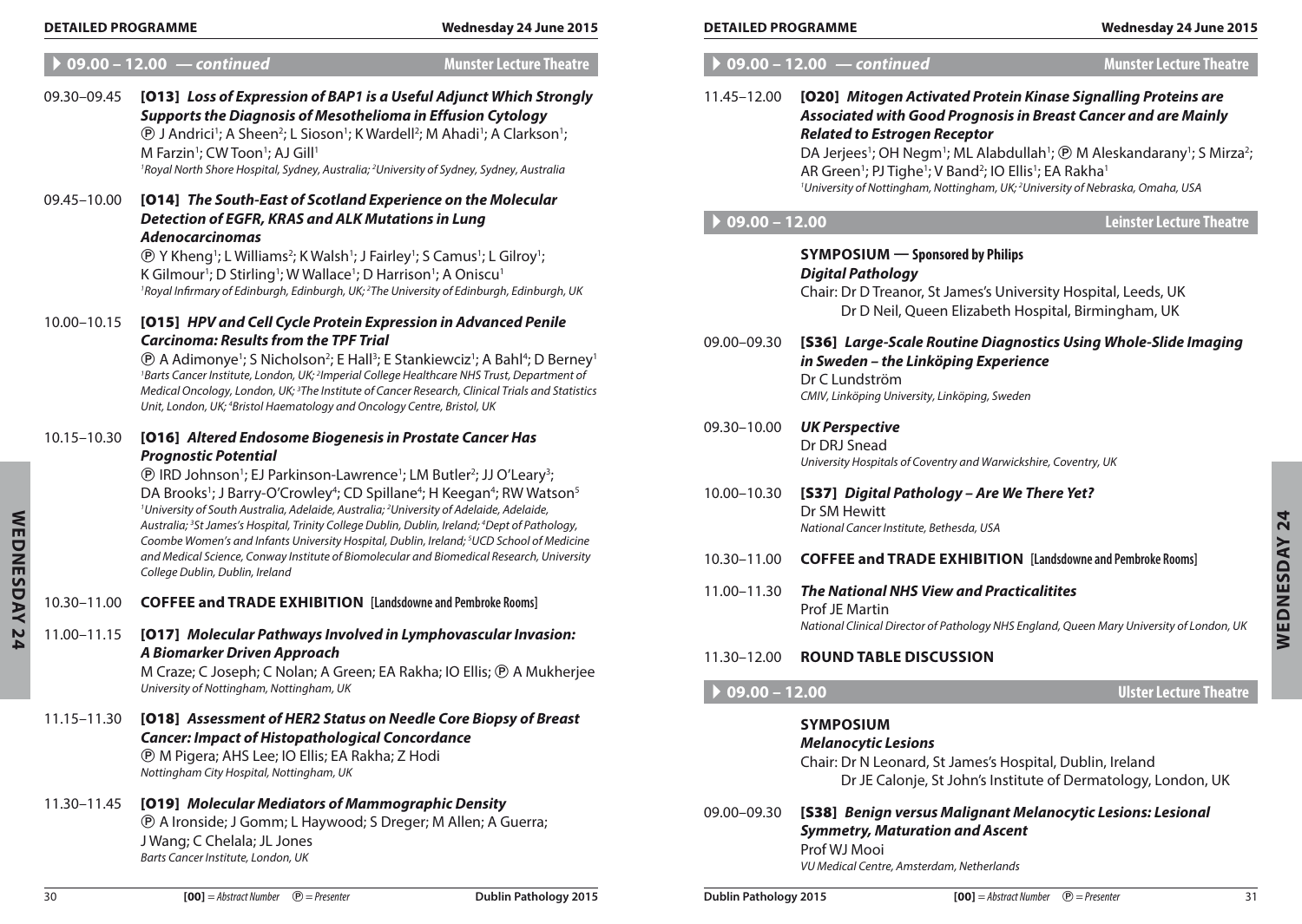| $\blacktriangleright$ 09.00 – 12.00 | – continued |
|-------------------------------------|-------------|
|                                     |             |

- 09.30–10.00 [S39] *Melanoma Variants* Dr JE Calonje *St John's Institute of Dermatology, London, UK*
- 10.00–10.30 *Molecular Analysis of Malignant Melanoma* Prof S Finn *Trinity College Dublin, Dublin, Ireland*
- 10.30–11.00 **Coffee and Trade Exhibition [Landsdowne and Pembroke Rooms]**
- 11.00–11.30 [S40] *Spitzoid Tumours* Dr T Brenn *Western General Hospital, Edinburgh, UK*
- 11.30–12.00 **Slide Cases**

| <b>SYMPOSIUM</b>                                                          |
|---------------------------------------------------------------------------|
| <b>Molecular Pathology Training in Europe</b>                             |
| Chair: Dr S Lishman, President, Royal College of Pathologists, London, UK |

- 12.13–12.24 *A Northern Ireland Perspective* Prof M Salto-Tellez *Queen's University, Belfast, Belfast, UK*
- 12.25–12.36 *A French Perspective* Prof B Terris

| <b>DETAILED PROGRAMME</b><br>Wednesday 24 June 2015 |                                                                                                                                                       | <b>DETAILED PROGRAMME</b>      |                 | Wednesday 24 June 2015                                                                                                               |                                                                                                                                            |                     |
|-----------------------------------------------------|-------------------------------------------------------------------------------------------------------------------------------------------------------|--------------------------------|-----------------|--------------------------------------------------------------------------------------------------------------------------------------|--------------------------------------------------------------------------------------------------------------------------------------------|---------------------|
|                                                     | $\overline{09.00} - 12.00$ - continued                                                                                                                | <b>Ulster Lecture Theatre</b>  | $13.00 - 14.00$ |                                                                                                                                      | <b>Sussex Restaurant</b>                                                                                                                   |                     |
| 09.30-10.00                                         | [S39] Melanoma Variants<br>Dr JE Calonje<br>St John's Institute of Dermatology, London, UK                                                            |                                | $13.00 - 14.00$ | <b>TRAINEES' NETWORKING LUNCH</b>                                                                                                    | <b>Landsdowne and Pembroke Rooms</b>                                                                                                       |                     |
| 10.00–10.30                                         | <b>Molecular Analysis of Malignant Melanoma</b><br>Prof S Finn<br>Trinity College Dublin, Dublin, Ireland                                             |                                | $14.00 - 16.00$ | <b>LUNCH and TRADE EXHIBITION</b>                                                                                                    | <b>Herbert Lecture Theatre</b>                                                                                                             |                     |
| 10.30–11.00<br>11.00-11.30                          | <b>COFFEE and TRADE EXHIBITION</b> [Landsdowne and Pembroke Rooms]<br>[S40] Spitzoid Tumours<br>Dr T Brenn<br>Western General Hospital, Edinburgh, UK |                                |                 | <b>SYMPOSIUM</b><br><b>Update on Benign Gastrointestinal Disorders</b>                                                               | Chair: Prof NA Shepherd, Cheltenham General Hospital, Cheltenham, UK<br>Prof K Sheahan, University College Dublin, St Vincent's University |                     |
| 11.30-12.00<br>$12.00 - 13.00$                      | <b>SLIDE CASES</b>                                                                                                                                    | <b>Herbert Lecture Theatre</b> | 14.00-14.30     | Hospital, Dublin, Ireland<br>[S33] Infective Pathology in the Intestines<br>Prof MR Novelli<br>University College London, London, UK |                                                                                                                                            |                     |
|                                                     | <b>SYMPOSIUM</b><br><b>Molecular Pathology Training in Europe</b><br>Chair: Dr S Lishman, President, Royal College of Pathologists, London, UK        |                                | 14.30-15.00     | The Pathology of Coeliac Disease and its Mimics<br>Prof NA Shepherd<br>Cheltenham General Hospital, Cheltenham, UK                   |                                                                                                                                            |                     |
| 12.00–12.12                                         | <b>A UK Perspective</b><br>Dr S Lishman<br>President, Royal College of Pathologists, London, UK                                                       |                                | 15.00-15.30     | latrogenic Pathology of the Intestines: The More You Look,<br><b>The More You Find</b><br>Prof G Lauwers                             |                                                                                                                                            |                     |
| 12.13–12.24                                         | A Northern Ireland Perspective<br>Prof M Salto-Tellez<br>Queen's University, Belfast, Belfast, UK                                                     |                                | 15.30-16.00     | Harvard Medical School/Massachusetts General Hospital, Boston, USA<br>[S34] Unusual Colitides<br>Prof P Demetter                     |                                                                                                                                            |                     |
| 12.25-12.36                                         | <b>A French Perspective</b><br>Prof B Terris<br>Cochin Hospital, Paris, France                                                                        |                                |                 | Erasme University Hospital, Brussels, Belgium                                                                                        |                                                                                                                                            | <b>WEDNESDAY 24</b> |
| 12.37–12.48                                         | <b>A Dutch Perspective</b><br>Prof B Tops<br>Radboud University Medical Center, Nijmegen, The Netherlands                                             |                                |                 |                                                                                                                                      |                                                                                                                                            |                     |
| 12.48–13.00                                         | <b>Q&amp;A SESSION</b>                                                                                                                                |                                |                 |                                                                                                                                      |                                                                                                                                            |                     |
|                                                     |                                                                                                                                                       |                                |                 |                                                                                                                                      |                                                                                                                                            |                     |

**Wednesday 24**

WEDNESDAY 24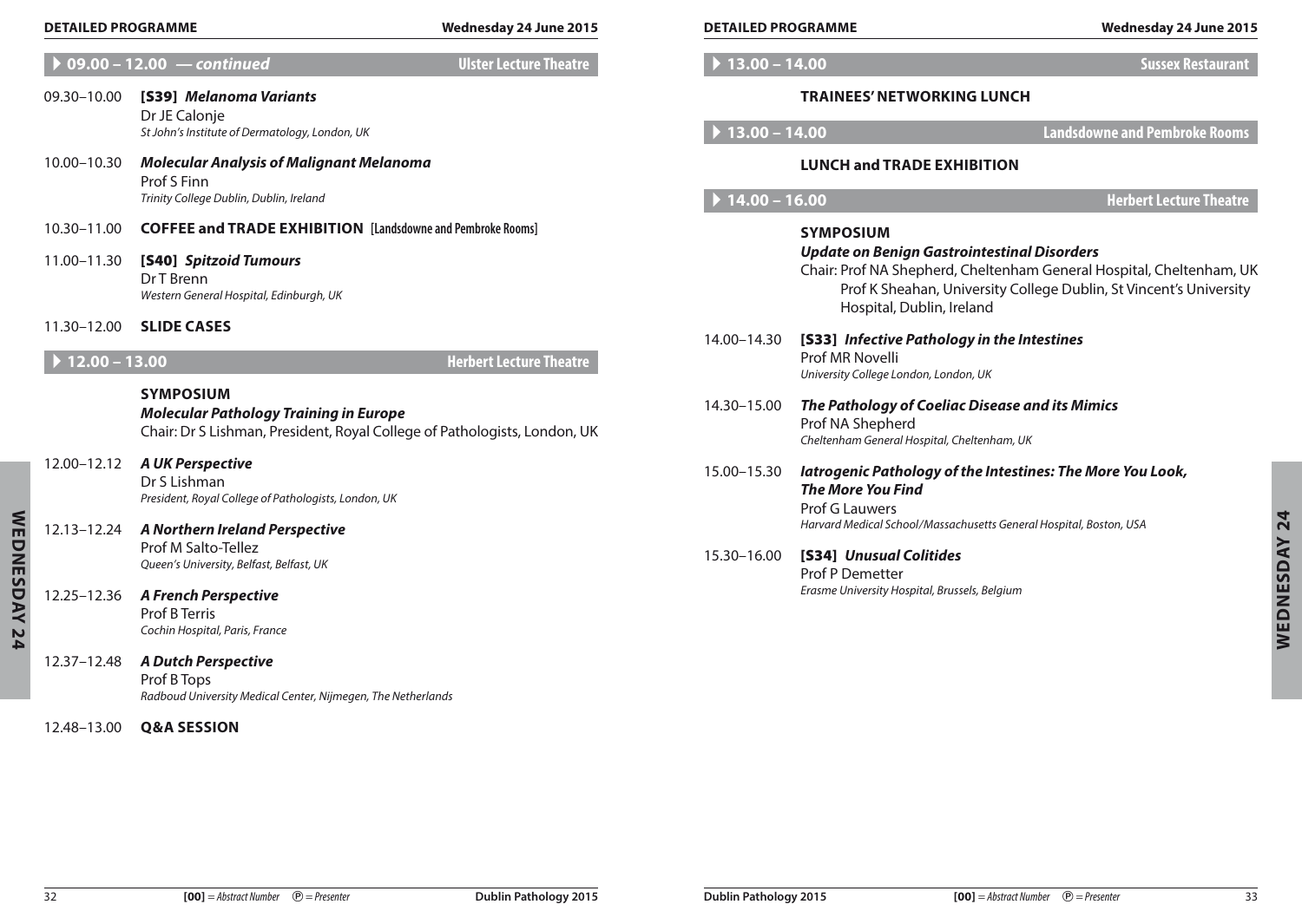**Oral Presentations**

London, UK

*Basal-Like Breast Cancers*

MM Al-kabbi<sup>1</sup>

# A **14.00 – 17.00 Munster Lecture Theatre** *Breast; Technical Advances* Chair: Prof SE Pinder, Guy's and St Thomas' Hospital, King's College, Dr E Rakha, University of Nottingham, Nottingham, UK 14.00–14.15 [O21] *Cadherin Switch is More Observed in BRCA1 Mutated than the*  **@ MA Aleskandarany<sup>1</sup>; AR Green<sup>1</sup>; RM Samaka<sup>2</sup>; RD Macmillan<sup>3</sup>;** D Caracappa<sup>4</sup>; IO Ellis<sup>1</sup>; M Diez-Rodriguez<sup>1</sup>; EA Rakha<sup>1</sup>; C Nolan<sup>1</sup>; *1 Nottingham City Hospital, Nottingham, UK; 2 Faculty of Medicine Menofia University, Cairo, Egypt; 3 Breast Institute, Nottingham, UK; 4 University of Perugia, Perugia, Italy*

14.15–14.30 [O22] *Exploring Molecular Mechanisms Underlying Lymphovascular Invasion in Breast Cancer*

> **(B)** SN Sonbul<sup>1</sup>; A Mukherjee<sup>1</sup>; R Russell<sup>2</sup>; OM Rueda<sup>2</sup>; M Aleskandarany<sup>1</sup>; AR Green<sup>1</sup>; E Provenzano<sup>3</sup>; C Caldas<sup>3</sup>; IO Ellis<sup>1</sup>; EA Rakha<sup>1</sup> *1 Department of Pathology, School of Medicine, University of Nottingham, UK; 2 CRUK Cambridge Research Institute, University of Cambridge, Cambridge, UK; 3 Addenbrooke's Hospital, Cambridge Breast Unit, Cambridge University Hospital NHS Foundation Trust, Cambridge, UK*

14.30–14.45 [O23] *Role of Insulin like Growth Factor Binding Proteins and Tamoxifen Resistance in Breast Cancer Epithelial Cells*

> **<sup>®</sup> YM Hawsawi<sup>1</sup>; M Jove<sup>2</sup>; M Humphries<sup>3</sup>; A Wright<sup>3</sup>; R El-Gendy<sup>1</sup>;** C Twelves<sup>2</sup>; V Speirs<sup>3</sup>; J Beattie<sup>1</sup>

*1 University of Leeds School of Dentistry, Leeds, UK; 2 St James's Institute of Oncology, Leeds, UK; 3 Leeds Institute of Cancer and Pathology, University of Leeds, Leeds, UK*

14.45–15.00 [O24] *Exome Sequencing of Invasive Breast Cancer Specimens Identifies Discordant Mutational Evolutionary Changes in Invasive Primary Tumour and Axillary Nodal Metastases*

**(B)** MA Aleskandarany<sup>1</sup>; S Mian<sup>2</sup>; M Diez-Rodriguez<sup>1</sup>; C Nolan<sup>1</sup>; E Nuglozeh<sup>2</sup>; M Fazuldeen<sup>2</sup>; A Elmouna<sup>2</sup>; I Ashankyty<sup>2</sup>; AR Green<sup>1</sup>; EA Rakha<sup>1</sup>; IO Ellis<sup>1</sup>

*1 Nottingham City Hospital, Nottingham, UK; 2 College of Applied Medical Sciences, University of Ha'il, Ha'il, KSA, Saudi Arabia*

## 15.00–15.15 [O25] *c-Myc Function is Associated with Specific Molecular Subtypes of Breast Cancer and Confers Resistance to Endocrine Therapy but not Chemotherapy*

**(B)** AR Green<sup>1</sup>; MA Aleskandarany<sup>1</sup>; S El-Sheikh<sup>1</sup>; CC Nolan<sup>1</sup>; RD Macmillan<sup>2</sup>; C Caldas<sup>3</sup>; S Madhusudan<sup>1</sup>; IO Ellis<sup>1</sup>; EA Rakha<sup>1</sup> <sup>1</sup> University of Nottingham, Nottingham, UK; <sup>2</sup> Nottingham University Hospitals NHS Trust, *Nottingham, UK; 3 CRUK Cambridge Institute, University of Cambridge, Cambridge, UK*

**Wednesday 24**

WEDNESDAY 24

A **14.00 – 17.00** *— continued* **Munster Lecture Theatre** 15.15–15.30 [O26] *Metasin Axillary Predictive Score (MAPS): A Measure of Axillary Nodal Disease Prediction to Provide an Informed Choice for Breast Cancer Patients and Surgeons* **(B)** PP Gopinath<sup>1</sup>; D George<sup>1</sup>; P Sai-Giridhar<sup>2</sup>; S Jader<sup>1</sup>; E Arkoumani<sup>1</sup>; S Holt<sup>2</sup>; G Francis<sup>3</sup>; C Yiangou<sup>3</sup>; S Al Ramadhani<sup>4</sup>; S El Sheikh<sup>5</sup>; N Agrawal<sup>3</sup>; V Sundaresan<sup>1</sup> <sup>1</sup>Princess Alexandra Hospital NHS Trust, Harlow, UK; <sup>2</sup>Prince Philip Hospital, Llanelli, UK;<br><sup>3</sup>Portsmouth Hospitals NHS Trust, Portsmouth, UK<sup>, 4</sup>University College Hospital NHS Tru *Portsmouth Hospitals NHS Trust, Portsmouth, UK; 4 University College Hospital NHS Trust, London, UK; 5 Royal Free Hospital NHS Trust, London, UK* 15.30–16.00 **Coffee and Trade Exhibition [Landsdowne and Pembroke Rooms]** 16.00–16.15 [O27] *External Quality Assessment of BRCA1 and BRCA2 Gene Sequencing: Challenges for Quality in a Changing Diagnostic Environment* SJ Patton<sup>1</sup>; G Ellison<sup>2</sup>; U Kristoffersson<sup>3</sup>; A Wallace<sup>4</sup>; C Houdayer<sup>5</sup>; **Detailed Programme Wednesday 24 June 2015 Detailed Programme Wednesday 24 June 2015**

**(B)** DE Barton<sup>6</sup>; CR Müller-Reible<sup>7</sup>; N Arnold<sup>8</sup>; A Kholmann<sup>9</sup>; A Osório<sup>10</sup> <sup>1</sup> European Molecular Genetics Quality Network, Manchester, UK; <sup>2</sup>AstraZeneca, Macclesfield, UK;<sup>3</sup> Department of Clinical Genetics, University Hospital Lund, Lund, Sweden; <sup>4</sup>Manchester *Centre for Genomic Medicine, St Mary' Hospital, Manchester, UK; 5 Institut Curie, Paris, France; 6 UCD School of Medicine & Medical Science, Our Lady's Children's Hospital, Dublin, Ireland; 7 Institut fuer Humangenetik , University of Wuerzburg, Wuerzburg, Germany; 8 Department of Gynaecology and Obstetrics, UKSH Campus Kiel, Kiel, Germany; 9 AstraZaneca, Macclesfield, UK; 10Spanish National Cancer Centre, Madrid, Spain*

## 16.15–16.30 [O28] *Good or Bad Sequencing Data? Setting a Benchmark for the Quality of Diagnostic NGS in the Laboratory*

**(B)** N Wolstenholme<sup>1</sup>; SJ Patton<sup>1</sup>; Z Deans<sup>2</sup>; S Abbs<sup>3</sup>; J Coxhead<sup>4</sup>;

## K Brugger<sup>3</sup>; P Westwood<sup>5</sup>; K Thomson<sup>6</sup>; H Scheffer<sup>7</sup>

<sup>1</sup> EMQN, Manchester, UK; <sup>2</sup>UKNEQAS for Molecular Genetics, Edinburgh, UK; <sup>3</sup>Addenbrookes Hospital, Cambridge, UK; <sup>4</sup>NIHR Biomedical Research Centre, Newcastle, UK; <sup>5</sup>Western *General Hospital, Edinburgh, UK; 6 John Radcliffe Hospital, Oxford, UK; 7 Radboud University Medical Center, Nijmegen, Netherlands*

## 16.30–16.45 [O29] *CTC-5: A Novel Digital Pathology Approach to Circulating Tumour Cell Characterisation*

**(B)** B Ffrench<sup>1</sup>; A Cooney<sup>1</sup>; C Ruttle<sup>1</sup>; N Gleeson<sup>2</sup>; C Spillane<sup>1</sup>; S O'Toole<sup>1</sup>; J O'Leary<sup>1</sup>

<sup>1</sup>Department of Histopathology, Trinity College, Dublin, Ireland; <sup>2</sup>Department of *Gynaeological Oncology, St. James's Hospital, Dublin, Ireland*

### 16.45–17.00 [O30] *Histogenic Molecular Mapping (HMM) – A Method for Interrogating Biological Pathways in Tissue Sections* P M Ilyas; A Pitiot *University of Nottingham, Nottingham, UK*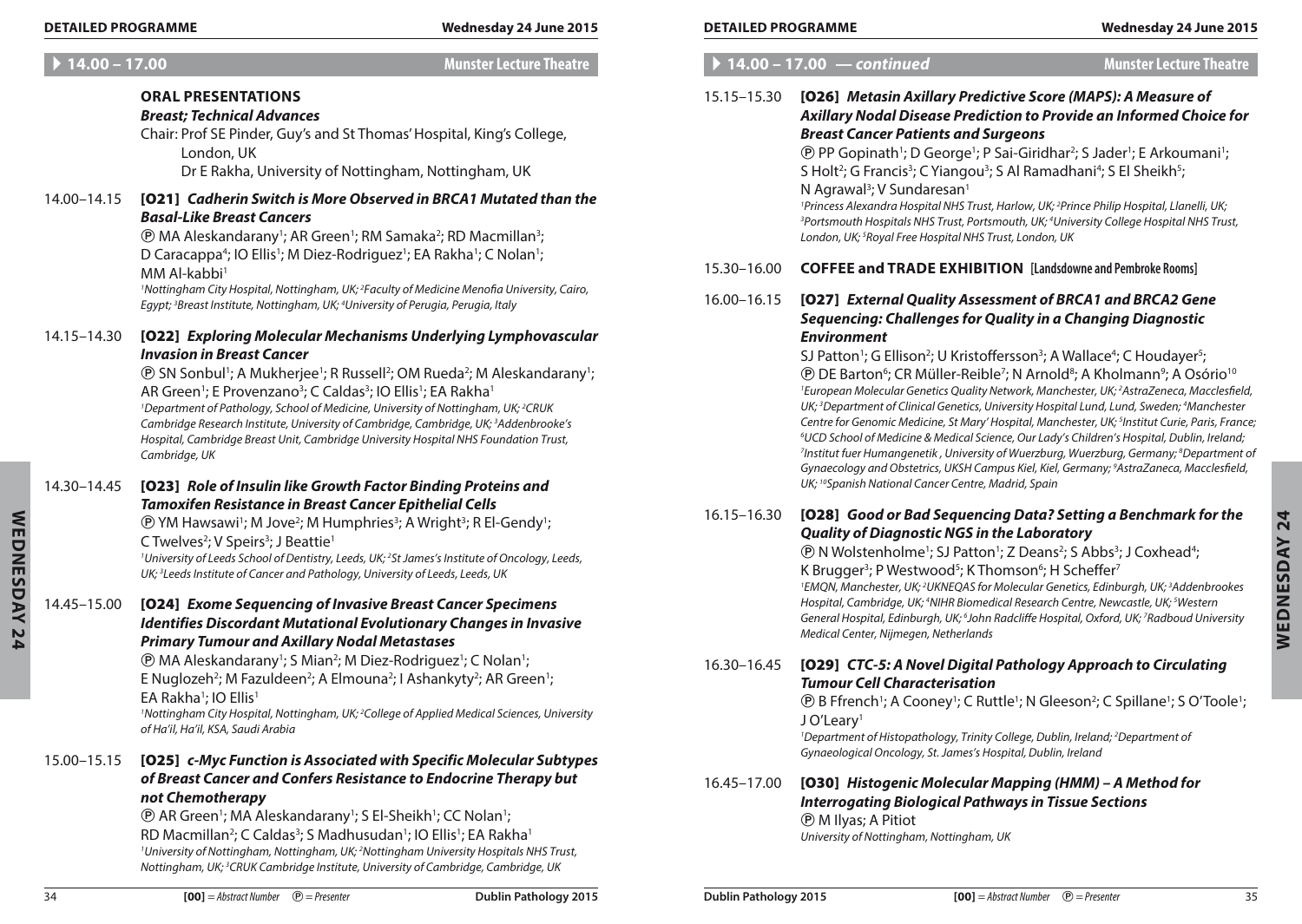#### A **14.00 – 17.00 Leinster Lecture Theatre**

#### **Symposium**

#### **Undergraduate Engagement Forum**

Chair: Dr RJ Byers, University of Manchester and Manchester Royal Infirmary, Manchester, UK Mr C Slater, University of Manchester, Manchester, UK Dr A McCann, University College Dublin, Ireland

#### **Undergraduate Research Presentations Four Top-Ranked Undergraduate Abstracts indicated:**

14.00–14.15 [P43] *MED7 in Breast Cancer: Relationship to Grade and Lymphovascular Invasion*

> **(B)** Miss O Macnamara<sup>1</sup>; C Joseph<sup>1</sup>; M Craze<sup>1</sup>; EA Rakha<sup>1</sup>; R Russell<sup>2</sup>; OM Rueda<sup>2</sup>; E Provenzano<sup>3</sup>; C Caldas<sup>2</sup>; IO Ellis<sup>1</sup>; A Mukherjee<sup>1</sup> *1 University of Nottingham, Nottingham, UK; 2 CRUK Cambridge Research Institute, Cambridge, UK; 3 Addenbrooke's Hospital, Cambridge University Hospital NHS Foundation Trust, Cambridge, UK*

14.15–14.35 **Introductions by chairs**

### 14.35–14.55 [S41] *A Research Career in Pathology* Dr NP West

*Leeds Institute of Cancer and Pathology, University of Leeds, Leeds, UK*

- 14.55–15.15 **Coffee and Trade Exhibition [Landsdowne and Pembroke Rooms]**
- 15.15–15.35 [S42] *Bioinformatics Analysis to Identify Processed Pseudogenes in Breast Cancer* P Miss EJV Ew; POG O'Gaora *University College Dublin, Dublin, Ireland*

**• Presenter is UCD SSRA Finalist Medal Winner** 

### 15.35–15.50 [P78] *Investigating the Faecal Microbiome in Formalin Fixed Paraffin Embedded (FFPE) Material*

**@ Mr ITR Jobling<sup>1</sup>; M Taylor<sup>2</sup>; C Young<sup>2</sup>; HM Wood<sup>2</sup>; P Quirke<sup>2</sup>** <sup>1</sup> University of Leeds, Leeds, UK; <sup>2</sup> Leeds Institute of Cancer and Pathology, Leeds, UK

### 15.50–16.05 [P82] *Impact of Tumour Budding in Oesophageal Adenocarcinomas*

**<sup>®</sup> Mr L Guldener<sup>1</sup>; S Thies<sup>1</sup>; J Slotta-Huspenina<sup>2</sup>; I Zlobec<sup>1</sup>; VH Koelzer<sup>1</sup>;** D Kroell<sup>3</sup>; CA Seiler<sup>3</sup>; M Feith<sup>4</sup>; R Langer<sup>1</sup>

<sup>1</sup> Institute of Pathology, University of Bern, Bern, Switzerland; <sup>2</sup> Institute of Pathology, *Technische Universität München, München, Germany; 3 Department of Surgery, Inselspital*  Bern, Bern, Switzerland; <sup>4</sup>Department of Surgery, Technische Universität München, München, *Germany*

| <b>DETAILED PROGRAMME</b><br><b>DETAILED PROGRAMME</b><br><br>/24 June 2015<br>.vednesdav | <b>Wednesdav</b> ∠<br>24 June 2015<br>- 24 |
|-------------------------------------------------------------------------------------------|--------------------------------------------|
|-------------------------------------------------------------------------------------------|--------------------------------------------|

|                                     | $14.00 - 17.00$ - continued                                                                                                                                                                                                                                                                                                                                                                                                                                              | <b>Leinster Lecture Theatre</b> |
|-------------------------------------|--------------------------------------------------------------------------------------------------------------------------------------------------------------------------------------------------------------------------------------------------------------------------------------------------------------------------------------------------------------------------------------------------------------------------------------------------------------------------|---------------------------------|
| 16.05-16.20                         | [P118] * An Investigation Into the Prevalence of Transformation<br>Within a Cohort of Diffuse Large B Cell Lymphoma Patients<br><b><i>®</i></b> Miss HR Freer <sup>1</sup> ; U Johansson <sup>2</sup> ; J Pawade <sup>2</sup><br><sup>1</sup> University of Bristol, Bristol, UK; <sup>2</sup> Bristol Royal Infirmary, Bristol, UK                                                                                                                                      |                                 |
| 16.20-16.35                         | [S43] Student Perception of Optimisation Compared with the<br><b>Evidence of Optimisation in Paediatric Radiography Case Studies</b><br><b><i>@</i></b> Miss J Doyle; K Matthews; A McGee<br>University College Dublin, Dublin, Ireland<br>● Presenter is UCD SSRA Finalist Medal Winner                                                                                                                                                                                 |                                 |
| 16.35-16.50                         | [S44] Design of a Paediatric Immobilisation Device for use in<br><b>Radiographic Examinations</b><br><b><i><b>@ Mr JPM Murtagh<sup>1</sup>; MD Davis<sup>2</sup>; EOC O'Cearbhaill<sup>3</sup>; JG Grehan<sup>2</sup></b></i></b><br><sup>1</sup> UCD School of Medicine, Dublin, Ireland; <sup>2</sup> UCD School of Health Sciences, Dublin, Ireland;<br><sup>3</sup> UCD School of Engineering, Dublin, Ireland<br><b>Presenter is UCD SSRA Finalist Medal Winner</b> |                                 |
| 16.50-17.00                         | <b>PRESENTATION</b><br>Pathological Society Undergraduate Essay Prize Winner 2014<br>Presented to Mr A Bhatt, University College London, UK                                                                                                                                                                                                                                                                                                                              |                                 |
| $\blacktriangleright$ 13.30 - 17.00 |                                                                                                                                                                                                                                                                                                                                                                                                                                                                          | <b>Ulster Lecture Theatre</b>   |
|                                     | <b>SYMPOSIUM</b><br>Renal Pathology, including Renal EQA and Renal Transplant EQA                                                                                                                                                                                                                                                                                                                                                                                        |                                 |
|                                     | Chair: Prof ISD Roberts, John Radcliffe Hospital, Oxford, UK<br>Dr AM Dorman, Beaumont Hospital, Dublin, Ireland                                                                                                                                                                                                                                                                                                                                                         |                                 |
| 13.30-13.50                         | [S45] Thrombotic Microangiopathy and the Kidney<br>Dr AM Dorman<br>Beaumont Hospital/RCSI, Dublin, Ireland                                                                                                                                                                                                                                                                                                                                                               |                                 |
| 13.50-14.10                         | Histological Classification of Diabetic Nephropathy - Does it Add<br><b>Clinical Value?</b><br>Dr I Bajema<br>Leiden University Medical Centre, Leiden, The Netherlands                                                                                                                                                                                                                                                                                                  |                                 |
| 14.10-14.30                         | IgA Nephropathy: Report From the First Oxford Conference<br><b>Prof ISD Roberts</b><br>John Radcliffe Hospital, Oxford, UK                                                                                                                                                                                                                                                                                                                                               |                                 |

**Wednesday 24**

24

**WEDNESDAY**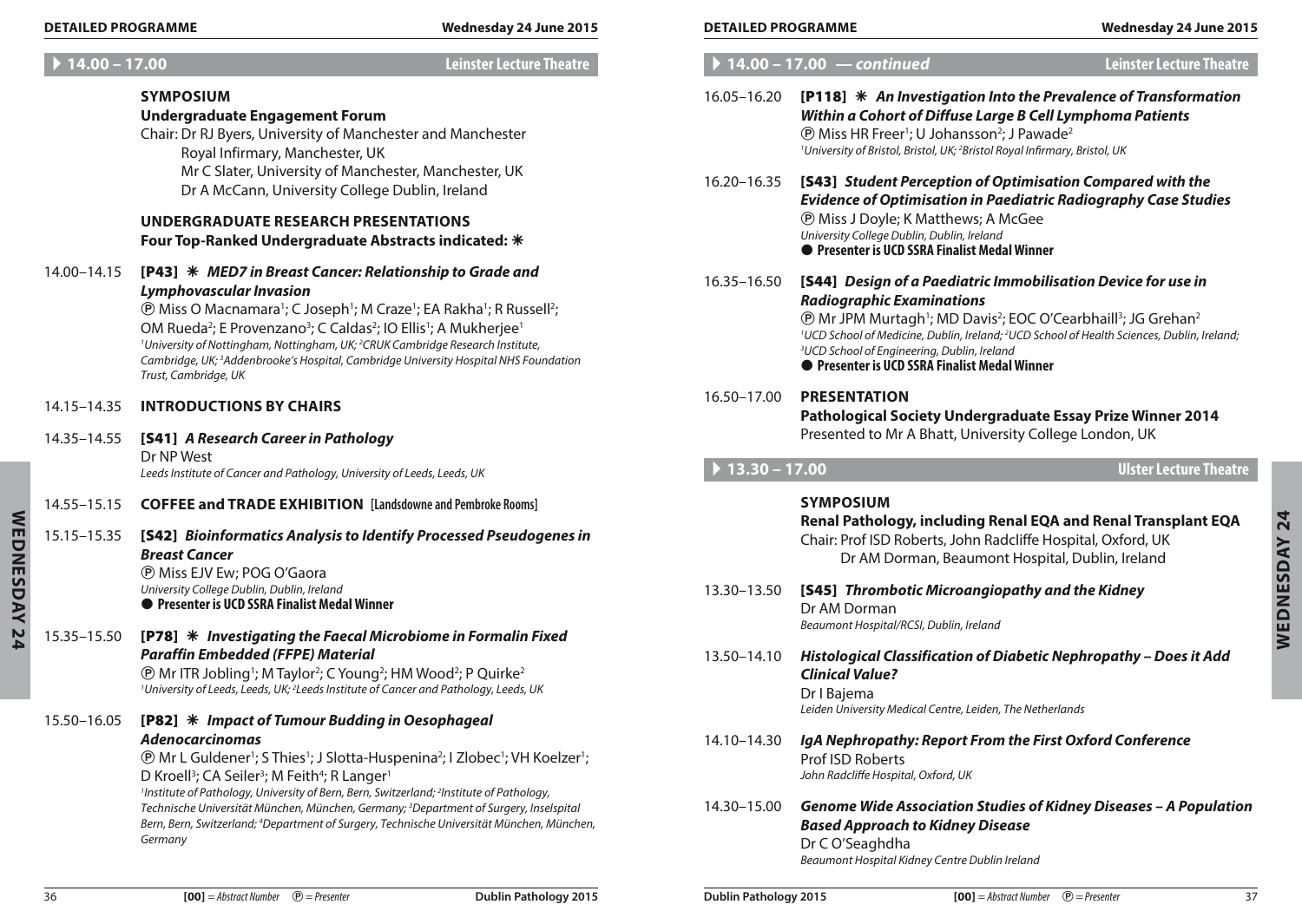### **Detailed Programme Wednesday 24 June 2015 Detailed Programme Wednesday 24 June 2015**

### A **13.30 – 17.00 Ulster Lecture Theatre**

### 15.00–15.20 **Coffee and Trade Exhibition [Landsdowne and Pembroke Rooms]**

#### 15.20–15.40 *Royal College of Pathologists / Renal Registry Issues* Prof M Sheaff *Barts Health NHS Trust, London, UK*

15.40–16.30 *Renal EQA*

Prof ISD Roberts *Cellular Pathology, John Radcliffe Hospital Oxford, Oxford, UK*

### 16.30–17.00 *Renal Transplant EQA*

Dr DAH Neil *Queen Elizabeth Hospital, Birmingham, UK*

A **17.00 – 18.00 Landsdowne and Pembroke Rooms**

## **Poster Viewing and Chairman's Rounds**

| <b>GROUP - CATEGORY</b>                           | <b>POSTER NUMBER</b>             | <b>CHAIR</b>                                           |
|---------------------------------------------------|----------------------------------|--------------------------------------------------------|
| 6a – Cellular/Molecular Pathology                 | P15-P23                          | Prof M Ilyas, Nottingham; Dr B Doyle, Dublin           |
| 6b - Cellular/Molecular Pathology                 | P <sub>24</sub> -P <sub>31</sub> | Dr RJ Byers, Manchester; Prof S Finn, Dublin           |
| 7 - Education and Audit                           | P57-P63                          | Dr EJ Soilleux, Oxford; Dr N Swan, Dublin              |
| 8 - Experimental Tumour Pathology                 | P64-P66*                         | Prof MJ Arends, Edinburgh; Dr A McCann, Dublin         |
| 9a – Gastrointestinal                             | P74-P89                          | Prof Sir NA Wright, London; Dr D Gibbons, Dublin       |
| 9b - Gastrointestinal &<br>Hepatobiliary/Pancreas | P90-P101<br>P135-P137            | Dr N Nolan, Dublin; Dr N Mulligan, Dublin              |
| 10 - Haematological Pathology                     | P118-P126                        | Dr R Flavin, Dublin; Dr T Marafioti, London            |
| 11 - Head and Neck                                | P127-P133*                       | Prof G Thomas, Southampton; Prof S Kennedy, Dublin     |
| 12 - Neonatal/Paediatric                          | P138-P139                        | Dr P Downey, Dublin                                    |
| 13 - Neuropathology/Ophthalmic                    | P140-P141                        | Prof JE Martin, London; Prof P van der Valk, Amsterdam |
| 14 – Osteoarticular/Soft Tissue                   | P142-P145                        | Prof M Leader, Dublin; Prof AM Flanagan, London        |
| $15 -$ Renal                                      | P146                             | Prof S Fleming, Dundee; Dr AM Dorman, Dublin           |
| $16 -$ Skin                                       | P147-P149*                       | Dr N Brearley, Southampton; Dr N Kirkham, Glasgow      |
| 17 - Technical Advances                           | $P153 - P156*$                   | Prof GI Murray, Aberdeen; Dr D Treanor, Leeds          |

A **19.30 – 23.00 Dublin Castle**

## **Conference Dinner and Irish Entertainment**

(Transport will be provided)

*\* P65, P134, P137, P150, P151 and P152 have been withdrawn*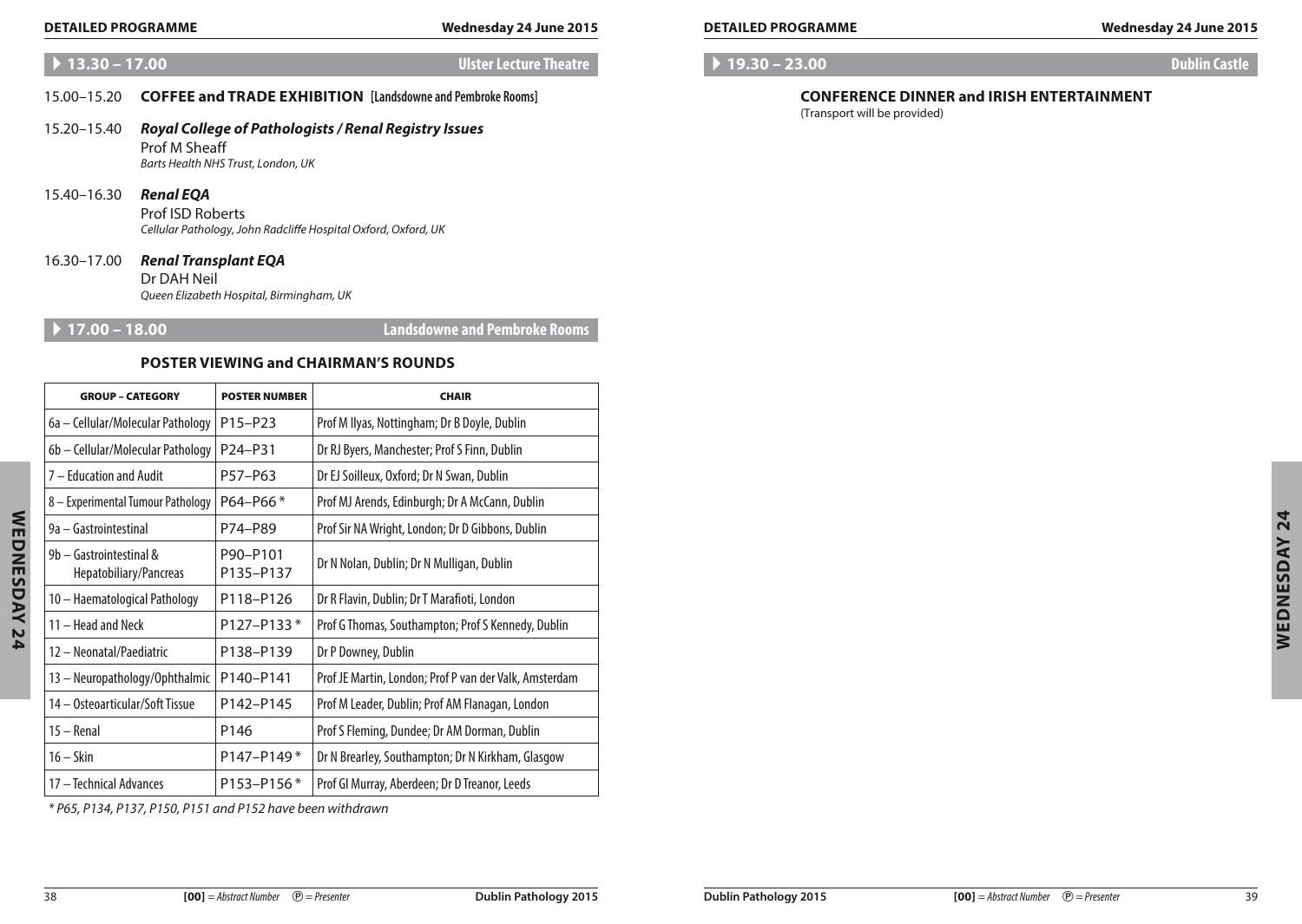| <b>DETAILED PROGRAMME</b>  |                                                                                                                                                                                                                                                                               | Thursday 25 June 2015          | <b>DETAILED PROGRAMME</b>      |                                                                                                                                                                                                                                                                                                                                                                                                                                                                                                               | Thursday 25 June 2015          |
|----------------------------|-------------------------------------------------------------------------------------------------------------------------------------------------------------------------------------------------------------------------------------------------------------------------------|--------------------------------|--------------------------------|---------------------------------------------------------------------------------------------------------------------------------------------------------------------------------------------------------------------------------------------------------------------------------------------------------------------------------------------------------------------------------------------------------------------------------------------------------------------------------------------------------------|--------------------------------|
| 08.00                      |                                                                                                                                                                                                                                                                               | <b>Foyer</b>                   | $\triangleright$ 09.00 - 12.00 |                                                                                                                                                                                                                                                                                                                                                                                                                                                                                                               | <b>Munster Lecture Theatre</b> |
| $08.45 - 17.00$            | <b>REGISTRATION and COFFEE</b><br><b>SLIDE SEMINAR CASE COMPETITION VIEWING: Cytopathology</b>                                                                                                                                                                                | <b>Foyer</b>                   |                                | <b>ORAL PRESENTATIONS</b><br><b>Gastrointestinal; Hepatobiliary/Pancreas</b><br>Chair: Dr N Nolan, St Vincent's University Hospital, Dublin, Ireland<br>Dr A Treacy, Mater Private Hospital, Dublin, Ireland                                                                                                                                                                                                                                                                                                  |                                |
| $09.00 - 12.00$            | <b>SYMPOSIUM</b><br><b>Molecular Pathology - How We Use it Today</b><br>Chair: Prof AM Flanagan, University College London Cancer Institute,<br>London UK                                                                                                                     | <b>Herbert Lecture Theatre</b> | 09.00-09.15                    | [031] Personalising Treatment in Locally Advanced Rectal Cancer<br>Using Macrophage Subpopulations to Predict the Degree of<br><b>Response to Radiotherapy</b><br>A Noshirwani <sup>1</sup> ; S Shaikh <sup>1</sup> ; ® NP West <sup>2</sup> ; SL Perry <sup>1</sup> ; T Maisey <sup>1</sup> ; DG Jayne <sup>1</sup><br><sup>1</sup> Leeds Institute of Biomedical Clinical Sciences, University of Leeds, Leeds, UK; <sup>2</sup> Leeds Institute<br>of Cancer and Pathology, University of Leeds, Leeds, UK |                                |
| 09.00-09.45                | Prof E Kay, Beaumont Hospital, Dublin, Ireland<br>[S46] Next Generation Sequencing: What Will it Mean for the<br><b>Pathologist?</b><br>Dr CL Corless<br>Oregon Health and Science University, Portland, Oregon, USA                                                          |                                | 09.15-09.30                    | [032] An Evaluation of Culture Techniques versus 16S Profiling<br>for Investigation of Antibiotic-Mediated Alteration of Microbiota<br>Populations within a Clinically Reflective In Vitro Model of the<br><b>Human Gut</b><br><b><i>®</i></b> CH Chilton; M Taylor; HM Wood; MH Wilcox; P Quirke<br>University of Leeds, Leeds, UK                                                                                                                                                                           |                                |
| 09.45-10.10<br>10.10-10.30 | [S47] Next Generation Sequencing in Muscle Disease - A Tale of Two<br><b>Cities</b><br>Dr AR Foley<br>National Institute of Neurological Disorders and Stroke, National Institutes of Health,<br>Bethesda, USA<br><b>Next Generation Sequencing in Solid Organ Malignancy</b> |                                | 09.30-09.45                    | [033] Spatial Sampling in Barrett's Oesophagus Shows Clonal<br>Evolution of Oesophageal Adenocarcinoma from Metaplastic Non-<br><b>Goblet Columnar Epithelium</b><br><b><i>(P)</i></b> M Jansen; SA McDonald; D Lavery; NA Wright; P Martinez;<br>TA Graham; LJ Gay<br>Barts Cancer Institute, London, UK                                                                                                                                                                                                     |                                |
| 10.30-11.00                | Prof S Finn<br>Trinity College, Dublin, Ireland<br><b>COFFEE and TRADE EXHIBITION</b> [Landsdowne and Pembroke Rooms]                                                                                                                                                         |                                | 09.45–10.00                    | [034] Impact of Neoadjuvant Therapy on Cancer-Associated<br><b>Fibroblasts in Rectal Cancer</b><br><b>(P)</b> L Verset <sup>1</sup> ; J Tommelein <sup>2</sup> ; X Moles Lopez <sup>3</sup> ; C Decaestecker <sup>3</sup> ;                                                                                                                                                                                                                                                                                   |                                |
| 11.00-11.45                | [S48] Companion Diagnostics: The Evolving Role of Diagnostic<br>Pathology<br><b>Sponsored by Roche Diagnostics</b>                                                                                                                                                            |                                |                                | T Boterberg <sup>2</sup> ; E De Vlieghere <sup>2</sup> ; I Salmon <sup>1</sup> ; M Mareel <sup>2</sup> ; M Bracke <sup>2</sup> ;<br>O De Wever <sup>2</sup> ; P Demetter <sup>1</sup><br><sup>1</sup> Erasme University Hospital, Brussels, Belgium; <sup>2</sup> Ghent University Hospital, Ghent, Belgium;<br><sup>3</sup> DIAPATH-CMMI, Gosselies, Belgium                                                                                                                                                 |                                |
|                            | Dr MTP Padilla<br>Ventana Medical Systems, Inc. / Roche Tissue Diagnostics Companion Diagnostics, Tucson,<br>USA                                                                                                                                                              |                                | 10.00-10.15                    | [035] Immunohistochemistry Initiates a Complex Screening<br><b>Cascade in the Detection of Lynch Syndrome</b><br><b><i>@ GM O'Kane<sup>1</sup>; T McVeigh<sup>2</sup>; D Keegan<sup>3</sup>; D Flannery<sup>1</sup>; K O'Connor<sup>1</sup>;</i></b>                                                                                                                                                                                                                                                          |                                |
| 11.45-12.05                | [S49] Companion Diagnostics for Haematological Malignancies<br>Dr RJ Flavin<br>St. James's Hospital, Dublin, Ireland                                                                                                                                                          |                                |                                | M Farrell <sup>4</sup> ; C Shields <sup>4</sup> ; BJ Meighan <sup>1</sup> ; P McCormick <sup>1</sup> ; D Winter <sup>3</sup> ;<br>N Mulligan <sup>4</sup> ; C Muldoon <sup>1</sup> ; R Geraghty <sup>3</sup> ; A Green <sup>2</sup> ; MJ Kennedy <sup>1</sup> ;<br>K Sheahan <sup>3</sup> ; DJ Gallagher <sup>4</sup><br><sup>1</sup> St James's Hospital, Dublin, Ireland; <sup>2</sup> National Centre for Medical Genetics, Our Lady's                                                                     |                                |
| 12.05-12.20                | <b>PANEL DISCUSSION and Q&amp;A</b>                                                                                                                                                                                                                                           |                                |                                | Children's Hospital, Dublin, Ireland; <sup>3</sup> St. Vincent's University Hospital, Dublin, Ireland;<br><sup>4</sup> Mater Misericordiae University Hospital, Dublin, Ireland                                                                                                                                                                                                                                                                                                                               |                                |

| <b>DETAILED PROGRAMME</b> |                                                                                                                                           | Thursday 25 June 2015                                                                                                                                                                                                                                                                                                                                                                                                                                              |  |  |
|---------------------------|-------------------------------------------------------------------------------------------------------------------------------------------|--------------------------------------------------------------------------------------------------------------------------------------------------------------------------------------------------------------------------------------------------------------------------------------------------------------------------------------------------------------------------------------------------------------------------------------------------------------------|--|--|
| $09.00 - 12.00$           | <b>Munster Lecture Theatre</b>                                                                                                            |                                                                                                                                                                                                                                                                                                                                                                                                                                                                    |  |  |
|                           | <b>ORAL PRESENTATIONS</b><br><b>Gastrointestinal; Hepatobiliary/Pancreas</b>                                                              | Chair: Dr N Nolan, St Vincent's University Hospital, Dublin, Ireland<br>Dr A Treacy, Mater Private Hospital, Dublin, Ireland                                                                                                                                                                                                                                                                                                                                       |  |  |
| 09.00-09.15               | <b>Response to Radiotherapy</b><br>of Cancer and Pathology, University of Leeds, Leeds, UK                                                | [031] Personalising Treatment in Locally Advanced Rectal Cancer<br>Using Macrophage Subpopulations to Predict the Degree of<br>A Noshirwani <sup>1</sup> ; S Shaikh <sup>1</sup> ; <b>@</b> NP West <sup>2</sup> ; SL Perry <sup>1</sup> ; T Maisey <sup>1</sup> ; DG Jayne <sup>1</sup><br><sup>1</sup> Leeds Institute of Biomedical Clinical Sciences, University of Leeds, Leeds, UK; <sup>2</sup> Leeds Institute                                             |  |  |
| 09.15-09.30               | <b>Human Gut</b><br>® CH Chilton; M Taylor; HM Wood; MH Wilcox; P Quirke<br>University of Leeds, Leeds, UK                                | [032] An Evaluation of Culture Techniques versus 16S Profiling<br>for Investigation of Antibiotic-Mediated Alteration of Microbiota<br>Populations within a Clinically Reflective In Vitro Model of the                                                                                                                                                                                                                                                            |  |  |
| 09.30-09.45               | <b>Goblet Columnar Epithelium</b><br>TA Graham; LJ Gay<br>Barts Cancer Institute, London, UK                                              | [033] Spatial Sampling in Barrett's Oesophagus Shows Clonal<br>Evolution of Oesophageal Adenocarcinoma from Metaplastic Non-<br><b><i>@ M Jansen; SA McDonald; D Lavery; NA Wright; P Martinez;</i></b>                                                                                                                                                                                                                                                            |  |  |
| 09.45-10.00               | <b>Fibroblasts in Rectal Cancer</b><br>O De Wever <sup>2</sup> ; P Demetter <sup>1</sup><br><sup>3</sup> DIAPATH-CMMI, Gosselies, Belgium | [034] Impact of Neoadjuvant Therapy on Cancer-Associated<br><b>(D)</b> L Verset <sup>1</sup> ; J Tommelein <sup>2</sup> ; X Moles Lopez <sup>3</sup> ; C Decaestecker <sup>3</sup> ;<br>T Boterberg <sup>2</sup> ; E De Vlieghere <sup>2</sup> ; I Salmon <sup>1</sup> ; M Mareel <sup>2</sup> ; M Bracke <sup>2</sup> ;<br><sup>1</sup> Erasme University Hospital, Brussels, Belgium; <sup>2</sup> Ghent University Hospital, Ghent, Belgium;                    |  |  |
| 10.00-10.15               | <b>Cascade in the Detection of Lynch Syndrome</b>                                                                                         | [035] Immunohistochemistry Initiates a Complex Screening<br><b><i>@ GM O'Kane<sup>1</sup>; T McVeigh<sup>2</sup>; D Keegan<sup>3</sup>; D Flannery<sup>1</sup>; K O'Connor<sup>1</sup>;</i></b><br>M Farrell <sup>4</sup> ; C Shields <sup>4</sup> ; BJ Meighan <sup>1</sup> ; P McCormick <sup>1</sup> ; D Winter <sup>3</sup> ;<br>N Mulligan <sup>4</sup> ; C Muldoon <sup>1</sup> ; R Geraghty <sup>3</sup> ; A Green <sup>2</sup> ; MJ Kennedy <sup>1</sup> ; |  |  |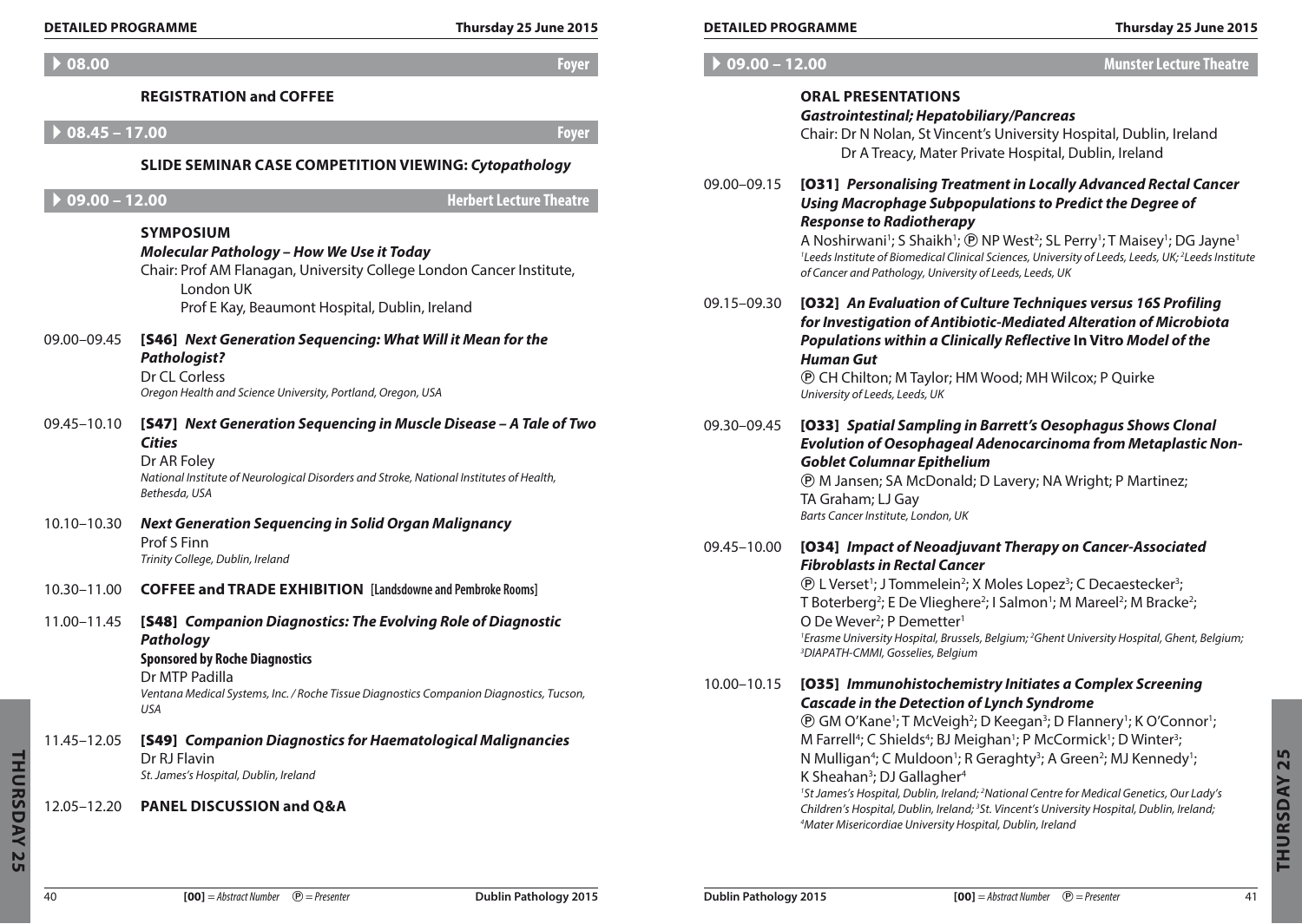A **09.00 – 12.00** *— continued* **Munster Lecture Theatre**

|             | $V2$ , $V0 - V1$ , $V0 - V1$ , $V1$ , $V0 - V1$<br><b>MAIDICI FECIALE LIICANE</b>                                                                                                                                                                                                                                                                                                                                                                                                                                |
|-------------|------------------------------------------------------------------------------------------------------------------------------------------------------------------------------------------------------------------------------------------------------------------------------------------------------------------------------------------------------------------------------------------------------------------------------------------------------------------------------------------------------------------|
| 10.15-10.30 | [O36] Residual Tumour Cell Density and the Relationship to Survival<br><b>Following Pre-Operative Chemoradiation in Locally Advanced Rectal</b><br><b>Cancer: Results of the NWCOG RICE Trial</b><br><b><i>®</i></b> NP West <sup>1</sup> ; R Kodavatiganti <sup>2</sup> ; E Tinkler Hundal <sup>1</sup> ; P Quirke <sup>1</sup> ; S Gollins <sup>2</sup><br><sup>1</sup> Leeds Institute of Cancer and Pathology, University of Leeds, Leeds, UK; <sup>2</sup> North Wales Cancer<br>Treatment Centre, Rhyl, UK |
| 10.30-11.00 | <b>COFFEE and TRADE EXHIBITION</b> [Landsdowne and Pembroke Rooms]                                                                                                                                                                                                                                                                                                                                                                                                                                               |
| 11.00-11.15 | [037] A Prognostic Classifier for Patients with Colorectal Cancer<br><b>Liver Metastasis</b><br>JAC Goos; VMH Coupe; MA van de Wiel; B Diosdado; PM Delis-<br>van Diemen; AC Hiemstra; EMV de Cuba; JAM Belien; CW Menke-<br>van der Houven van Oordt; AA Geldof; GA Meijer; OS Hoekstra;<br><b><i><b>D</b></i></b> RJA Fijneman<br>VU University Medical Center, Amsterdam, Netherlands                                                                                                                         |
| 11.15-11.30 | [038] Pathological Response and Specimen Quality Following Long-<br><b>Course Chemoradiotherapy for Rectal Cancer with a Six vs. Twelve</b><br><b>Week Delay: Data From the STARRCAT Randomised Controlled Trial</b><br>J Foster <sup>1</sup> ; E Cooper <sup>1</sup> ; <sup>®</sup> NP West <sup>2</sup> ; E Tinkler-Hundal <sup>2</sup> ; N Francis <sup>1</sup><br><sup>1</sup> Yeovil District Hospital, Yeovil, UK; <sup>2</sup> Leeds Institute of Cancer and Pathology, University of<br>Leeds, Leeds, UK |
| 11.30-11.45 | [039] The Role of Tissue Factor Pathway Inhibitor (TFPI) in Liver<br><b>Injury</b><br><b><i>(D)</i></b> G Petts <sup>1</sup> ; H Kudo <sup>1</sup> ; A Dorling <sup>2</sup> ; M Thursz <sup>1</sup> ; R Goldin <sup>1</sup><br><sup>1</sup> Imperial College London, London, UK; <sup>2</sup> Kings College London, London, UK                                                                                                                                                                                   |
| 11.45-12.00 | [040] The Liver Biopsy in Alcoholic Hepatitis: Data from the Steroids<br>or Pentoxifylline in Alcoholic Hepatitis (STOPAH) Clinical Trial<br><b><i>(D)</i></b> G Petts <sup>1</sup> ; K Lloyd <sup>1</sup> ; N Vergis <sup>1</sup> ; H Kudo <sup>1</sup> ; A Quaglia <sup>2</sup> ; E Forrest <sup>3</sup> ;<br>M Thursz <sup>1</sup> ; R Goldin <sup>1</sup><br><sup>1</sup> Imperial College London, London, UK; <sup>2</sup> Kings College London, London, UK; <sup>3</sup> Glasgow Royal                     |

A **09.00 – 12.00 Leinster Lecture Theatre**

| <b>SLIDE SEMINAR DISCUSSION</b>                                        |
|------------------------------------------------------------------------|
| Cytopathology                                                          |
| Chair: Dr D Gibbons, St Vincent's University Hospital, Dublin, Ireland |

Dr J McCarthy, Cork University Hospital, Cork, Ireland

- 09.00–09.20 *Cases 1 and 2* Dr M Casey *Galway University Hospital, Galway, Ireland*
- 09.20–09.40 *Cases 3 and 4* Dr D Gibbons *St Vincent's University Hospital, Dublin, Ireland*
- 09.40–10.00 *Cases 5 and 6* Dr N Mulligan *Mater Misericordiae University Hospital, Dublin, Ireland*
- 10.10–10.20 *Cases 7 and 8* Dr J McCarthy *Cork University Hospital, Cork, Ireland*
- 10.20–11.00 **Coffee and Trade Exhibition [Landsdowne and Pembroke Rooms]**
- 11.00–11.20 *Cases 9 and 10* Dr S Nicholson *St James's Hospital, Dublin, Ireland*
- 11.20–11.40 *Cases 11 and 12* Dr S Crowther *The Tallaght Hospital, Dublin, Ireland*
- 11.40–12.00 *Cases 13 and 14* Dr D Royston *Beaumont Hospital, Dublin, Ireland*

## A **09.00 – 17.00 Ulster Lecture Theatre**

## **Association of Clinical Electron Microscopists Meeting**

See separate programme on: **www.path.org.uk**

*Infirmary, Glasgow, UK*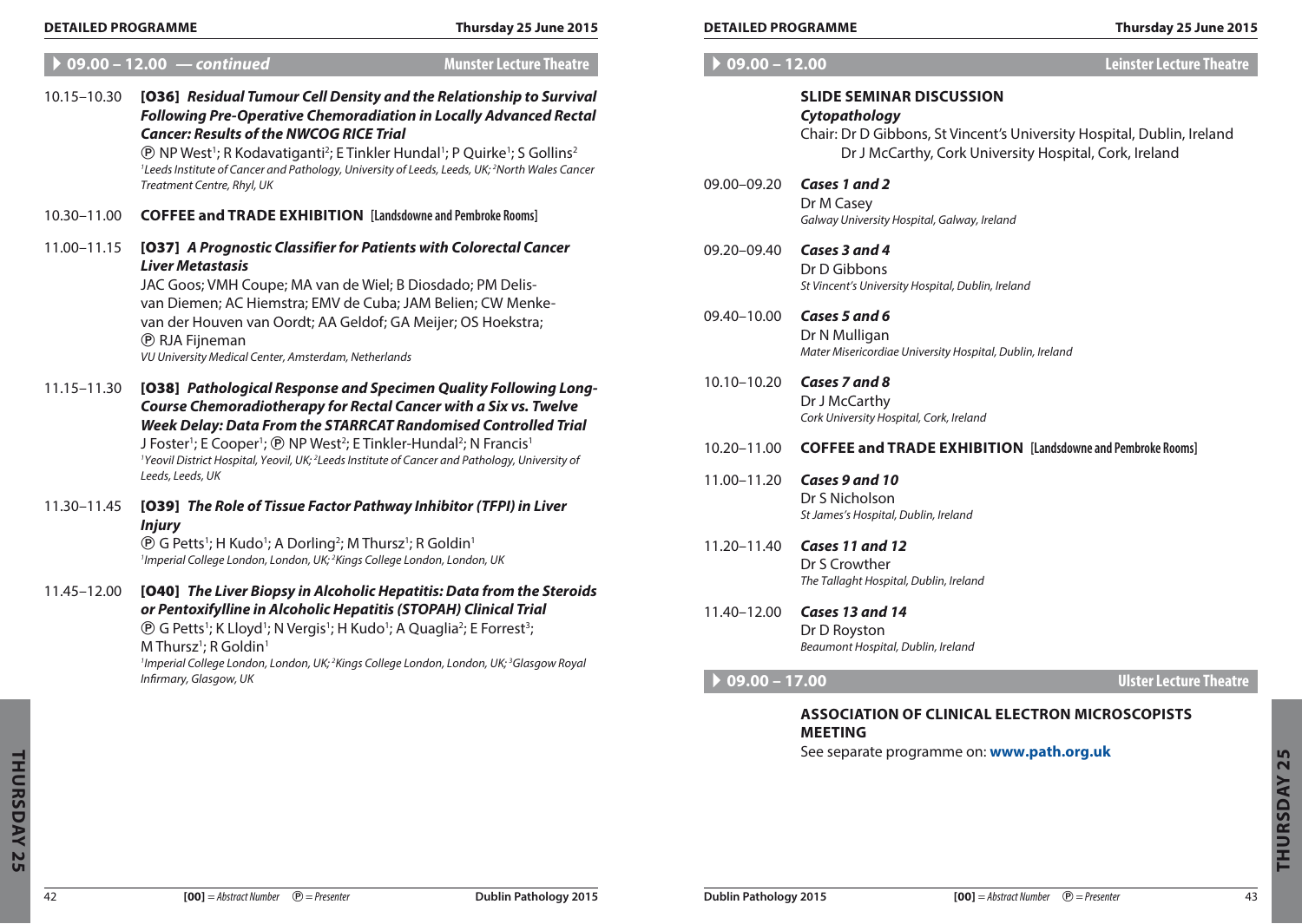| <b>DETAILED PROGRAMME</b><br>Thursday 25 June 2015<br>$\triangleright$ 13.00 - 14.00<br><b>Munster Lecture Theatre</b> |                                                                                                                                                                                                                                                                                                                                                                                                                                                                                                                                                                                                                                                           |                                      | <b>DETAILED PROGRAMME</b> |                                                                                                                                                                                                                                                                                                                                                                                                                                                                                                                                                                                                                                                                                                                                                                                                                                                                                                                                                                      | Thursday 25 June 2015                           |  |
|------------------------------------------------------------------------------------------------------------------------|-----------------------------------------------------------------------------------------------------------------------------------------------------------------------------------------------------------------------------------------------------------------------------------------------------------------------------------------------------------------------------------------------------------------------------------------------------------------------------------------------------------------------------------------------------------------------------------------------------------------------------------------------------------|--------------------------------------|---------------------------|----------------------------------------------------------------------------------------------------------------------------------------------------------------------------------------------------------------------------------------------------------------------------------------------------------------------------------------------------------------------------------------------------------------------------------------------------------------------------------------------------------------------------------------------------------------------------------------------------------------------------------------------------------------------------------------------------------------------------------------------------------------------------------------------------------------------------------------------------------------------------------------------------------------------------------------------------------------------|-------------------------------------------------|--|
|                                                                                                                        |                                                                                                                                                                                                                                                                                                                                                                                                                                                                                                                                                                                                                                                           | $14.00 - 16.00 - \text{continued}$   |                           | <b>Herbert Lecture Theatre</b>                                                                                                                                                                                                                                                                                                                                                                                                                                                                                                                                                                                                                                                                                                                                                                                                                                                                                                                                       |                                                 |  |
| 13.00-13.30                                                                                                            | <b>TRAINEES' SESSION: MEET THE EXPERTS</b><br><b>Neuropathology for Generalists</b><br>(Separate lunch will be provided)<br>Chair: Dr M Clarke, Leicester Royal Infirmary, Leicester, UK<br>Dr O O'Brien, Cork University Hospital, Cork, Ireland<br>[S50] The Neuropathology Post Mortem for Trainees<br>Prof M Farrell                                                                                                                                                                                                                                                                                                                                  |                                      | 14.15–14.30               | [PL2] Novel Hypoxia-Associated Markers of Chemoresistance in<br><b>High Grade Serous Ovarian Cancer</b><br>L McEvoy <sup>1</sup> ; @ SA O'Toole <sup>1</sup> ; CD Spillane <sup>1</sup> ; B Stordal <sup>1</sup> ; M Gallagher <sup>1</sup> ;<br>CM Martin <sup>1</sup> ; L Norris <sup>1</sup> ; N Gleeson <sup>1</sup> ; A McGoldrick <sup>2</sup> ; F Furlong <sup>3</sup> ;<br>A McCann <sup>2</sup> ; O Sheils <sup>1</sup> ; JJ O'Leary <sup>1</sup><br><sup>1</sup> Trinity College Dublin, Dublin, Ireland; <sup>2</sup> University College Dublin, Dublin, Ireland;<br><sup>3</sup> Queens University Belfast, Belfast, UK                                                                                                                                                                                                                                                                                                                                  |                                                 |  |
| 13.30-14.00                                                                                                            | Beaumont Hospital, Dublin, Ireland<br>[S51] Approach to the Neuropathology of Brain Tumours<br>Dr KM Kurian<br>Institute of Clinical Neurosciences, Bristol, UK                                                                                                                                                                                                                                                                                                                                                                                                                                                                                           |                                      | 14.30–14.45               | [PL3] Gene Network Analysis Reveals a Novel Pathological Cell Type<br>in Paediatric Focal Cortical Dysplasia<br><b><i><b>O</b></i></b> F Scerif <sup>1</sup> ; SR Picker <sup>1</sup> ; SA Yasin <sup>1</sup> ; A Alahdal <sup>2</sup> ; A Virasami <sup>2</sup> ; W Harkness <sup>3</sup> ;<br>M Tisdall <sup>3</sup> ; F Guillemot <sup>4</sup> ; SML Paine <sup>1</sup> ; JH Cross <sup>1</sup> ; TS Jacques <sup>1</sup><br><sup>1</sup> UCL Institute of Child Health, London, UK; <sup>2</sup> Department of Histopathology, Great Ormond<br>Street Hospital, London, UK; <sup>3</sup> Department of Neurosurgery, Great Ormond Street Hospital,                                                                                                                                                                                                                                                                                                               |                                                 |  |
| $\triangleright$ 13.00 - 14.00                                                                                         |                                                                                                                                                                                                                                                                                                                                                                                                                                                                                                                                                                                                                                                           | <b>Leinster Lecture Theatre</b>      |                           | London, UK; <sup>4</sup> National Institute for Medical Research, London, UK                                                                                                                                                                                                                                                                                                                                                                                                                                                                                                                                                                                                                                                                                                                                                                                                                                                                                         |                                                 |  |
| $\blacktriangleright$ 13.00 - 14.00                                                                                    | <b>PATHOLOGICAL SOCIETY OF GREAT BRITAIN &amp; IRELAND:</b><br><b>ANNUAL GENERAL MEETING</b><br>(Agendas will be sent to Members)                                                                                                                                                                                                                                                                                                                                                                                                                                                                                                                         | <b>Landsdowne and Pembroke Rooms</b> | 14.45–15.00               | [PL4] Post Mortem Microarray and Methylation Studies in Stillbirths<br>with Unexplained IUGR<br><b>(D)</b> IU Nicklaus-Wollenteit <sup>1</sup> ; L Cooper-Charles <sup>2</sup> ; D McMullan <sup>2</sup> ; T Marton <sup>2</sup> ;<br>D Lim <sup>2</sup> ; L Brueton <sup>2</sup> ; P Cox <sup>2</sup>                                                                                                                                                                                                                                                                                                                                                                                                                                                                                                                                                                                                                                                               |                                                 |  |
|                                                                                                                        | <b>LUNCH and TRADE EXHIBITION</b>                                                                                                                                                                                                                                                                                                                                                                                                                                                                                                                                                                                                                         |                                      |                           | <sup>1</sup> Birmingham Children's Hospital, Birmingham, UK; <sup>2</sup> Birmingham Women's Hospital,<br>Birmingham, UK                                                                                                                                                                                                                                                                                                                                                                                                                                                                                                                                                                                                                                                                                                                                                                                                                                             |                                                 |  |
| $\blacktriangleright$ 14.00 - 16.00                                                                                    |                                                                                                                                                                                                                                                                                                                                                                                                                                                                                                                                                                                                                                                           | <b>Herbert Lecture Theatre</b>       | 15.00-15.30               | <b>COFFEE and TRADE EXHIBITION</b> [Landsdowne and Pembroke Rooms]                                                                                                                                                                                                                                                                                                                                                                                                                                                                                                                                                                                                                                                                                                                                                                                                                                                                                                   |                                                 |  |
|                                                                                                                        | <b>PLENARY ORAL PRESENTATIONS</b><br>Chair: Prof AM Flanagan, University College London Cancer Institute,<br>London, UK<br>Prof ISD Roberts, John Radcliffe Hospital, Oxford, UK                                                                                                                                                                                                                                                                                                                                                                                                                                                                          |                                      | 15.30-15.45               | [PL5] Identification of a Novel Integrative Prognostic Signature<br>to Stratify High Risk Stage II CRC Patients through Big-Data Image<br><b>Analysis</b><br><b><i>®</i></b> PD Caie; DJ Harrison<br>Royal Infirmary of Edinburgh / University of St Andrews, St Andrews, UK                                                                                                                                                                                                                                                                                                                                                                                                                                                                                                                                                                                                                                                                                         |                                                 |  |
| 14.00-14.15                                                                                                            | [PL1] SOCS2 as a Marker Related to Low Grade and Tumour<br><b>Morphology in Breast Cancer</b><br><b><i>(D)</i></b> M Craze <sup>1</sup> ; C Joseph <sup>1</sup> ; R Russel <sup>2</sup> ; OM Rueda <sup>2</sup> ; E Provenzano <sup>3</sup> ; C Caldas <sup>4</sup> ;<br>IO Ellis <sup>1</sup> ; A Mukherjee <sup>1</sup><br><sup>1</sup> University of Nottingham, Nottingham, UK; <sup>2</sup> CRUK Cambridge Research Institute,<br>Cambridge, UK; <sup>3</sup> Addenbrooke's Hospital, Cambridge University Hospital NHS Foundation<br>Trust, Cambridge, UK; <sup>4</sup> CRUK Cambridge Research Institute, Addenbrooke's Hospital,<br>Cambridge, UK |                                      | 15.45-16.00               | [PL6] Advanced Neoplasia Detection in Colorectal Cancer Screening<br><b>Using Multiple Stool DNA Markers and Haemoglobin</b><br>LJW Bosch <sup>1</sup> ; V Melotte <sup>2</sup> ; S Mongera <sup>1</sup> ; KLJ Daenen <sup>2</sup> ; VHM Coupé <sup>1</sup> ;<br>ST van Turenhout <sup>1</sup> ; EM Stoop <sup>3</sup> ; TR de Wijkerslooth <sup>4</sup> ; CJJ Mulder <sup>1</sup> ;<br>EJ Kuipers <sup>3</sup> ; E Dekker <sup>4</sup> ; M Domanico <sup>5</sup> ; GP Lidgard <sup>5</sup> ; BM Berger <sup>5</sup> ;<br><b><i>®</i></b> B Carvalho <sup>1</sup> ; M van Engeland <sup>2</sup> ; GA Meijer <sup>1</sup><br><sup>1</sup> VU University Medical Center, Amsterdam, Netherlands; <sup>2</sup> Maastricht University Medical<br>Center, Maastricht, Netherlands; <sup>3</sup> Erasmus Medical Center, Rotterdam, Netherlands;<br><sup>4</sup> Academic Medical Center, Amsterdam, Netherlands; <sup>5</sup> Exact Sciences Corporation, Madison,<br>USA | <b>In</b><br>$\mathbf{\Omega}$<br><b>URSDAY</b> |  |

## A **13.00 – 14.00 Munster Lecture Theatre**

#### **Trainees' Session: Meet The Experts** *Neuropathology for Generalists* (Separate lunch will be provided) Chair: Dr M Clarke, Leicester Royal Infirmary, Leicester, UK Dr O O'Brien, Cork University Hospital, Cork, Ireland

- 13.00–13.30 [S50] *The Neuropathology Post Mortem for Trainees* Prof M Farrell *Beaumont Hospital, Dublin, Ireland*
- 13.30–14.00 [S51] *Approach to the Neuropathology of Brain Tumours*  Dr KM Kurian *Institute of Clinical Neurosciences, Bristol, UK*

## **Pathological Society of Great Britain & Ireland: Annual General Meeting**

### **Lunch and Trade Exhibition**

### **Plenary Oral Presentations**

## 14.00–14.15 [PL1] *SOCS2 as a Marker Related to Low Grade and Tumour Morphology in Breast Cancer*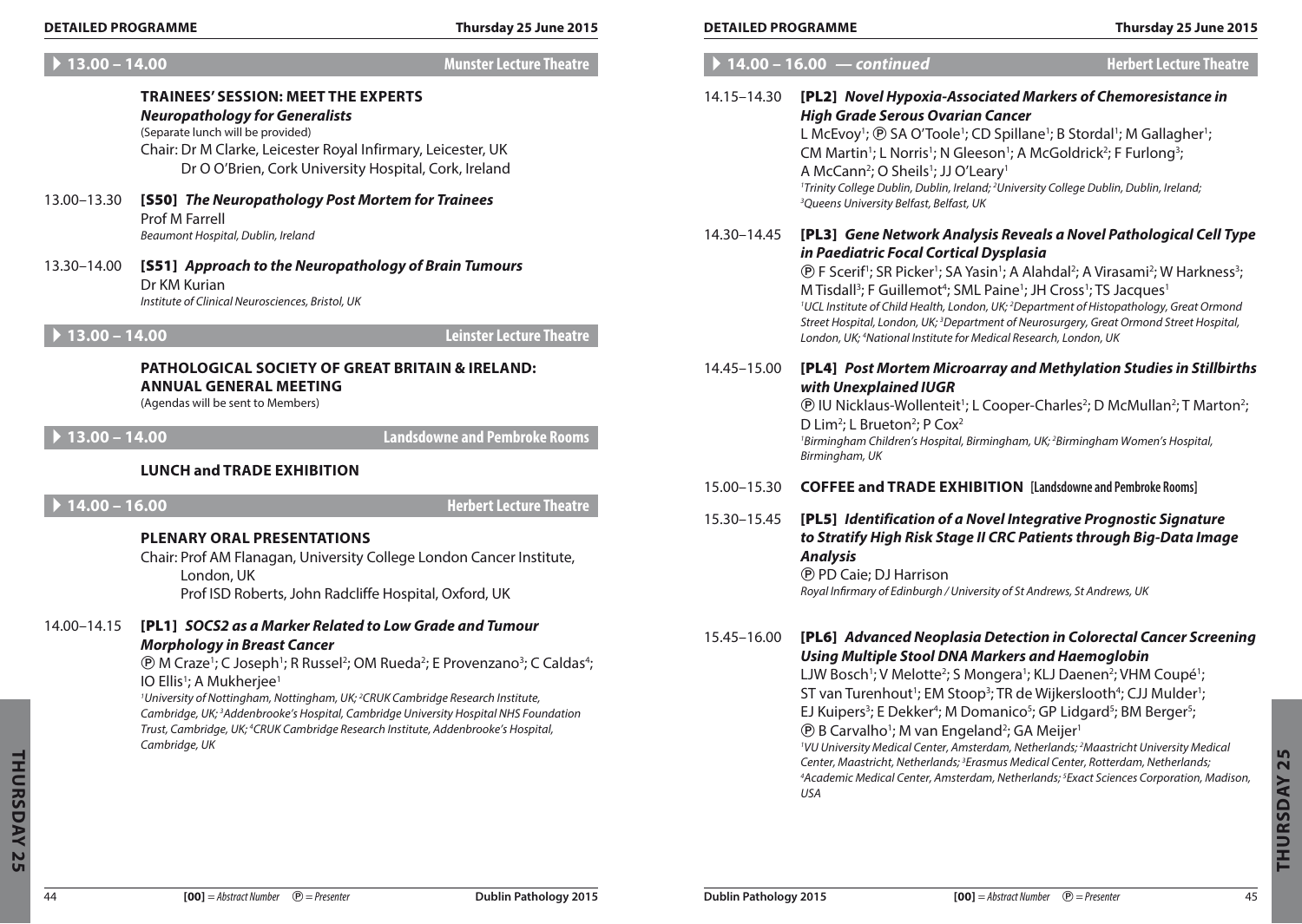#### **DETAILED PROGRAMME Thursday 25 June 2015 PRESENTERS INDEX PRESENTERS INDEX Presenter's name followed by abstract number**

| $14.00 - 16.00$   | <b>Munster Lecture Theatre</b>                                                                                                                                                   |  |
|-------------------|----------------------------------------------------------------------------------------------------------------------------------------------------------------------------------|--|
|                   | <b>QUALITY ASSURANCE IN PATHOLOGY</b>                                                                                                                                            |  |
|                   | Chair: Dr N Swan, St Vincent's University Hospital, Dublin, Ireland                                                                                                              |  |
|                   | Dr D Hughes, Sheffield Teaching Hospitals, Sheffield, UK                                                                                                                         |  |
| 14.00-14.20       |                                                                                                                                                                                  |  |
|                   | [S52] A National Framework for Quality Assurance in Cellular<br><b>Pathology - The Irish Approach</b>                                                                            |  |
|                   | <b><i><b>O</b></i></b> Dr N Swan <sup>1</sup> ; J O'Keane <sup>2</sup> ; K Sheahan <sup>1</sup> ; J McCarthy <sup>3</sup> ; A Treacy <sup>4</sup> ; S Phelan <sup>5</sup>        |  |
|                   | <sup>1</sup> St. Vincent's University Hospital, Dublin, Ireland; <sup>2</sup> Mater Misericordiae Hospital, Dublin,                                                              |  |
|                   | Ireland; <sup>3</sup> Cork University Hospital, Cork, Ireland; <sup>4</sup> Mater Private Hospital, Dublin, Ireland;<br><sup>5</sup> Galway University Hospital, Galway, Ireland |  |
| 14.20–14.40       | [S53] The Politics of EQA: The NHS England QA Review and its                                                                                                                     |  |
|                   | <b>Consequences</b>                                                                                                                                                              |  |
|                   | Dr DE Hughes                                                                                                                                                                     |  |
|                   | Royal Hallamshire Hospital, Sheffield, UK                                                                                                                                        |  |
| 14.40-15.00       | [S54] The Role of Quality Assurance in the Molecular Laboratory                                                                                                                  |  |
|                   | Ms EA Sheppard                                                                                                                                                                   |  |
|                   | Roche Tissue Diagnostics, Tucson, Arizona, USA                                                                                                                                   |  |
| 15.00-15.30       | <b>COFFEE and TRADE EXHIBITION</b> [Landsdowne and Pembroke Rooms]                                                                                                               |  |
|                   |                                                                                                                                                                                  |  |
| 15.30-16.00       | [S55] How to Run a Histopathology EQA in the Digital Age<br><b><i>(D)</i></b> Dr NJ Mayer <sup>1</sup> ; <b><i>(D)</i></b> Dr JD Oxley <sup>2</sup>                              |  |
|                   | <sup>1</sup> Cork University Hospital, Cork, Ireland; <sup>2</sup> Southmead Hospital, Bristol, UK                                                                               |  |
|                   |                                                                                                                                                                                  |  |
| ▶ $16.00 - 17.00$ | <b>Herbert Lecture Theatre</b>                                                                                                                                                   |  |
| $16.00 - 17.00$   | THE PATHOLOGICAL SOCIETY'S 12TH DONIACH LECTURE                                                                                                                                  |  |
|                   | [S56] Molecular Pathology: The Future?                                                                                                                                           |  |
|                   | Prof CS Herrington                                                                                                                                                               |  |
|                   | University of Edinburgh, Edinburgh, UK                                                                                                                                           |  |
|                   |                                                                                                                                                                                  |  |
|                   | <b>End of Conference</b>                                                                                                                                                         |  |
|                   |                                                                                                                                                                                  |  |
|                   |                                                                                                                                                                                  |  |
|                   |                                                                                                                                                                                  |  |
|                   |                                                                                                                                                                                  |  |
|                   |                                                                                                                                                                                  |  |
|                   |                                                                                                                                                                                  |  |
|                   |                                                                                                                                                                                  |  |
|                   |                                                                                                                                                                                  |  |
|                   |                                                                                                                                                                                  |  |

| A                                                                                                                                                                                                                                         | Cooper, A.  P149                                                                                                            |  |
|-------------------------------------------------------------------------------------------------------------------------------------------------------------------------------------------------------------------------------------------|-----------------------------------------------------------------------------------------------------------------------------|--|
| Abdelsalam, H P116, P117                                                                                                                                                                                                                  | Corbishley, CM  S5, S23                                                                                                     |  |
|                                                                                                                                                                                                                                           |                                                                                                                             |  |
|                                                                                                                                                                                                                                           |                                                                                                                             |  |
|                                                                                                                                                                                                                                           |                                                                                                                             |  |
|                                                                                                                                                                                                                                           | <u> Alexandria de la contentación de la contentación de la contentación de la contentación de la contentación de l</u><br>D |  |
|                                                                                                                                                                                                                                           |                                                                                                                             |  |
| Aleksander Mani, AM P142                                                                                                                                                                                                                  | Di Capite, M P9                                                                                                             |  |
|                                                                                                                                                                                                                                           |                                                                                                                             |  |
| Aleskandarany, MA                                                                                                                                                                                                                         | Doyle, AM P12                                                                                                               |  |
|                                                                                                                                                                                                                                           |                                                                                                                             |  |
| Alexander, SC  P122                                                                                                                                                                                                                       | Doyle, RM  P95, P13                                                                                                         |  |
|                                                                                                                                                                                                                                           |                                                                                                                             |  |
|                                                                                                                                                                                                                                           | Duduyemi, BM P138                                                                                                           |  |
| Almasmoum, HAA P30                                                                                                                                                                                                                        | Dungwa, JV  P156                                                                                                            |  |
|                                                                                                                                                                                                                                           | Е                                                                                                                           |  |
| Archard, N  P129                                                                                                                                                                                                                          | Elghobashy, M P35, P110                                                                                                     |  |
|                                                                                                                                                                                                                                           | Ellery, PM P121, P123                                                                                                       |  |
| <u> Alexandria (Carlo Carlo Carlo Carlo Carlo Carlo Carlo Carlo Carlo Carlo Carlo Carlo Carlo Carlo Carlo Carlo Carlo Carlo Carlo Carlo Carlo Carlo Carlo Carlo Carlo Carlo Carlo Carlo Carlo Carlo Carlo Carlo Carlo Carlo Carl</u><br>в |                                                                                                                             |  |
|                                                                                                                                                                                                                                           |                                                                                                                             |  |
| Bates, M P104, P107                                                                                                                                                                                                                       | the control of the control of the control of the control of<br>F                                                            |  |
| Beggan, C P57                                                                                                                                                                                                                             |                                                                                                                             |  |
|                                                                                                                                                                                                                                           |                                                                                                                             |  |
|                                                                                                                                                                                                                                           |                                                                                                                             |  |
|                                                                                                                                                                                                                                           |                                                                                                                             |  |
|                                                                                                                                                                                                                                           | Fielding, DF  P136                                                                                                          |  |
|                                                                                                                                                                                                                                           |                                                                                                                             |  |
|                                                                                                                                                                                                                                           |                                                                                                                             |  |
|                                                                                                                                                                                                                                           |                                                                                                                             |  |
| Busschots, S P105                                                                                                                                                                                                                         |                                                                                                                             |  |
| <u> The Common State of the Common State of the Common State of the Common State of the Common State of the Common State of the Common State of the Common State of the Common State of the Common State of the Common State of </u><br>c |                                                                                                                             |  |
|                                                                                                                                                                                                                                           |                                                                                                                             |  |
|                                                                                                                                                                                                                                           |                                                                                                                             |  |
| Camus, SM P17                                                                                                                                                                                                                             | G                                                                                                                           |  |
|                                                                                                                                                                                                                                           | Gallagher, MF  P23                                                                                                          |  |
|                                                                                                                                                                                                                                           | Gasch, CE.  P108                                                                                                            |  |
|                                                                                                                                                                                                                                           |                                                                                                                             |  |
|                                                                                                                                                                                                                                           |                                                                                                                             |  |
| Chrysanthou, E P44                                                                                                                                                                                                                        |                                                                                                                             |  |
|                                                                                                                                                                                                                                           | Green, AR  O25, P38, P40, P42                                                                                               |  |
|                                                                                                                                                                                                                                           |                                                                                                                             |  |

| . P149       | Guldener, L P82                                                                                                                                                                                                                                                                                                                                                                                                                                                                 |  |
|--------------|---------------------------------------------------------------------------------------------------------------------------------------------------------------------------------------------------------------------------------------------------------------------------------------------------------------------------------------------------------------------------------------------------------------------------------------------------------------------------------|--|
| S5, S23      | Gutteridge, A.  P29                                                                                                                                                                                                                                                                                                                                                                                                                                                             |  |
| S46          |                                                                                                                                                                                                                                                                                                                                                                                                                                                                                 |  |
| PL1          | <u> Alexandria de la contrada de la contrada de la contrada de la contrada de la contrada de la contrada de la c</u><br>н.                                                                                                                                                                                                                                                                                                                                                      |  |
| P58          |                                                                                                                                                                                                                                                                                                                                                                                                                                                                                 |  |
| $\sim$       | Halas, RA P101                                                                                                                                                                                                                                                                                                                                                                                                                                                                  |  |
| . 534        | Ham Karim, HA P98                                                                                                                                                                                                                                                                                                                                                                                                                                                               |  |
| P91          |                                                                                                                                                                                                                                                                                                                                                                                                                                                                                 |  |
|              | Haynes, HR P140                                                                                                                                                                                                                                                                                                                                                                                                                                                                 |  |
| P12          | Herrington, CS S35, S56                                                                                                                                                                                                                                                                                                                                                                                                                                                         |  |
| S43          |                                                                                                                                                                                                                                                                                                                                                                                                                                                                                 |  |
| P95, P131    | Hirschenhahn, E  P154                                                                                                                                                                                                                                                                                                                                                                                                                                                           |  |
| 012          |                                                                                                                                                                                                                                                                                                                                                                                                                                                                                 |  |
| P138         |                                                                                                                                                                                                                                                                                                                                                                                                                                                                                 |  |
| P156         |                                                                                                                                                                                                                                                                                                                                                                                                                                                                                 |  |
|              |                                                                                                                                                                                                                                                                                                                                                                                                                                                                                 |  |
| P35, P110    |                                                                                                                                                                                                                                                                                                                                                                                                                                                                                 |  |
| P121, P123   | П                                                                                                                                                                                                                                                                                                                                                                                                                                                                               |  |
| . 59         |                                                                                                                                                                                                                                                                                                                                                                                                                                                                                 |  |
|              |                                                                                                                                                                                                                                                                                                                                                                                                                                                                                 |  |
|              | $\overline{\phantom{a}}$ $\overline{\phantom{a}}$ $\overline{\phantom{a}}$ $\overline{\phantom{a}}$ $\overline{\phantom{a}}$ $\overline{\phantom{a}}$ $\overline{\phantom{a}}$ $\overline{\phantom{a}}$ $\overline{\phantom{a}}$ $\overline{\phantom{a}}$ $\overline{\phantom{a}}$ $\overline{\phantom{a}}$ $\overline{\phantom{a}}$ $\overline{\phantom{a}}$ $\overline{\phantom{a}}$ $\overline{\phantom{a}}$ $\overline{\phantom{a}}$ $\overline{\phantom{a}}$ $\overline{\$ |  |
| S20          |                                                                                                                                                                                                                                                                                                                                                                                                                                                                                 |  |
| S50          | Jasani, B.       P52, P60                                                                                                                                                                                                                                                                                                                                                                                                                                                       |  |
| P36          |                                                                                                                                                                                                                                                                                                                                                                                                                                                                                 |  |
| . 029        |                                                                                                                                                                                                                                                                                                                                                                                                                                                                                 |  |
| P136         |                                                                                                                                                                                                                                                                                                                                                                                                                                                                                 |  |
| 037          | Joseph, C P41                                                                                                                                                                                                                                                                                                                                                                                                                                                                   |  |
| . 58         | $\mathbf{K}$ $\qquad$                                                                                                                                                                                                                                                                                                                                                                                                                                                           |  |
|              | Kataria, VB  P61                                                                                                                                                                                                                                                                                                                                                                                                                                                                |  |
| . 522        | Kearney, P.         P103                                                                                                                                                                                                                                                                                                                                                                                                                                                        |  |
| S47          | Keegan, H.         P153                                                                                                                                                                                                                                                                                                                                                                                                                                                         |  |
| P115         |                                                                                                                                                                                                                                                                                                                                                                                                                                                                                 |  |
| P118, P119   |                                                                                                                                                                                                                                                                                                                                                                                                                                                                                 |  |
|              |                                                                                                                                                                                                                                                                                                                                                                                                                                                                                 |  |
| . P23        | Kraima, AC P80, P81                                                                                                                                                                                                                                                                                                                                                                                                                                                             |  |
| P108         | Kumah, PT P97                                                                                                                                                                                                                                                                                                                                                                                                                                                                   |  |
| . 54         |                                                                                                                                                                                                                                                                                                                                                                                                                                                                                 |  |
| . P11        | L                                                                                                                                                                                                                                                                                                                                                                                                                                                                               |  |
| 026          | Laing, G  P125                                                                                                                                                                                                                                                                                                                                                                                                                                                                  |  |
| 38, P40, P42 |                                                                                                                                                                                                                                                                                                                                                                                                                                                                                 |  |
| P124         | $L$ (continued) $\overline{\phantom{L}}$                                                                                                                                                                                                                                                                                                                                                                                                                                        |  |

**Thursday 25**

THURSDAY

 $\overline{25}$